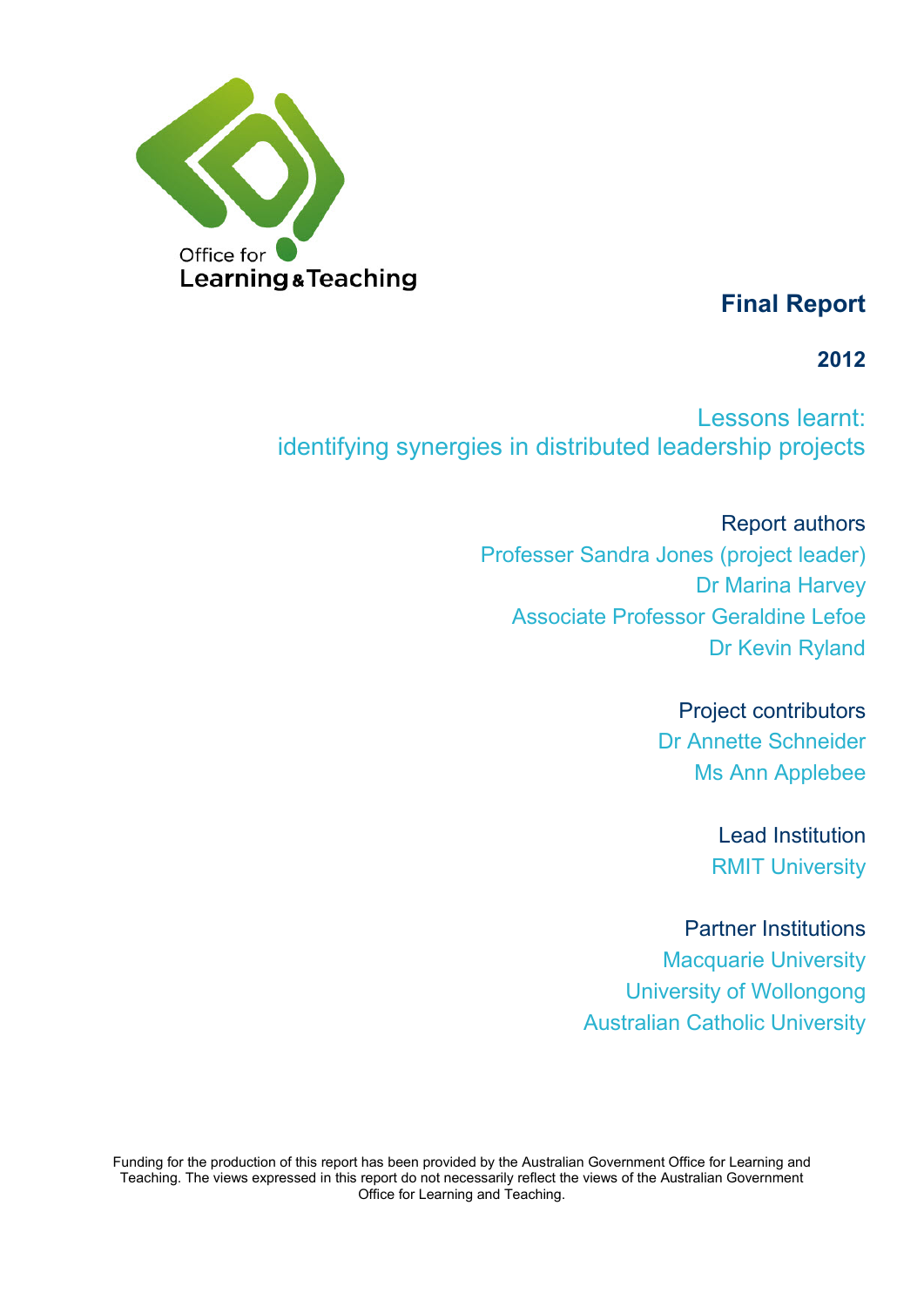Support for the production of this report has been provided by the Australian Government Office for Learning and Teaching. The views expressed in this report/publication/activity do not necessarily reflect the views of the Australian Government Office for Learning and Teaching.



With the exception of the Commonwealth Coat of Arms, and where otherwise noted, all material presented in this document is provided under a Creative Commons Attribution 3.0 Australia licence [\(http://creativecommons.org/licenses/by/3.0/au/\)](http://creativecommons.org/licenses/by/3.0/au/).

The details of the relevant licence conditions are available on the Creative Commons website (accessible using the links provided) as is the full legal code for the CC BY 3.0 AU licence [\(http://creativecommons.org/licenses/by/3.0/au/legalcode\)](http://creativecommons.org/licenses/by/3.0/au/legalcode).

Requests and inquiries concerning these rights should be addressed to:

Office for Learning and Teaching Department of Industry, Innovation, Science, Research and Tertiary Education GPO Box 9880, Location code N255EL10 Sydney NSW 2001

[<learningandteaching@deewr.gov.au>](mailto:learningandteaching@deewr.gov.au)

ISBN 978-1-921856-99-0

Report written by Professor Sandra Jones, Dr Marina Harvey, Associate Professor Geraldine Lefoe and Dr Kevin Ryland

With contributions from Dr Annette Schneider and Ms Ann Applebee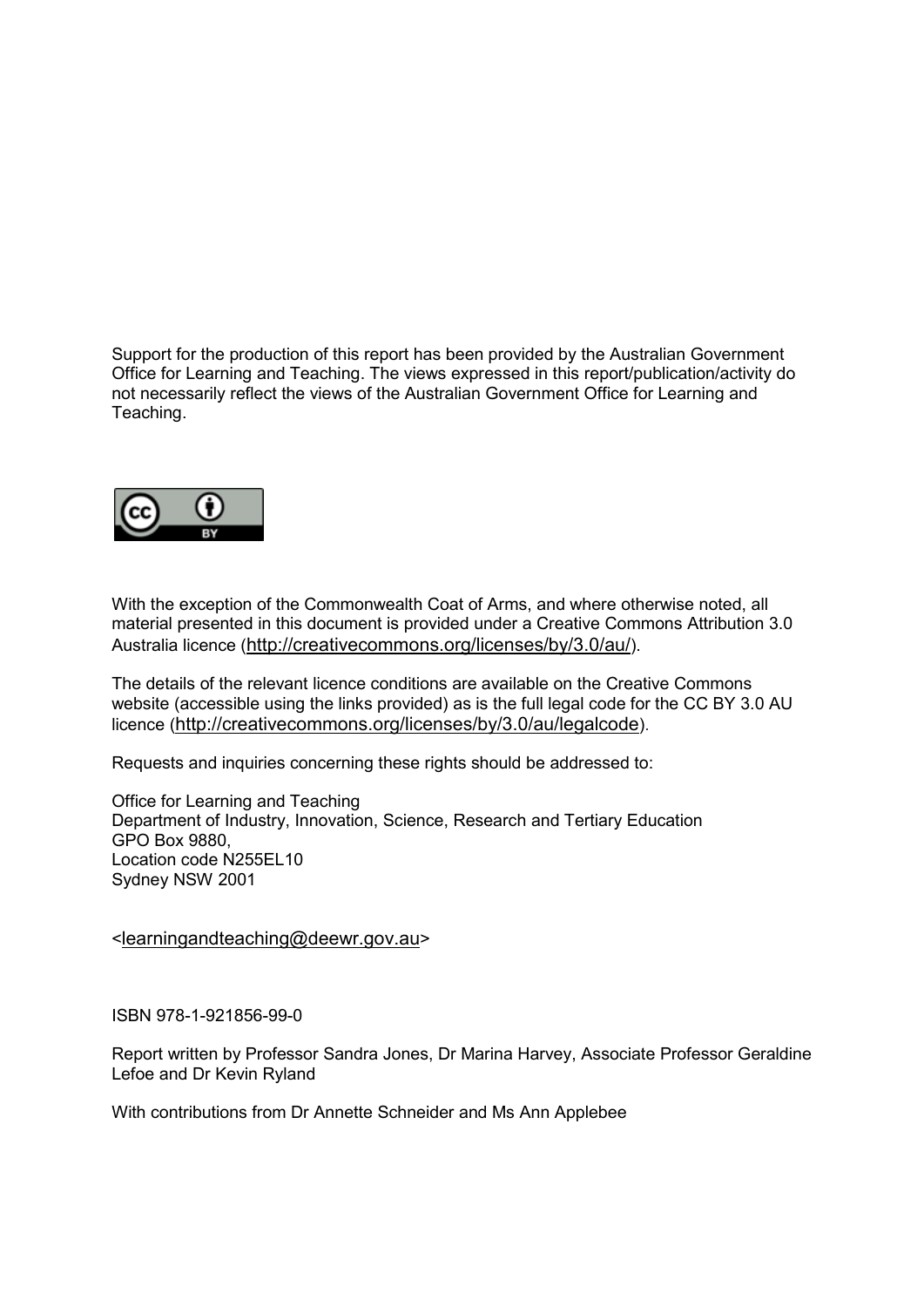# **Contents**

| 1                |                                                                            |  |
|------------------|----------------------------------------------------------------------------|--|
| $\overline{2}$   |                                                                            |  |
|                  |                                                                            |  |
|                  |                                                                            |  |
|                  |                                                                            |  |
|                  | 2.2.2 Action research cycle two: Distributed leadership matrices  8        |  |
|                  |                                                                            |  |
|                  |                                                                            |  |
|                  | 2.2.5 Action research cycle three: Action self enabling reflective tool 15 |  |
| $\boldsymbol{3}$ |                                                                            |  |
| 4                |                                                                            |  |
| 5                |                                                                            |  |
| 6                |                                                                            |  |
|                  |                                                                            |  |
|                  |                                                                            |  |
| 7                |                                                                            |  |
| 8                |                                                                            |  |
| 9                |                                                                            |  |
| 10               |                                                                            |  |
|                  |                                                                            |  |
|                  | Appendix 2 A summary of reflections from the communities of practice38     |  |
|                  |                                                                            |  |
|                  |                                                                            |  |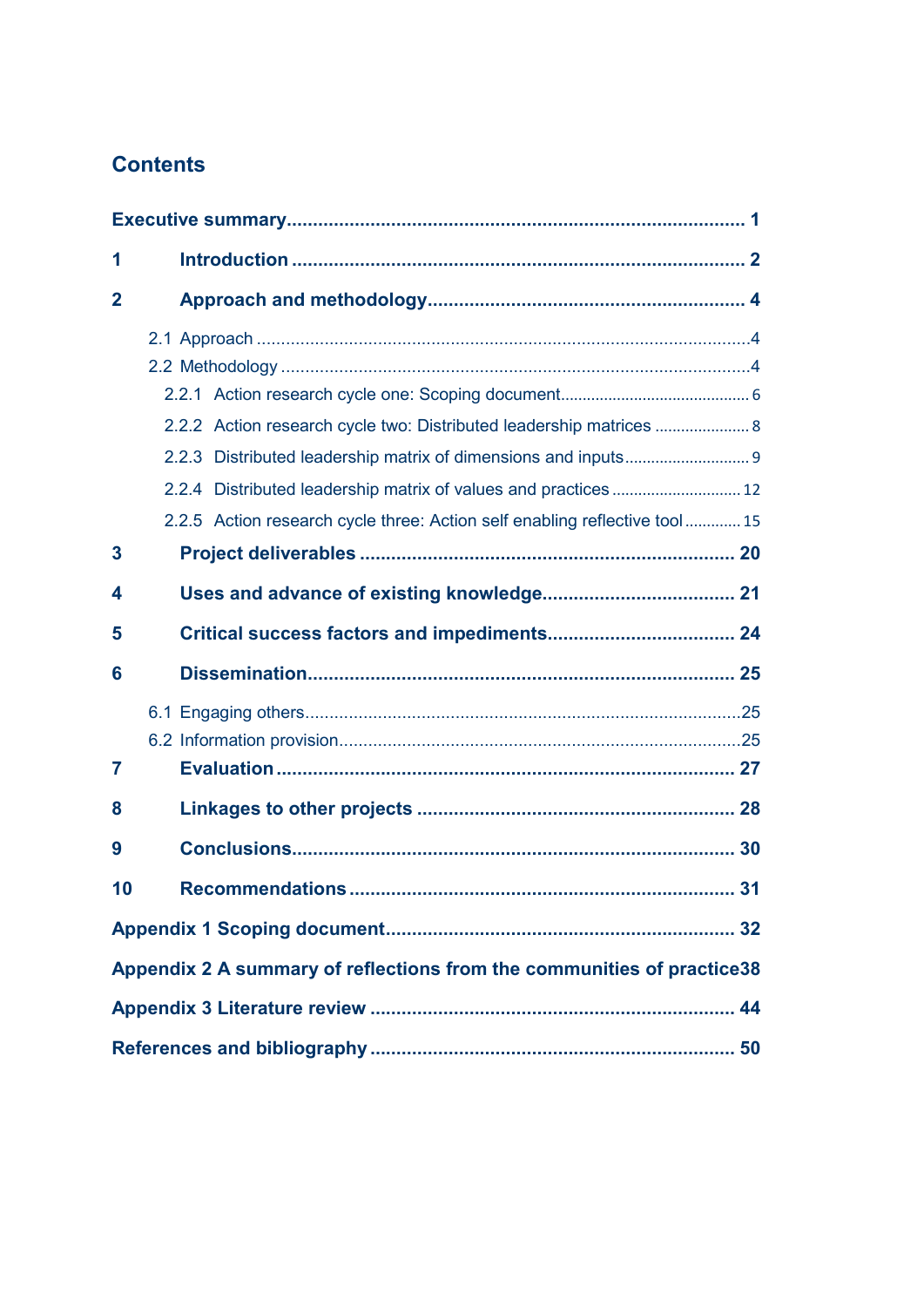# **List of Tables and Figures**

| Figure 2 Action research cycle two: Distributed leadership matrices  8         |  |
|--------------------------------------------------------------------------------|--|
| Figure 3 Action research cycle three: Action self enabling reflective tool  15 |  |
|                                                                                |  |
|                                                                                |  |
|                                                                                |  |
|                                                                                |  |
|                                                                                |  |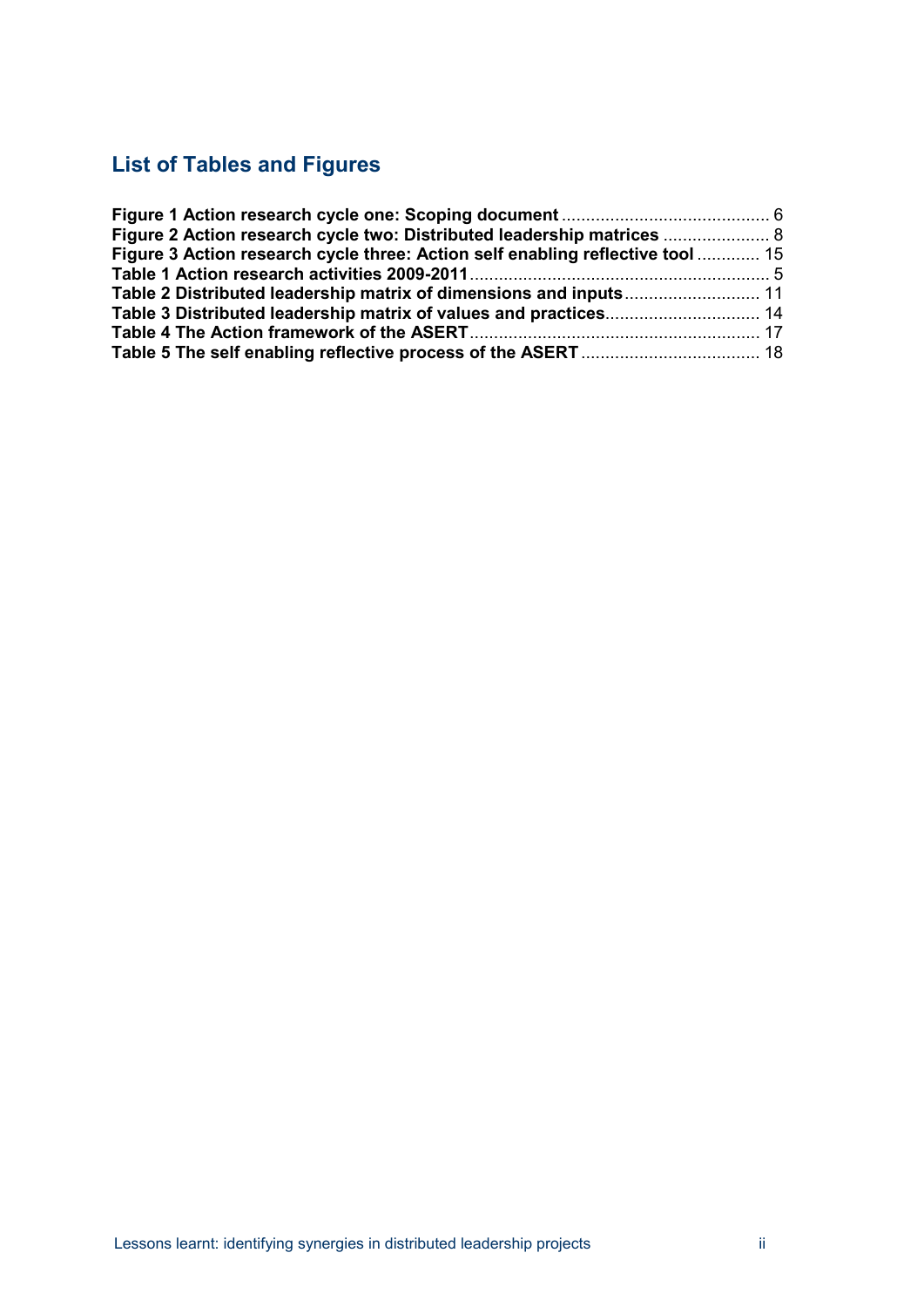# **List of acronyms**

| <b>ALTC</b>     | Australian Learning and Teaching Council Limited                                                         |
|-----------------|----------------------------------------------------------------------------------------------------------|
| AF              | <b>Action Framework</b>                                                                                  |
| <b>ASERT</b>    | <b>Action Self Enabling Reflective Tool</b>                                                              |
| CoP             | <b>Community of Practice</b>                                                                             |
| DL.             | <b>Distributed Leadership</b>                                                                            |
| <b>DLM</b>      | <b>Distributed Leadership Matrix</b>                                                                     |
| <b>LCDF</b>     | Leadership Capacity Development Framework                                                                |
| <b>LEAP</b>     | Leaders in Effective Assessment Practice                                                                 |
| L&T             | Learning and Teaching                                                                                    |
| <b>GREEN</b>    | Growing, Reflecting, Enabling, Engaging and Networking                                                   |
| <b>PACED</b>    | Participative, Acknowledged, Collaborative, Engaged,<br>Developed                                        |
| <b>HERDSA</b>   | Higher Education Research and Development Society of<br>Australasia                                      |
| <b>REALISED</b> | Recognition, Encouragement, Acknowledged, Leadership,<br>Integrated, Systems, Environment, Dissemination |
| <b>RMIT</b>     | <b>RMIT University</b>                                                                                   |
| <b>SER</b>      | Self-Enabling Reflective                                                                                 |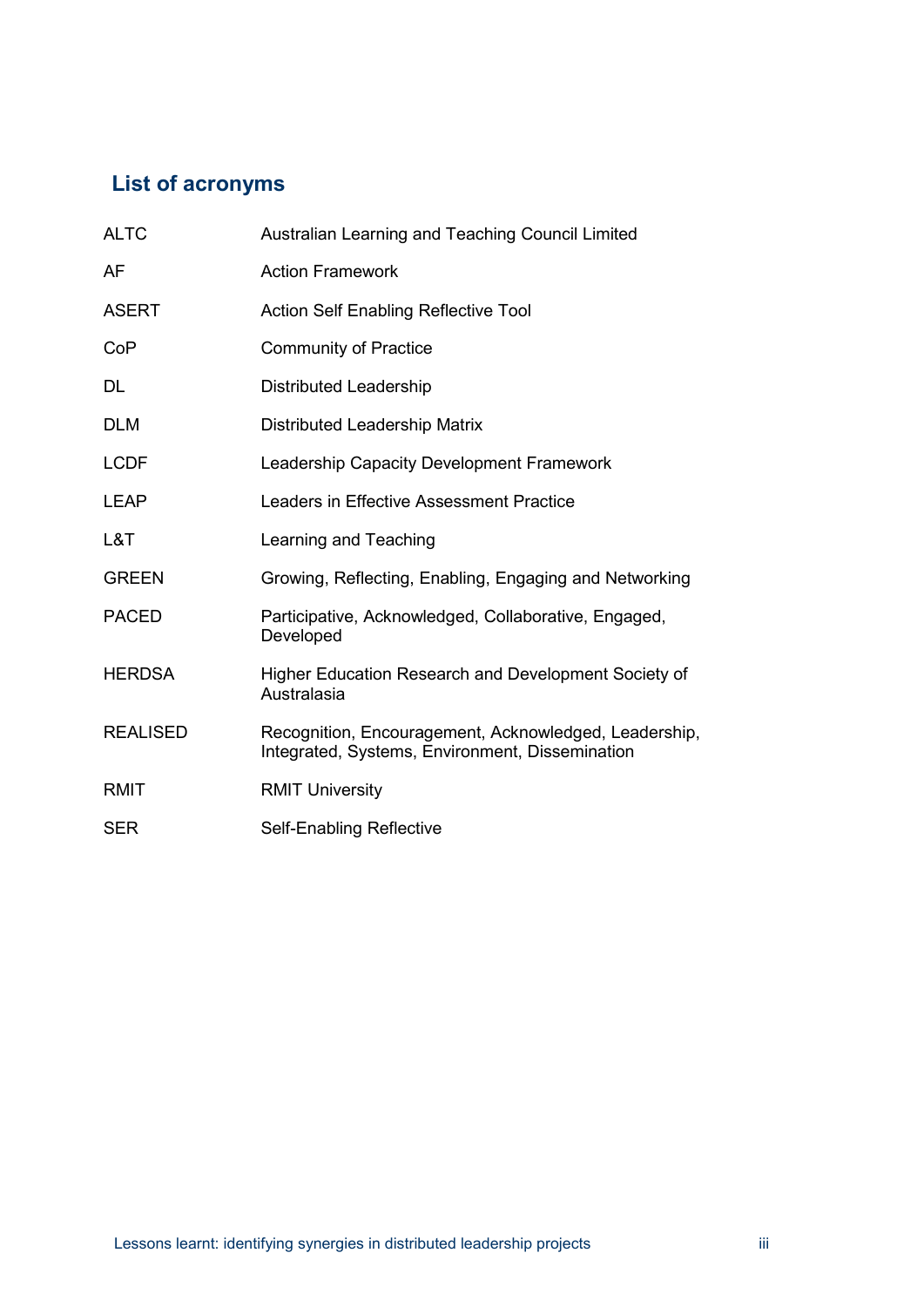## **Acknowledgements**

Community of Practice participants

RMIT University

Associate Professor Kate Westberg Dr Mail Abdollahan Mr Geoff Outhred

Macquarie University:

Dr Robyn Beirman Dr Christophe Doche Dr Kristina Everett Ms Kayo Nakazawa Associate Professor Subra Vemulpad Professor Penelope Watson

University of Wollongong:

Ms Alison Bell Dr Lotte Latukefu Mr John Littich Associate Professor Margaret Wallace Mr Marcus O'Donnell

Australian Catholic University

Dr Annette Schneider rsm Dr Donna Gronn Ms Beatrice Johnston Dr Alanah Kazlauskas

### The reference group

Dr Lorraine Bennett, (then) Acting Director, Centre for the Advancement of Learning and Teaching, Monash University Associate Professor Steve Cassidy, (then) Associate Dean, Learning and Teaching, Faculty of Science, Macquarie University Professor Stephen Dinham, (then) Research Director –Teaching, Learning and Leadership Australian Council for Educational Research Associate Professor Karen Flowers, Assoc. Dean (Nursing and Midwifery), Faculty of Health Sciences, ACU Associate Professor Tony Herrington (then) Head, Regional, Remote and e-Learning, Curtin University Associate Professor Peter Ling, (then) Associate Dean (Academic Liaison), Swinburne Professional Learning, Swinburne University of Technology Professor Stephen Marshall, Director, Learning & Teaching Unit School of Education, University of New South Wales Associate Professor Heather Smigiel, Director Academic Development, Flinders University.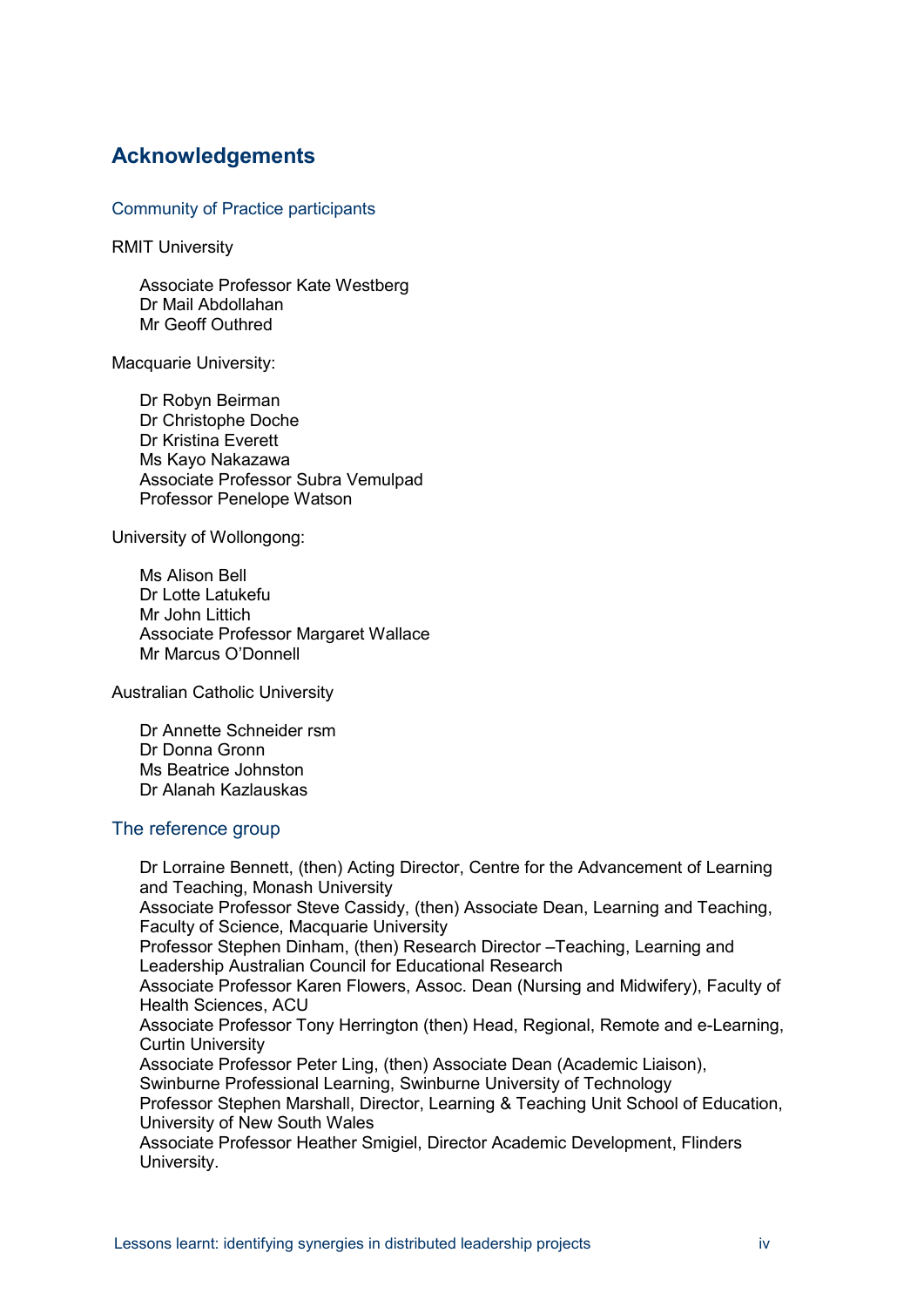### <span id="page-6-0"></span>**Executive summary**

The aim of this project was to identify a common understanding of how distributed leadership is conceptualised and practiced in the Australian higher education sector in learning and teaching.

The objectives of this project were to:

- identify the synergies between the outcomes of four ALTC Projects funded as Institutional Leadership (Distributed) Grants by the partner institutions
- develop a distributed leadership matrix of contextual conditions and leadership skills needed to achieve an effective distributed leadership process
- develop a flexible self-evaluative tool to encourage and support a distributed leadership approach to learning and teaching improvements.

The project commenced in November 2009 and proceeded through three action research cycles before being completed in June 2011. The project consolidated the importance of four factors.

- i) A focus on *actions* rather than simply processes or structures.
- ii) The design of a *reflective* process to scaffold action through cycles of change as new issues and ideas emerge.
- iii) Development of a dynamic process to *enable* distributed leadership that goes beyond evaluation.
- iv) Recognition of the *hybrid* nature of distributed leadership that values working alongside, rather than replacing formal leaders.

The project produced a resource in the form of a two-part Action Self Enabling Reflective Tool to be used to assist institutions that are considering the adoption of a distributed leadership process. Part 1 of the Action Self Enabling Reflective Tool is identified as an Action framework. This provides a description of how the philosophy and principles that underpin distributed leadership are identified in terms of the dimensions, values and criteria for distributed leadership. The cells that are created through the intersection of these dimensions, values and criteria identify actions required to use a distributed leadership process to achieve change. Part 2 of the Action Self Enabling Reflective Tool is a Self Enabling Reflective process of scaffolded reflective prompts to assist participants in identifying actions needed to move towards a more distributed leadership approach.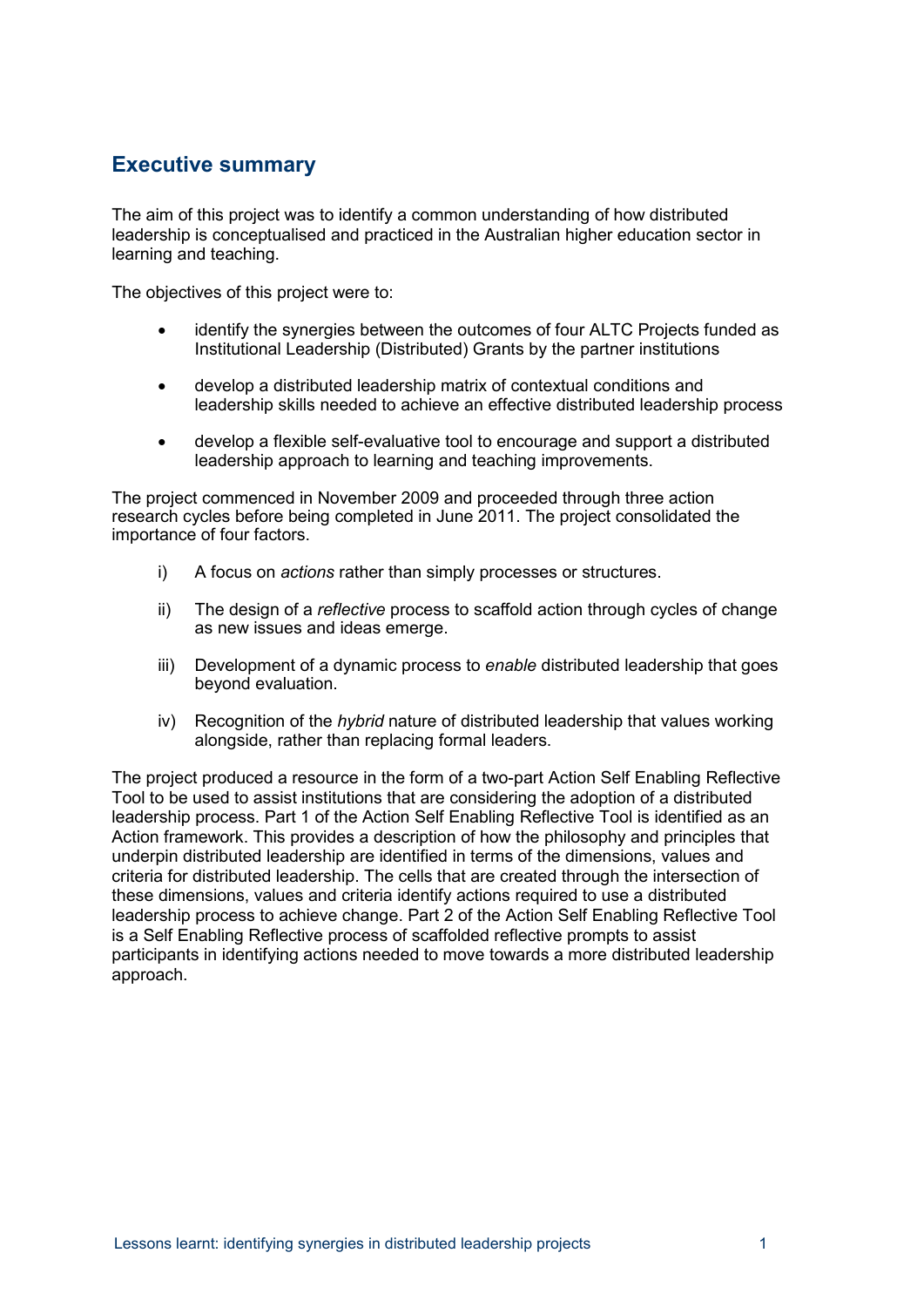## <span id="page-7-0"></span>**1 Introduction**

Distributed leadership is being recognised in a variety of developed countries as an emergent leadership concept relevant to the culture of the educational sector as a whole (primary, secondary and higher education).

This project explored the synergies between four funded projects using a distributed leadership approach to building leadership capacity in learning and teaching. Three of these projects used an issue-based approach (assessment, on-line learning and student feedback) while the fourth had used a people-based approach to improve assessment practice (faculty scholars). These initial projects were:

#### **RMIT University ALTC Leadership for Excellence Project LE6-7** *Developing multi-level leadership for excellence in learning and teaching*

Problem Addressed:

The lack of clarity at institutional level in relation to leadership and responsibility for use of student feedback, the multiplicity of staff involved in the exercise and the possibility that many staff members lacked appropriate skills to undertake the task effectively.

Project outcome:

Participative, accredited, collaborative, engaged, devolved (PACED) distributed leadership model for the use of student feedback to enhance student learning and teaching practice. This model is supported by a recognition, encouragement, acknowledgment, leadership, integrated, systems, environment and dissemination (REALISED) change management model.

#### **University of Wollongong ALTC Leadership for Excellence Project LE6-9**  *Distributive leadership for learning and teaching; developing the faculty scholar model*

Problem addressed:

The need for the strategic development of potential leaders for teaching and learning across multiple levels of the university to support succession planning was addressed through the development and trial of a leadership capacity development framework (LCDF).

Project outcome:

Growing, reflecting, enabling, engaging and networking (GREEN) leadership capacity development framework for faculty scholars. This framework was further developed by Flinders University together with partner universities (Smigiel et al 2011).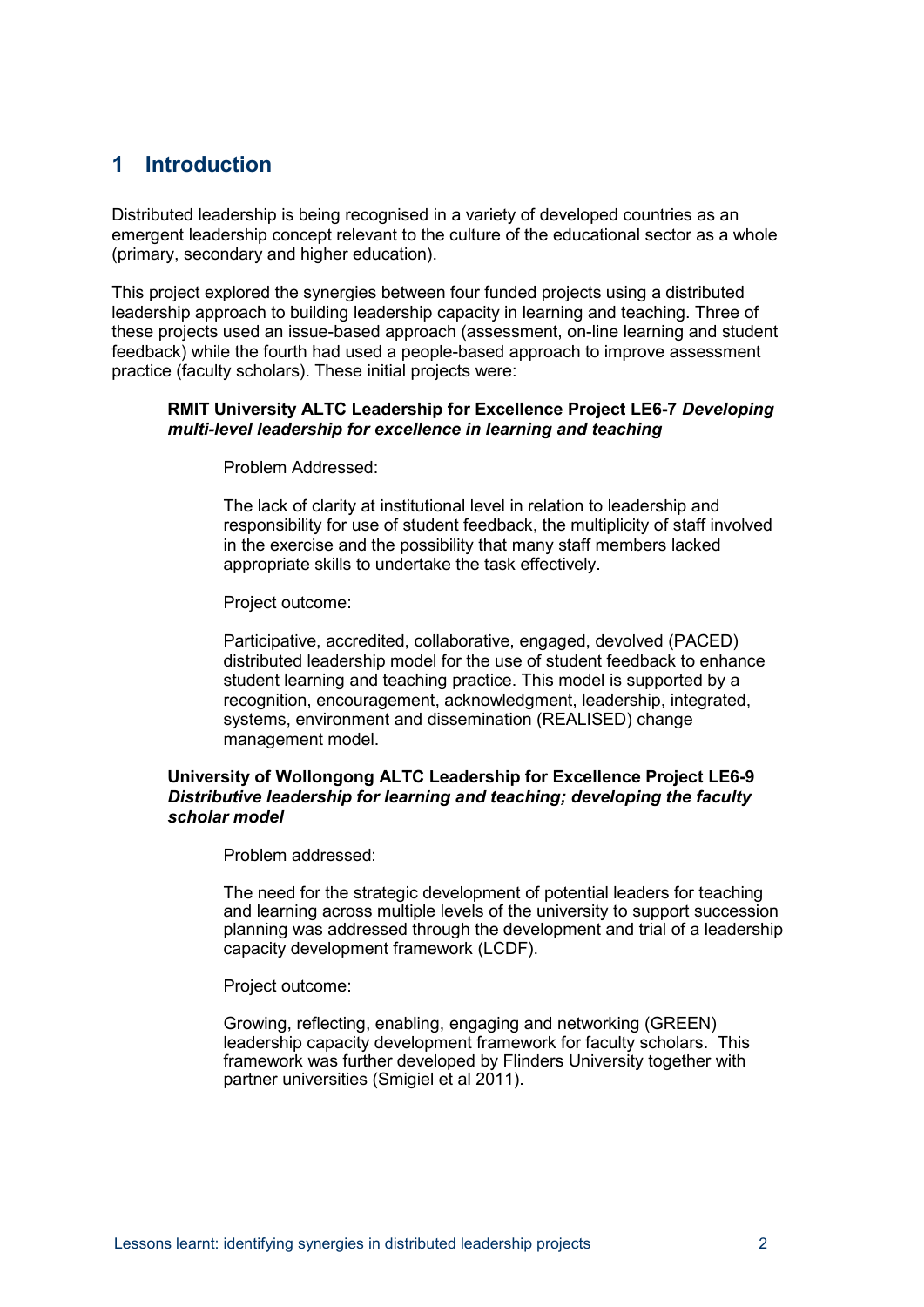#### **Macquarie University ALTC Leadership for Excellence Project LE6-12**  *Leaders in effective assessment practice*

Problem addressed:

The need to incorporate, into a coherent institute-wide framework, the existing assessment-related good practices of individual lecturers.

Project outcome:

Leaders of effective assessment practice (LEAP) model that combines the synergies of distributed leadership with participatory action research (PAR) to achieve sustainable outcomes.

#### **Australian Catholic University ALTC Leadership for Excellence Project LE6-8** *Development of distributed institutional leadership capacity in online learning and teaching*

Problem addressed:

The development of distributed institutional leadership capacity in the pedagogical and evaluative dimensions of online teaching and learning in the university. Pedagogical dimensions were defined as those relating to the principles and practice of online teaching and learning, at both design and implementation stages. Evaluative dimensions referred to the evaluation of online teaching and learning design, materials, processes, practices, outcomes and impacts.

Project outcomes:

Distributed leadership capacity building training and support strategic plan for online learning built on the Wenger theories of knowledge sharing within organisations, which has become an embedded formally funded position within each faculty.

A critical common factor identified during this analysis was the need to support a complex interplay of participants from across the institution between formal managers and formal and informal leaders at all levels of the institution and between academics, professionals and administrative personnel involved in a range of functions.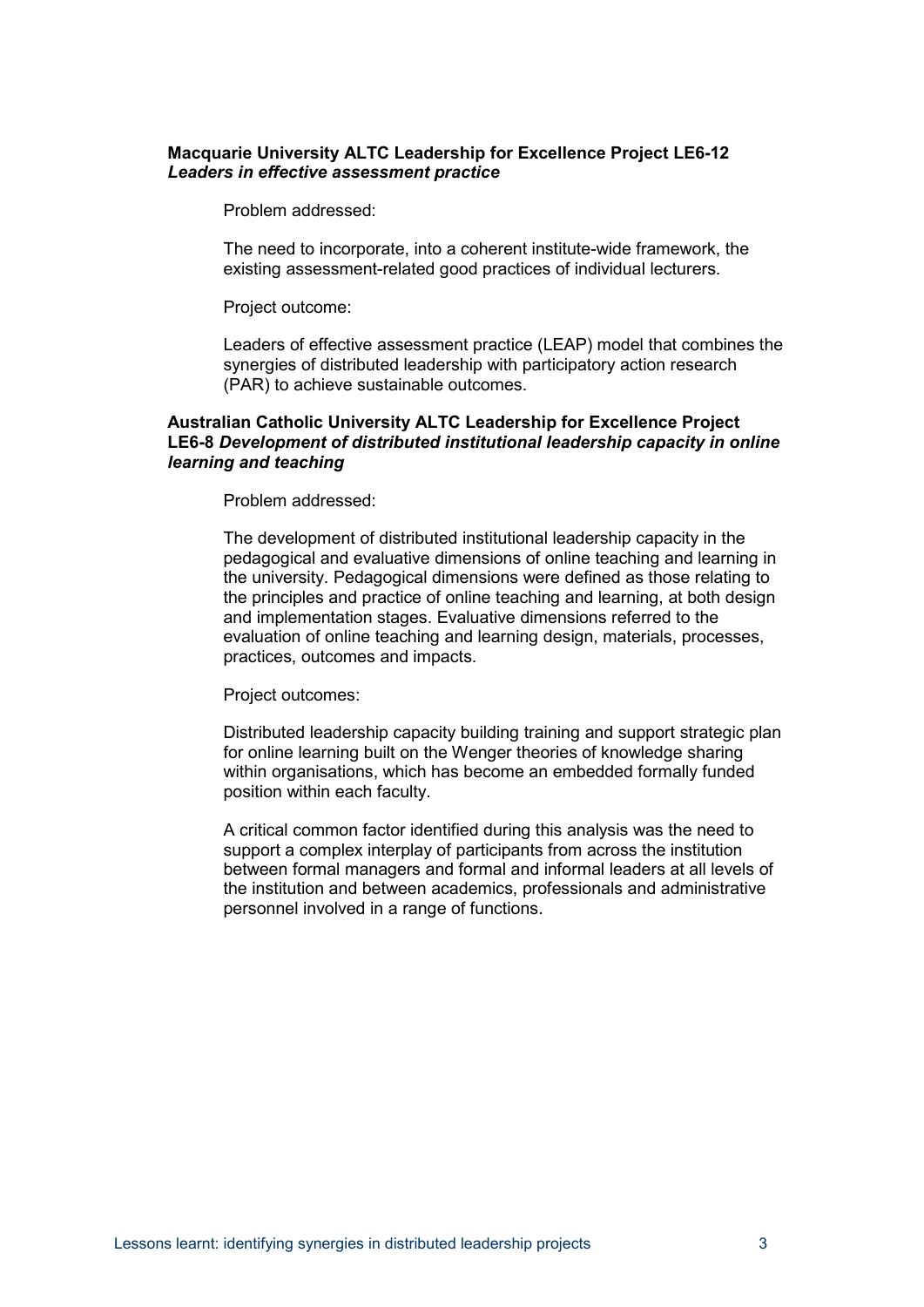# <span id="page-9-0"></span>**2 Approach and methodology**

### <span id="page-9-1"></span>2.1 Approach

The project based its theoretical framework on the conclusion reached at the first ALTC colloquium on distributed leadership, that, a distributed model of leadership is needed in higher education (ALTC Colloquium 2006).

The project adopted the ALTC concept of distributed leadership as focused on operationalising approaches that are multi-level and institution-wide as distinct from positional/structural leadership that focuses on various levels of academic leadership, or frameworks for academic leadership. It justified this approach as capacity development for both formal and informal leadership within higher education institutions.

### <span id="page-9-2"></span>2.2 Methodology

The methodological framework that underpinned the project built on the common methods and strategies of an action research methodology and participant reflection that was used in the four initial projects. This approach received ethics approval from the RMIT Business research ethics committee in 2010 (Project No. 1000114) and based on this similar ethics approval was granted by the research ethics committees in each of the partner institutions.

Over an eighteen month period the project used a participatory and inquiry-based action research methodology of reflexive inquiry (Kemmis and McTaggart, 1988). This provided the opportunity to implement and research change simultaneously using action research cycles of planning, acting, observing/ reflecting and replanning.

The action research methodology offered the benefit of an emphasis upon collaboration and collegiality. This was considered essential to this multi-dimensional, interdisciplinary, multi-university and multi-campus project. It also enabled feedback from a broad array of leaders in learning and teaching from a diverse array of Australian higher education institutions.

The project activities that contributed to the action research approach included a series of project and reference group meetings, seminars and conference workshops and communities of practice (CoP) in each of the partner institutions including:

- project team monthly meetings online as well as four strategically timetabled face to face meetings (December 2009, May 2010, December 2010 and January 2011)
- reference group meetings (three May 2010; December 2010 and February 2011). Each meeting was held in two parts to minimize disruption to reference group members. All meetings were held in Melbourne and in Sydney and included teleconferencing with reference group members from other states (Western Australia, South Australia and Queensland). Project team members attended these meetings
- communities of practice meetings were held in each of the partner universities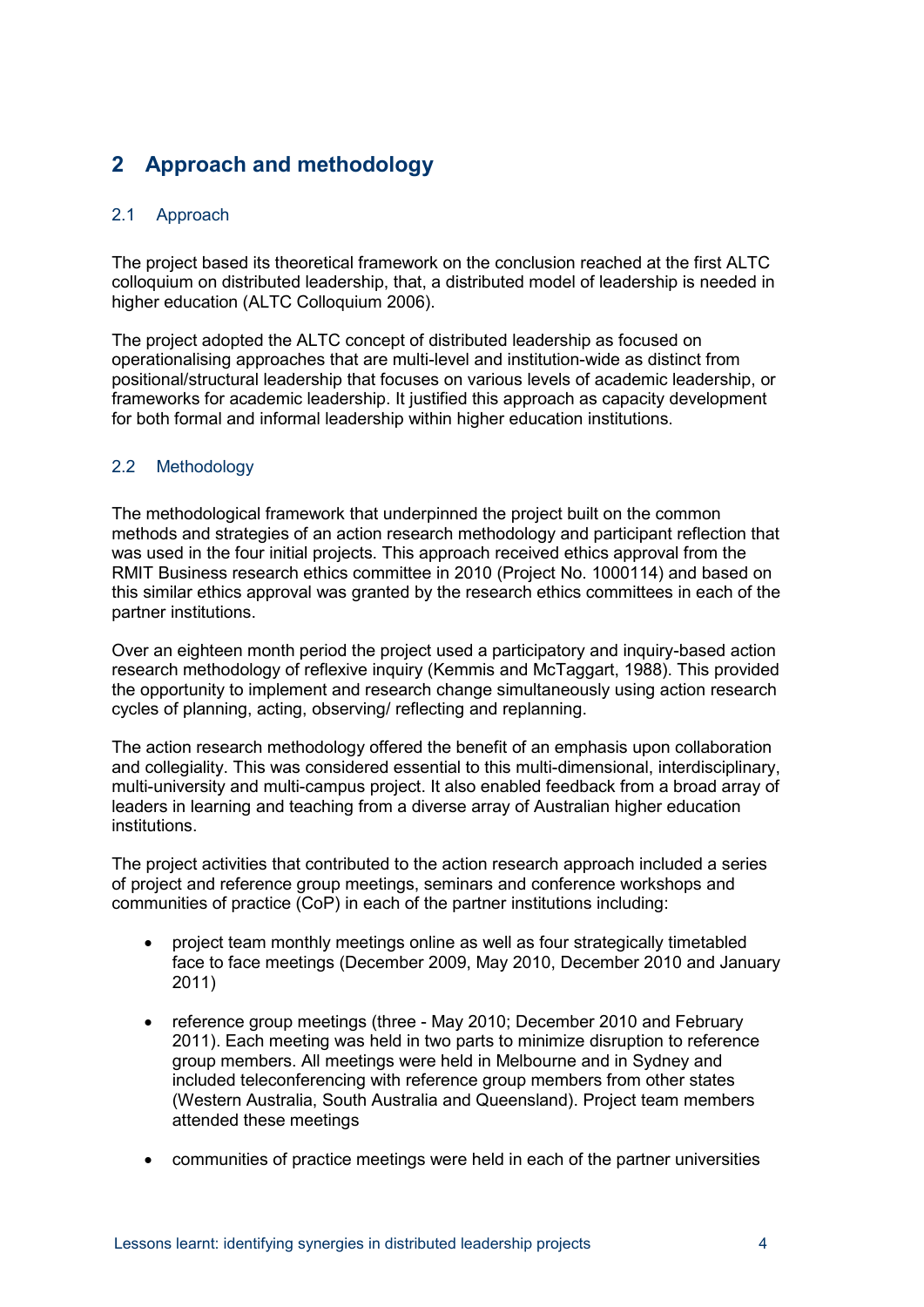- feedback from leaders of *Learning and Teaching* from a cross section of Australian universities was obtained through workshops at two ALTC leadership project meetings (February 2010 and 2011)
- a conference showcase was held at the Higher Education Research and Development Society of Australasia (HERDSA) annual conference in June 2011
- a conference session was held at the Tertiary Education Management Conference (TEMC) annual conference in August 2011
- feedback was received at a workshop in February 2011 of a related distributed leadership ALTC leadership project LE10-1726 *Building distributed leadership in designing and implementing a quality management framework for an online learning environment* (Deakin University lead).

These activities are summarized below.

#### <span id="page-10-0"></span>**Table 1 Action research activities 2009-2011**

| <b>Activity</b>                           | <b>Date</b>      | <b>Participants</b> |
|-------------------------------------------|------------------|---------------------|
| Project team face-to-face meetings        | December 2009    |                     |
|                                           | May 2010         |                     |
|                                           | December 2010    | 4                   |
|                                           | January 2011     | 4                   |
| Reference group meetings                  | May 2010         | 13                  |
|                                           | December 2010    | 12                  |
|                                           | February 2011    | 12                  |
| Communities of practice meetings          |                  |                     |
| <b>Australian Catholic University</b>     | June 8 2010      | 5                   |
| University of Wollongong                  | June 9 2010      | 5                   |
| <b>Macquarie University</b>               | June 9 2010      |                     |
| RMIT                                      | June 15 2010     | 4                   |
| ALTC leadership project meetings          | February 2010    | 28                  |
|                                           | February 2011    | 30                  |
| <b>HERDSA conference showcase</b>         | <b>June 2011</b> | 20                  |
| TEMC conference seminar                   | August 2011      | 40                  |
| ALTC leadership project LE10-1726 seminar | February 2011    |                     |

The great strength of the action research model was its inherent flexibility that enabled adaptation of the project in response to ongoing evaluation that was achieved through reflective practice of the project team and the reference group at each project phase. This resulted in the project proceeding through three action research cycles.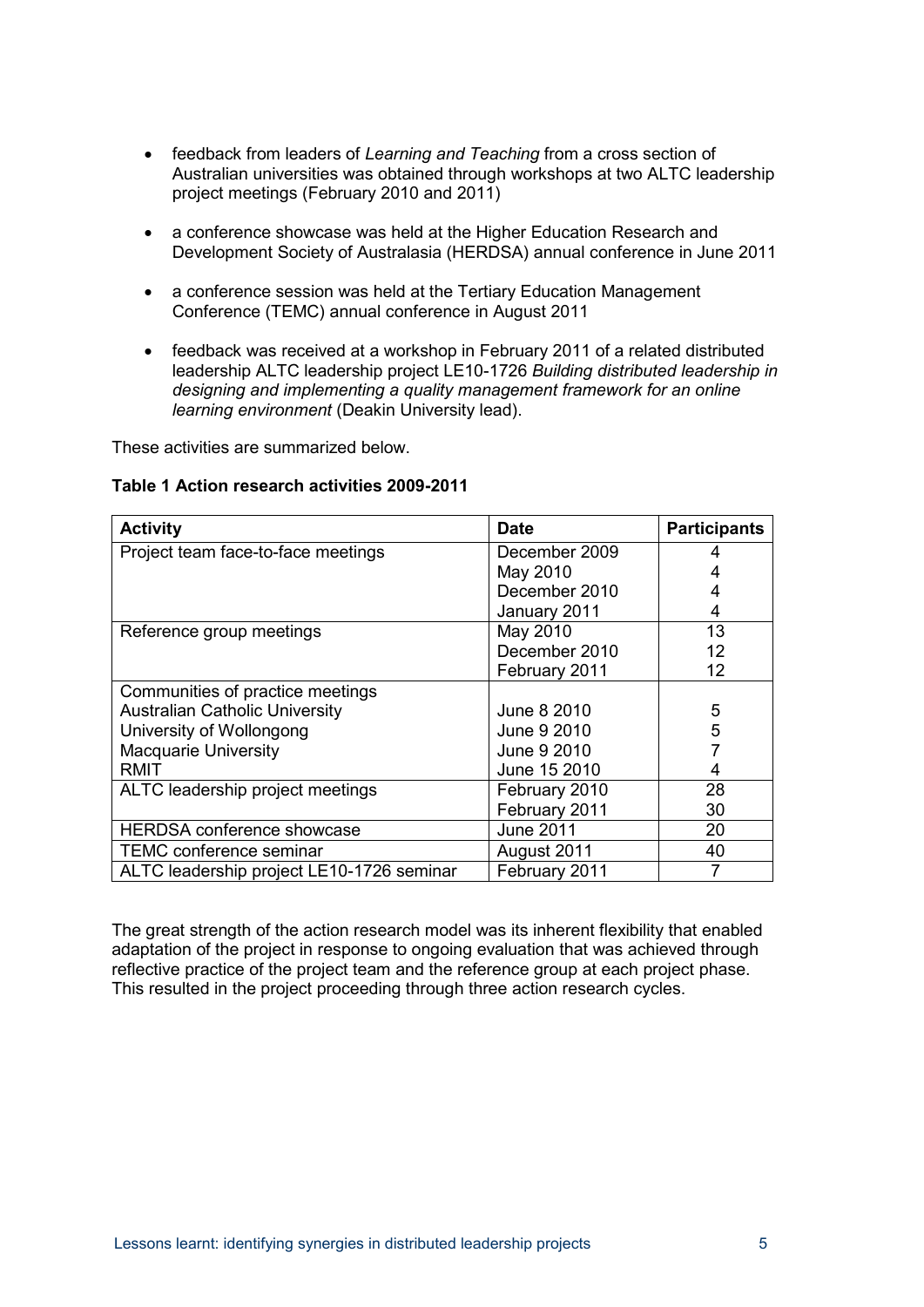### <span id="page-11-0"></span>2.2.1 Action research cycle one: Scoping document



#### <span id="page-11-1"></span>**Figure 1 Action research cycle one: Scoping document**

The planning phase of first action research cycle commenced at the first project team meeting with members sharing their reflections on the initial four projects, the models, frameworks and programs that resulted from these projects and the change processes implemented during the projects. The action arising from this was a scoping document of the synergies and similarities between the projects. The reflection phase of this cycle occurred with the project team presenting the main findings from the scoping exercise to a cross section of leaders in learning and teaching from recipient universities of ALTC funded leadership projects at the 2010 ALTC leadership project meeting. In order to validate the scoping document these leaders were asked to consider the applicability of the findings to their own institutions. Participants were asked to:

- using a 10 point scale, from not important to extremely important, to rate the importance of five variables (context, culture, change/development, activity and conflict resolution) for the achievement of an effective distributed leadership approach using examples from within their institution
- identify any additional variables that should be included
- identify any measures that have been developed to evidence the effectiveness of distributed leadership in their institution
- discuss the question of whether a distributed model of leadership is needed in higher education.

Nineteen written responses were received. Analysis of these responses was undertaken by the project team using a mixed method approach of both quantitative and qualitative analysis. This identified that 42 per cent of respondents rated *context and culture* as very important or extremely important; 60 per cent rated *change/development* as very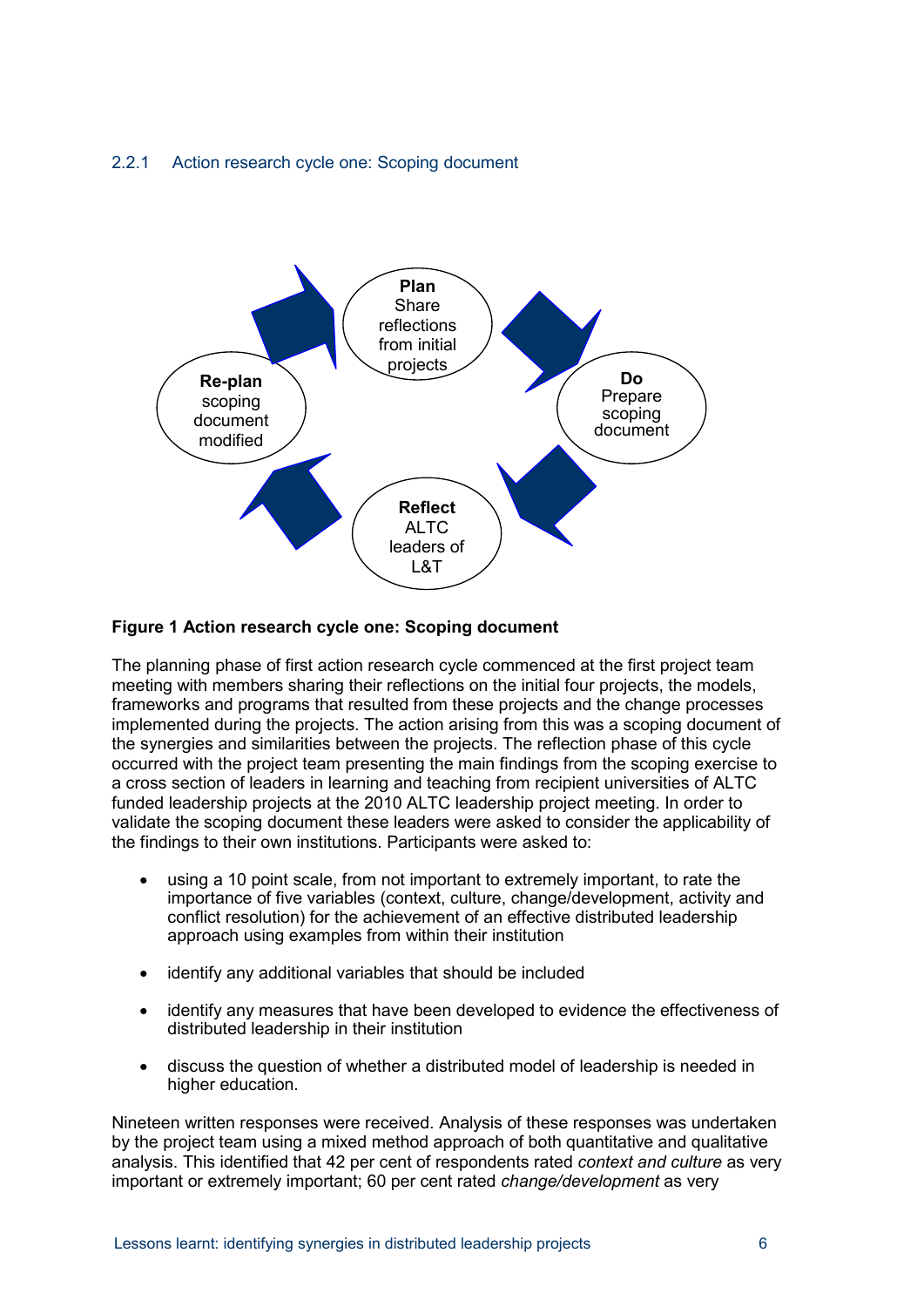important or extremely important, 68 per cent rated *activity* as very important or extremely important, but only 23 per cent rated *conflict resolution* as very important or extremely important.

The respondents grouped the variables into two categories, *context, culture*, and *conflict resolution*, which were all deemed to be important with means of between 7.3 and 7.5. The variables of change/development and activity had higher means of 8.6 and 8.9 respectively. The difference between the means of these two categories of variable suggests that the participants believed the variables of *change/development* and *activity*  were more important than *context*, *culture* and *conflict resolution*. However care needs to be taken given the small sample size ( $n = 15-19$ ). It is also not possible to distinguish the relative importance within the two categories as the intra-category differences are not significant because of the small population size.

The qualitative analysis showed a mixed response to the existence and effectiveness of examples of distributed leadership. Most examples were within (dispersed) faculty structures rather than at the (central) university level. Many participants mentioned formality and power associated with the higher levels of the structure rather than distributed leadership. There was also concern at the use of the term 'power' in the working definition used [viz, a distribution of power through the collegial sharing of knowledge, practice and reflection within the social context of the university (Wollongong LP)] as it was felt that the use of the word 'power' could sideline the argument around leadership. A number said that perhaps the notion of responsibility was more appropriate in this context.

There was little evidence of the effectiveness of distributed leadership in institutions, with most participants claiming that examples of distributed leadership were in their early stages and no measures of effectiveness had yet been developed. Some responses identified problems that have led to the cessation of some experiments with distributed leadership

There was a mixed response to the questions related to the variables of distributed leadership. The main contextual factor mentioned was the interplay between formal leadership and authority. Many responses mentioned *culture* as an important variable, however, there were differences of opinion as to what *culture* constituted. Some mentioned *culture* as it relates to concepts of collaboration and autonomy, others saw it as relating to the specific nature of the deployment of distributed leadership e.g. online projects, mathematics projects etc. The variable *activity* was identified as a central factor by many participants, with some saying that it was important by definition. A number of comments stated that distributed leadership needs to have a shared purpose and outcome. There was some confusion with the *change and development* variable. Some responses suggested this be separated into two variables, while others focusing on the relevance of the scale *of change and development* required and others focused on the interplay between *change and development*. A number of participants made extended comments about the variable *conflict resolution*. This may reflect that for some, issues occurred with their experience of being part of a distributed leadership project which required some degree of conflict resolution. There were two groups of responses to this variable, one that felt that it should be intrinsic to the process of distributed leadership and another that processes need to be put in place where distributed leadership is being trialled to assist in preventing conflict from occurring.

In addition to the variables identified in the scoping document a number of other variables were suggested by participants including: identity (individuals/group), openness, trust, geography, respect and complexity/size of change.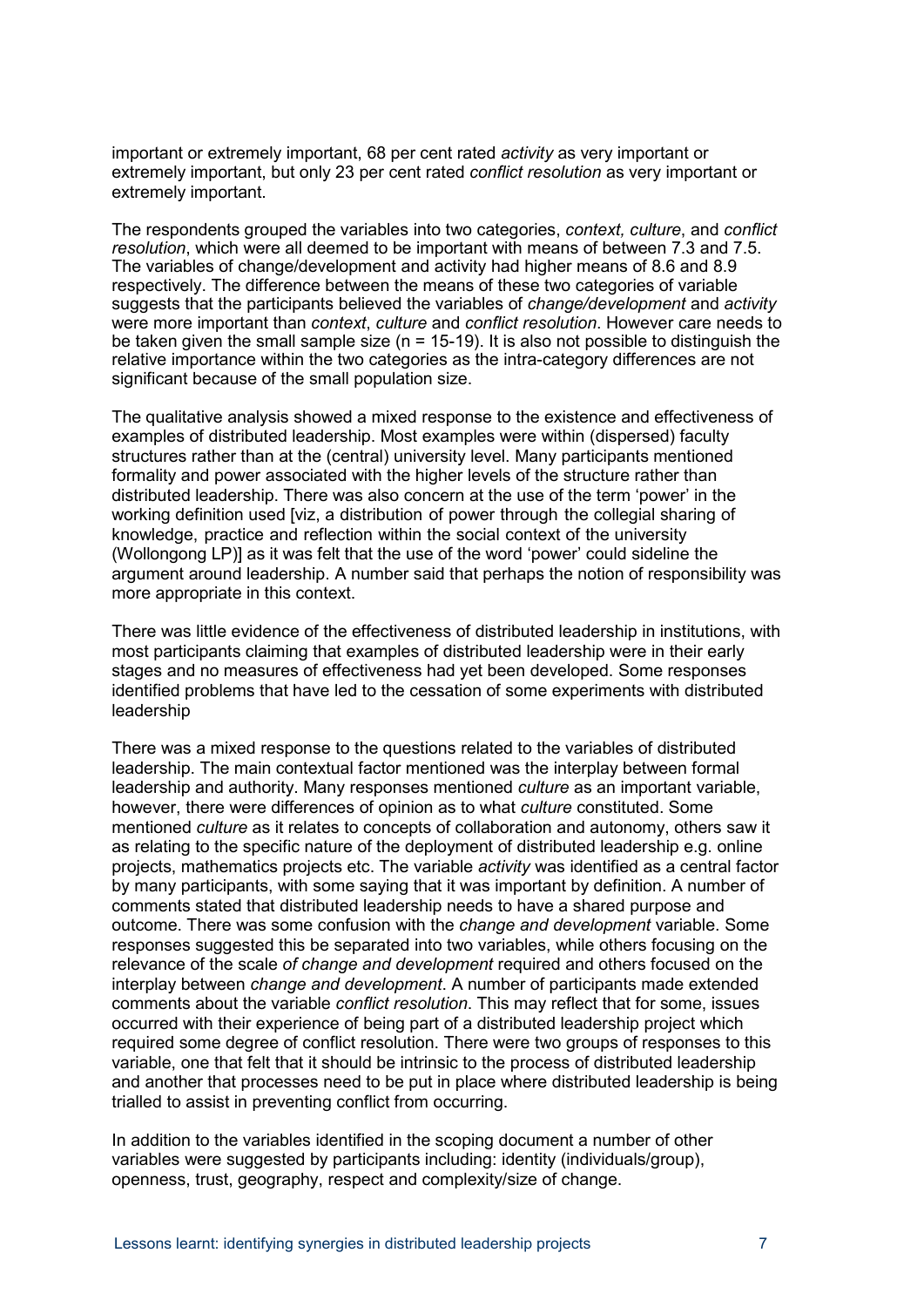Finally, the issue of the relationship between formal and distributed leadership was raised. For example, one group said that for distributed leadership to be successful it needs to be supported at the university level. A corollary of this comment from another group was that distributed leadership needs to be a bottom-up process. While another group felt that distributed leadership was not always the best model and in some cases other leadership models were more effective.

Based on this feedback the scoping document (Appendix 1) was modified by the project team and discussed with the reference group. This led to the second cycle of action research.

### <span id="page-13-0"></span>2.2.2 Action research cycle two: Distributed leadership matrices



### <span id="page-13-1"></span>**Figure 2 Action research cycle two: Distributed leadership matrices**

The second action research cycle commenced with the scoping document becoming the basis for the project team to probe their initial findings more deeply and to extend their review so as to draw upon a larger body of data. Consequently, a series of further questions were developed (see below) with the intent that they would be presented to the original participants representing the four original projects. These participants met as a community of practice at reflective workshops in each of their respective institutions. The current project team leader, in collaboration with the respective project team member from the particular institution, facilitated these workshops.

The questions for the CoPs, related both to the contextual conditions and leadership skills needed for distributed leadership, were:

i) What was the focus of your project? What main external and internal factors encouraged you to implement this? How was your project influenced by university policy and university leadership?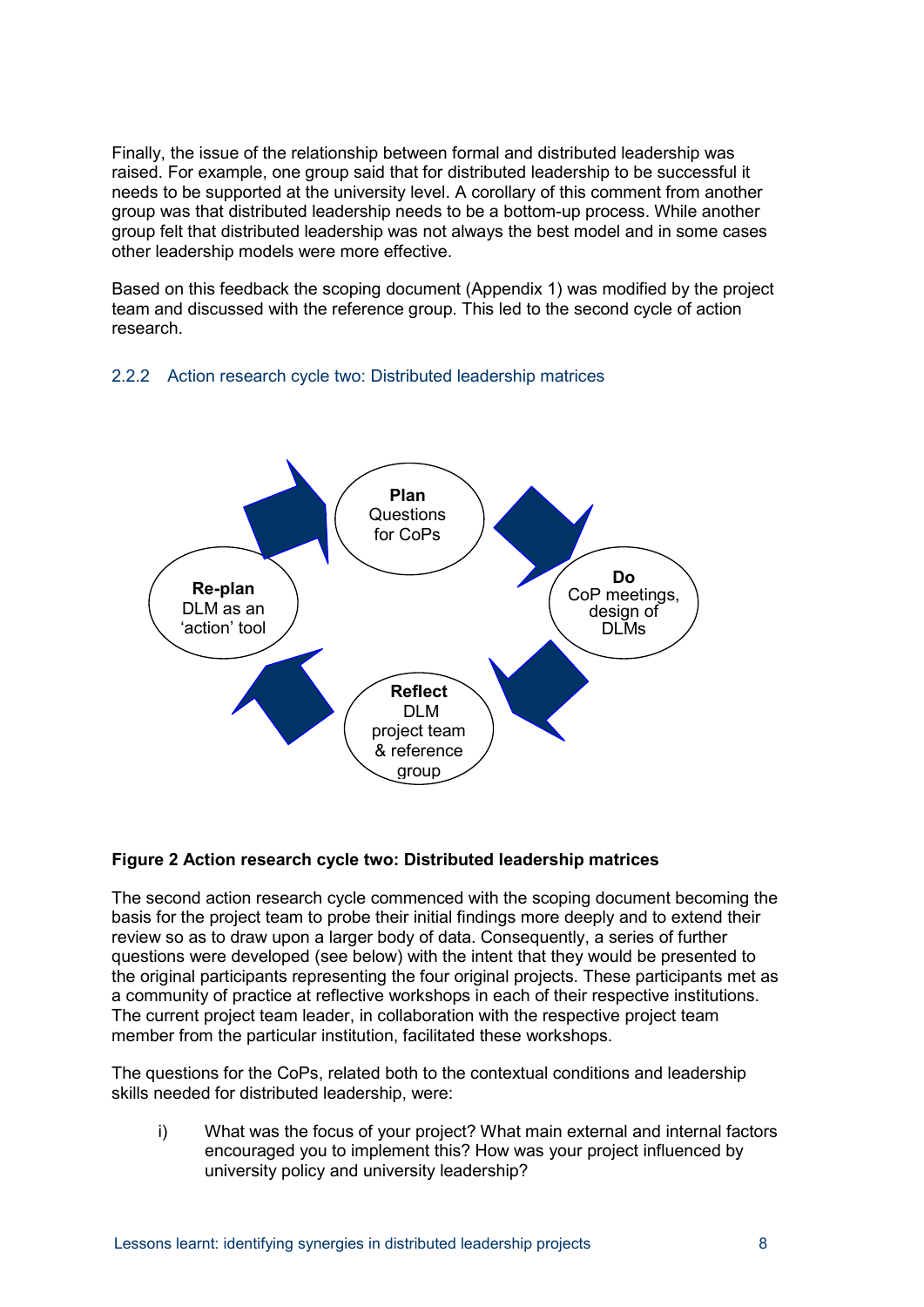- ii) What motivated you to become involved in the project? What previous engagement had you had with learning and teaching issues?
- iii) What challenges were there in developing a collaborative process?
- iv) What processes, factors and resources were most effectively (least effective or negative) in encouraging collaboration? How was conflict resolved within the group?
- v) What skills, personal traits, personal behaviours were most effective in encouraging collaboration to progress the project? What support would most assist new academics taking on a similar role to that you undertook?
- vi) What effect has your involvement in the project had on you as a leader in learning and teaching in your institution? What new relationships have you formed?
- vii) How has your involvement in the project affected your view of the leadership role of academics?
- viii) Any further comments you want to make?

A summary of the reflections from the CoP is presented in Appendix 2. This became the basis for a second phase of planning and action by the project team to produce two distributed leadership matrices, a Distributed Leadership Matrix of Dimensions and Inputs and a Distributed Leaders Matrix of Values and Practices.

### <span id="page-14-0"></span>2.2.3 Distributed leadership matrix of dimensions and inputs

The Distributed Leadership Matrix (DLM) of Dimensions and Inputs [\(Table 2\)](#page-16-0) presents a map of the five inputs required by institutions to move from a centralised to a distributed concept of leadership and the five dimensions (and elements) of distributed leadership. The five inputs needed to move towards a distributed leadership approach were identified as: encouragement for involvement; creation of processes; development of shared leadership; provision of resources to aid collaborative opportunities and support for engagement. Each column of the DLM of Dimension and Inputs identifies the elements that make up a particular dimension, for example the elements for the dimension of 'Context' are found in the range from power to influence.

The DLM of Dimensions and Inputs provides institutions with the opportunity to map what inputs are needed to achieve the dimensions needed for distributed leadership. It supports the institutions' ability to identify the elements required to achieve each dimension by combining them vertically. It also provides the ability to identify how the elements are a factor of each input by combining them horizontally.

The DLM of Dimensions and Inputs identifies the five dimensions as follows:

• Context – where leadership moves from a reliance on power to that of influence. This requires encouraging involvement based on trust rather than regulation through creating a process by which positional leaders support staff with expertise. This requires formal leadership training to include shared leadership concepts, including distributed leadership. It needs resources in the form of finance and time for staff to engage in collaborative activities. It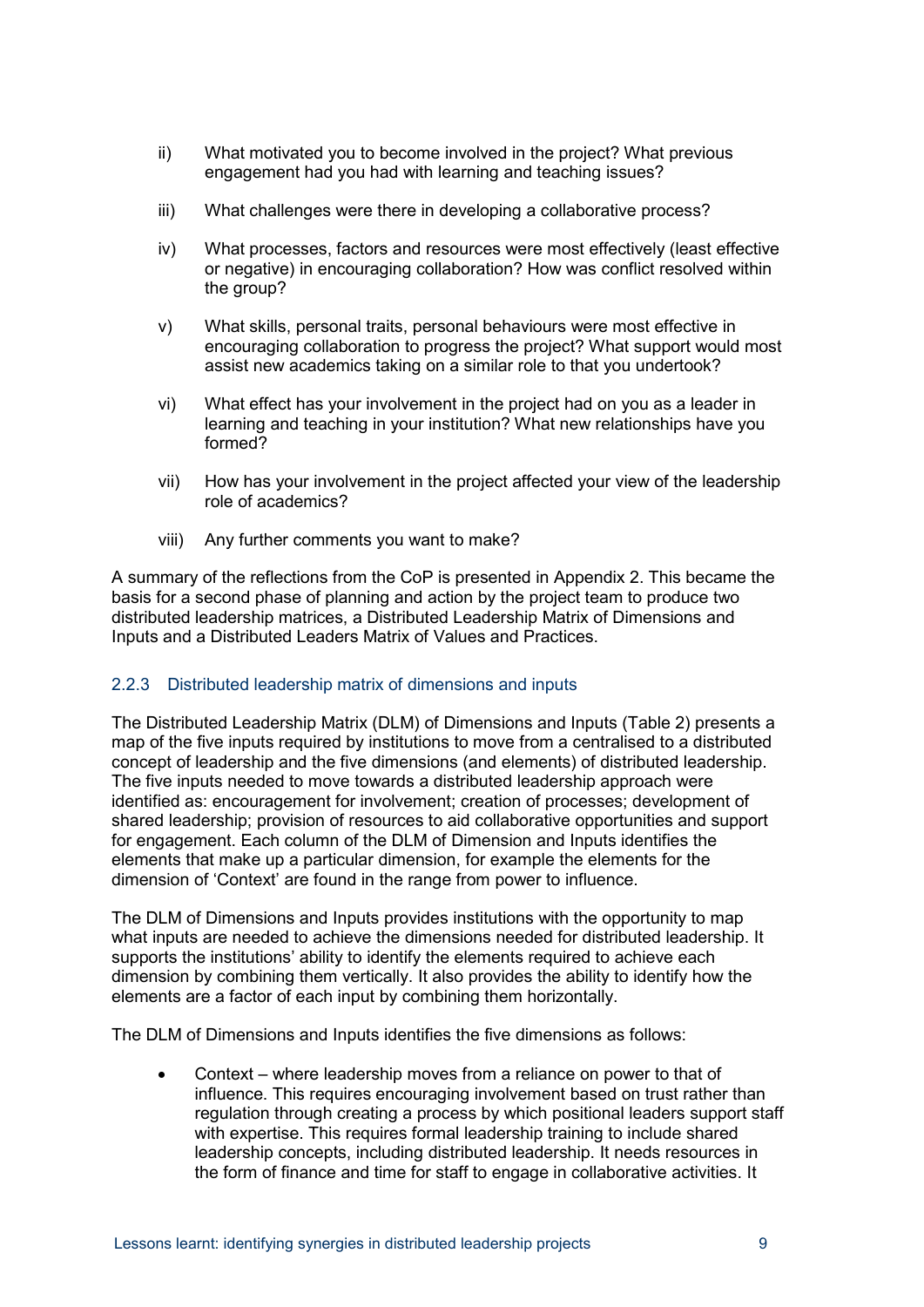further support for the engagement of staff by positional leaders (at all levels) to ensure that work-plans identify participant's contribution to collaborative activities

- Culture where leadership moves from a reliance on control to one of autonomy. This can be achieved by encouraging involvement by identification within a university's visions and strategy of the value of staff expertise and through establishing decision-making processes that respect staff expertise. This encouragement can include staff engagement and representation in shared, decentralised decision-making committees. Resources to recognise personal and group contribution to collaborative activities are needed as well as support for participants through rewards/recognition that build upon the leadership expertise they have gained
- Change where leadership is from the bottom-up and encourages greater participation by more staff. This includes encouraging interdependent multilevel involvement by creating processes that provide opportunity for practitioners to influence policy rather than policy being simply developed from the top and devolved down for implementation. In order to develop this shared leadership approach, there is a need for senior executives to demonstrate support for all stakeholders to be engaged. Resources in the form of mentoring and facilitation of collaboration are needed as well as systems and infrastructure to support engagement of all stakeholders
- Relationship Management where leadership focuses on collective rather than individual identities. Participants are encouraged to self-identify as leaders as well as teachers and scholars, with processes created to encourage collaboration through means such as communities of practice and action research teams. Shared leadership should be facilitated by professional development activities as the philosophical and conceptual base for distributed leadership, as well as opportunities for dialogue and networking. Resources are provided that encourage regular meetings (both face-to-face and online) across the universities. Collective engagement is supported by the development of diagnostic tools through which outputs from the collaborative activity can be demonstrated
- Activity where leadership assumes a shared purpose through cycles of change. It is essential that participants in distributed leadership are encouraged to become involved by planning activities following a process that facilitates participants' engagement in action research through cycles of planning, acting, observing and reflecting. Shared leadership is developed by encouraging reflection on previous action aimed to identify critical success factors and lessons learnt from previous action. Resources in the form of time (particularly for the reflective stage as this is often forgotten) costed as part of the project activity, coupled with support in the form of a skilled facilitator assisting participants through the action research process are needed.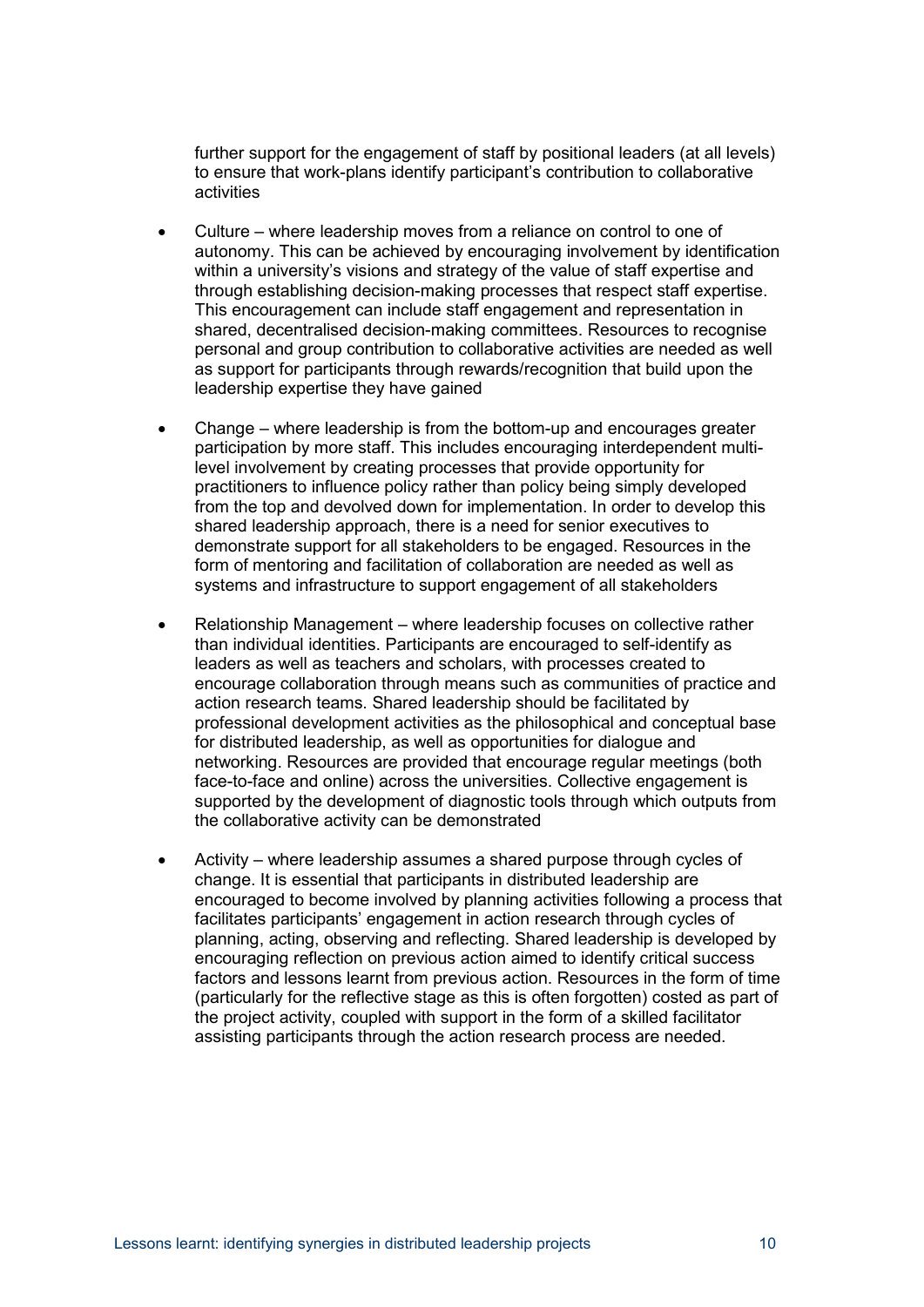<span id="page-16-0"></span>

|                                                                             | Dimensions (and elements) of distributed leadership                   |                                                                          |                                                                               |                                                                                                                  |                                                                                                                        |  |  |
|-----------------------------------------------------------------------------|-----------------------------------------------------------------------|--------------------------------------------------------------------------|-------------------------------------------------------------------------------|------------------------------------------------------------------------------------------------------------------|------------------------------------------------------------------------------------------------------------------------|--|--|
| <b>Inputs</b><br>(required to<br>move towards<br>distributed<br>leadership) | <b>Context</b><br><b>From power</b><br>to influence                   | <b>Culture</b><br><b>From control</b><br>to autonomy                     | Change<br>From top-down<br>to interdependent,<br>multi-level and<br>bottom-up | <b>Relationships</b><br><b>From individual</b><br>to collective identity                                         | <b>Activity</b><br><b>Shared purpose</b><br>through cycles of<br>change                                                |  |  |
| <b>Encourage</b><br><b>Involvement</b>                                      | Move from<br>regulation to trust                                      | Value staff expertise<br>identified in university<br>vision and strategy | Policy influenced by<br>practice at multi-levels<br>and multi-functions       | Create opportunities<br>for self-identification of<br>participants as leaders<br>as well as<br>teachers/scholars | <b>Establish action</b><br>research cycle with<br>identified plan, role,<br>activity timetable and<br>responsibilities |  |  |
| <b>Create Process</b>                                                       | Formal leaders to<br>support informal<br>leaders                      | Develop culture of<br>respect for expertise                              | Introduce<br>opportunities for<br>practice to influence<br>policy             | Encourage<br>collaborative groups                                                                                | Development of action<br>research cycles and<br>reflective practice<br>techniques and tools                            |  |  |
| <b>Develop</b><br><b>Shared</b><br>Leadership                               | Formal leadership<br>training to include<br>distributed<br>leadership | Encourage<br>representation on<br>decentralised<br>committees            | Senior executive.<br>support involve all<br>stakeholders                      | Professional<br>development<br>workshop on<br>distributed leadership                                             | Encourage reflective<br>practice as<br>methodology                                                                     |  |  |
| <b>Resource</b><br><b>Collaborative</b><br>opportunities                    | Time and finance<br>for collaborative<br>activities                   | Leadership<br>contribution<br>recognized                                 | Mentor and facilitate<br>collaboration                                        | Encourage regular<br>meetings (face-to-face<br>and online) & cross<br>university networking                      | Fund time for reflective<br>activities                                                                                 |  |  |
| <b>Support</b><br>engagement                                                | Work-plans identify<br>contribution                                   | Leadership<br>contribution rewarded                                      | Systems and<br>infrastructure support                                         | Diagnostic tool to<br>demonstrate outputs                                                                        | <b>Skilled facilitators</b>                                                                                            |  |  |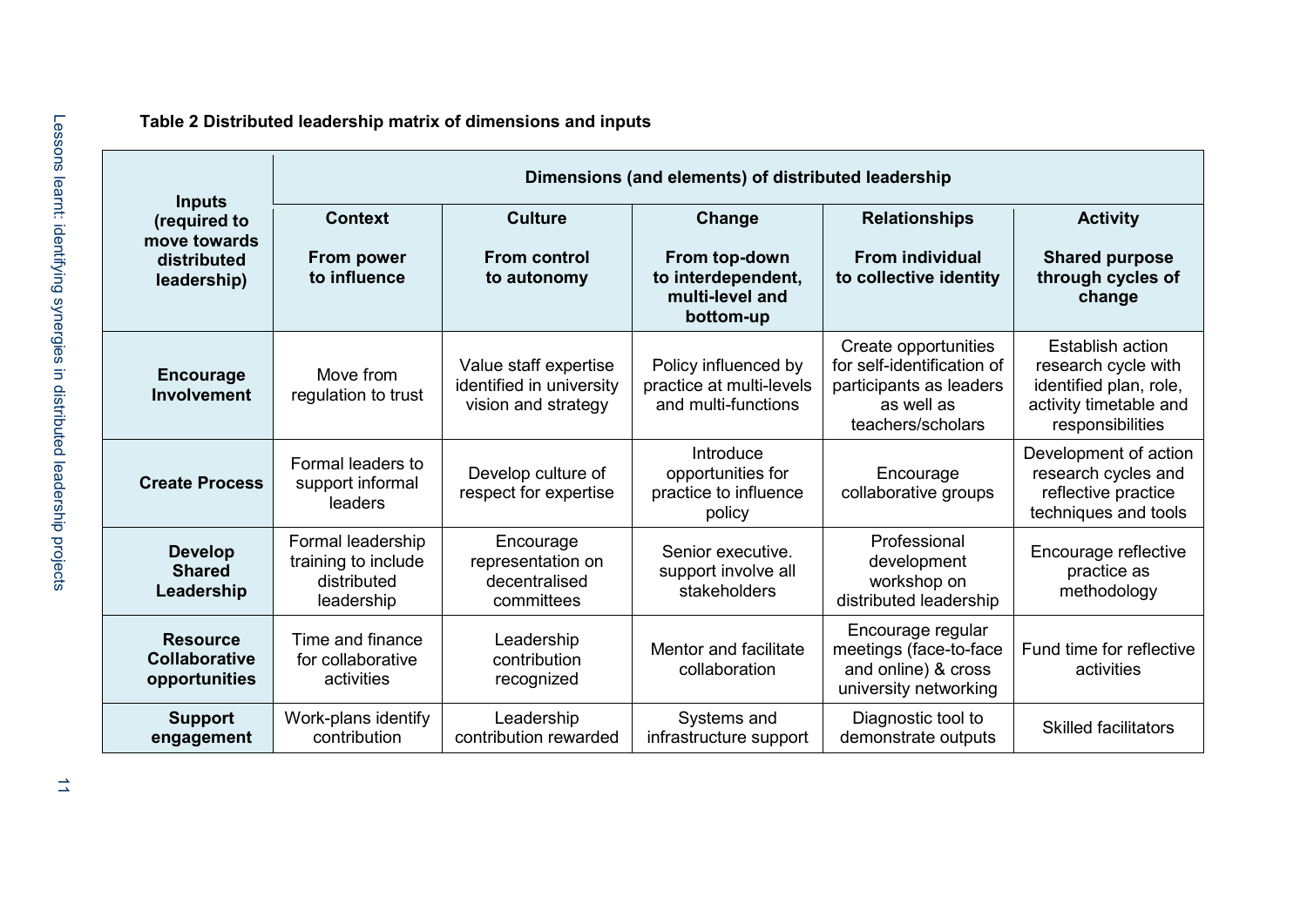### <span id="page-17-0"></span>2.2.4 Distributed leadership matrix of values and practices

The DLM of Values and Practices [\(Table 3\)](#page-19-0) presents a map of the four practices required to broaden leadership from a positional to a relational distributed leadership concept identifying values that underpin the five dimensions of distributed leadership. This change in emphasis from personal capabilities (skills, traits, behaviours) to practices recognises the fundamental change from an emphasis on leaders to leadership. It includes a focus on a relational perspective of leadership that draws from the relational literature. These practices for leadership were identified as:

- self-in-relation emphasis on interdependence
- social interaction ability to create conditions for collective learning by exercising certain strengths, abilities and relational skills
- collective learning through learning conversations progressing through a four stage dialogue of 'talking nice', 'talking tough', 'reflective dialogue' and 'generative dialogue'
- growth-in-connection focus on mutuality where the boundary between self and others is more fluid and multi-directional. Movement occurs from mutual authenticity (bringing self into the interaction) to mutual empathy (hold onto self but also experience other's reality) to mutual empowerment (each is in some way influenced or affected by the other, so that something new is created).

The DLM of Values and Practices presents institutions with the opportunity to map what practices or combination of practices need to be encouraged to achieve each of the values. The DLM of Values and Practices uses the five values thus moving from:

- a context of power to influence focuses on the acceptance of *trust* rather than relying on regulation as a basis for leadership. Participants need to be able to see their 'self' in relation to others and recognise their interdependence rather than being ego-centric. It can be achieved through a proactive and resilient approach to developing and sustaining social interactions. The focus needs to be on issues rather than positions to be presented and on growth to be achieved by participants working independently but also accepting responsibility for the collective.
- a culture of control to autonomy in which *respect* is present for the expertise of those involved. Participants need to be adaptable to new ideas, ambiguity, change and to recognise their peers. At the same time the expertise of each of the participants is recognised and valued. Participants who can work outside their comfort zones in order to grow find it easier to adapt to this culture.
- a top-down to bottom-up leadership style involves *recognition* of leadership capabilities of many more persons engaged in the institution than those in designated leadership positions. Participants who can mentor and encourage colleagues as well as being willing to share different philosophies are more comfortable with this. In order to grow, participants need to balance being forthright with being flexible.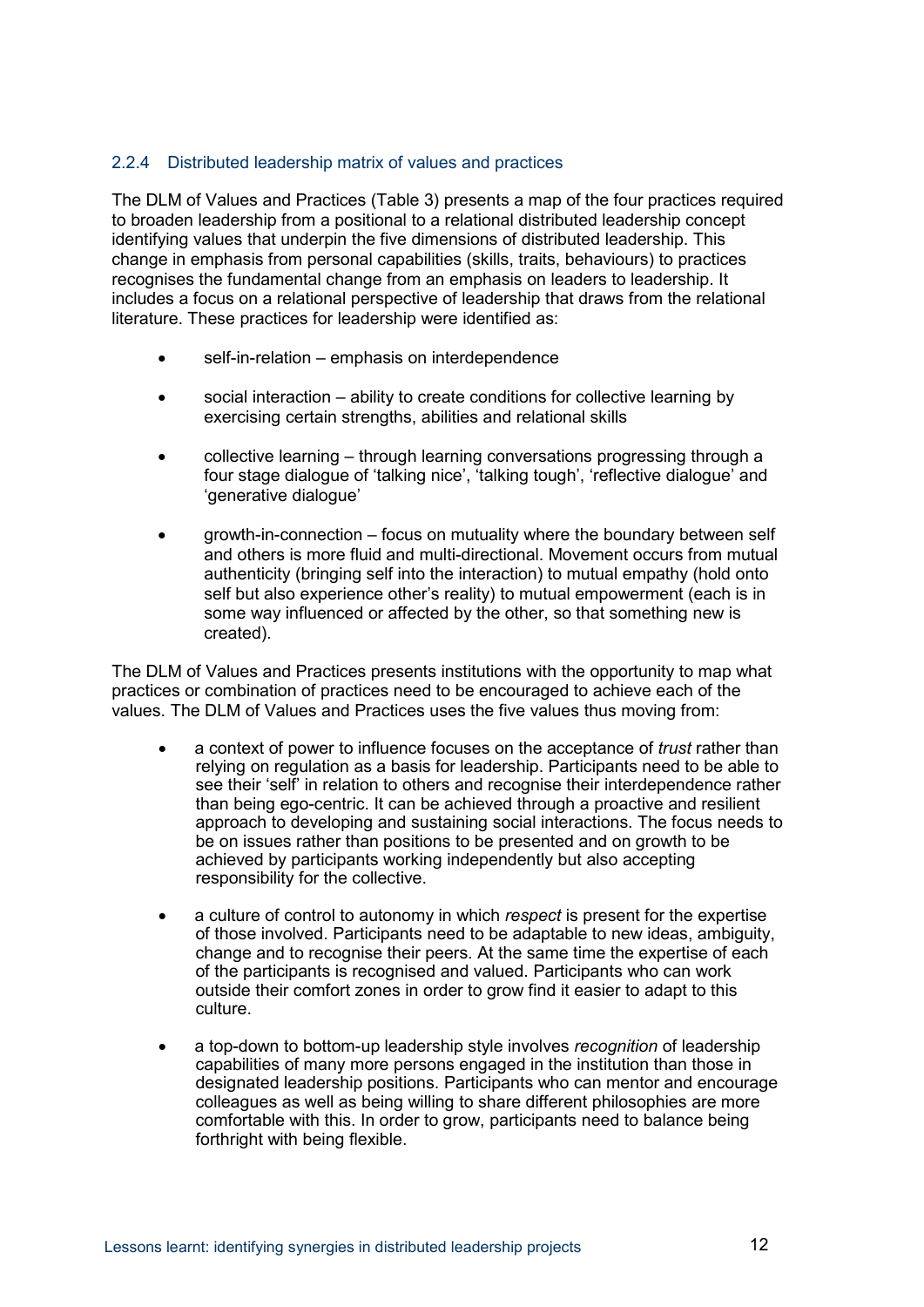- individual activities to *collaboration* involves recognition of the value of an amalgamation of individual's value of collective identity (conjoint agency) rather than simply as a sum of individual activity. Participants need to be forthright in bringing forward their views as an individual but to be prepared to be flexible in adapting these views to accommodate others so that they proceed beyond self-interest. Participants need to be willing to both listen and communicate. For growth, participants need to accept shared goals and not be authoritarian
- a shared purpose through cycles of change, involves *reflective practice* by both the individual and the group in which participants adopt a critique, rather than critical approach in order to achieve shared goals. The growth occurs through a focus on fostering mutual outcomes.

Based on the two distributed leadership matrices the project team met with the reference group in November and December 2010 to reflect on the implications of the DLMs for action. The issues that emerged from these meetings became pivotal for the next stage of the project and resulted in more emphasis being placed on the development of the Action Self Enabling Reflective Tool. These issues were:

- i) confirmation of the importance of the DLMs to assist a more structured approach to distributed leadership for the sector and assist understanding of how distributed leadership *can be encouraged, supported and promoted.* Detailed information of what action is needed to encourage distributed leadership is needed, together with empirical examples of distributed leadership
- ii) agreement that while the existing DLMs could provide a rubric of cells to identify dimensions and inputs needed for distributed leadership, there was need for a tool to underpin the rubric
- iii) agreement that the DLM of Values and Practices is more about the behaviours needed by individual leaders and that, as these are already covered by the existence of many capability frameworks for leaders, this matrix would be better used to provide a set of indicators for institutions. The DLMs are more valuable as the basis upon which to develop an enabling tool for distributed leadership
- iv) agreement that the cells could be configured to contain a series of questions upon which institutions can take action by identifying what needs to be done and the priorities for action. This led to the third cycle of the action research project.

NOTE: The possibility of the DLMs being developed as an online interactive tool and also developed as a benchmark tool underpinned by a self-evaluative tool providing lists of questions was discussed as an extension of the current project. It was suggested that such a tool could also include suggestions of how to improve the performance of distributed leadership in particular sets of circumstances. It was agreed that such a tool is beyond the current project but could form the basis of a further application for an ALTC leadership project grant in 2011.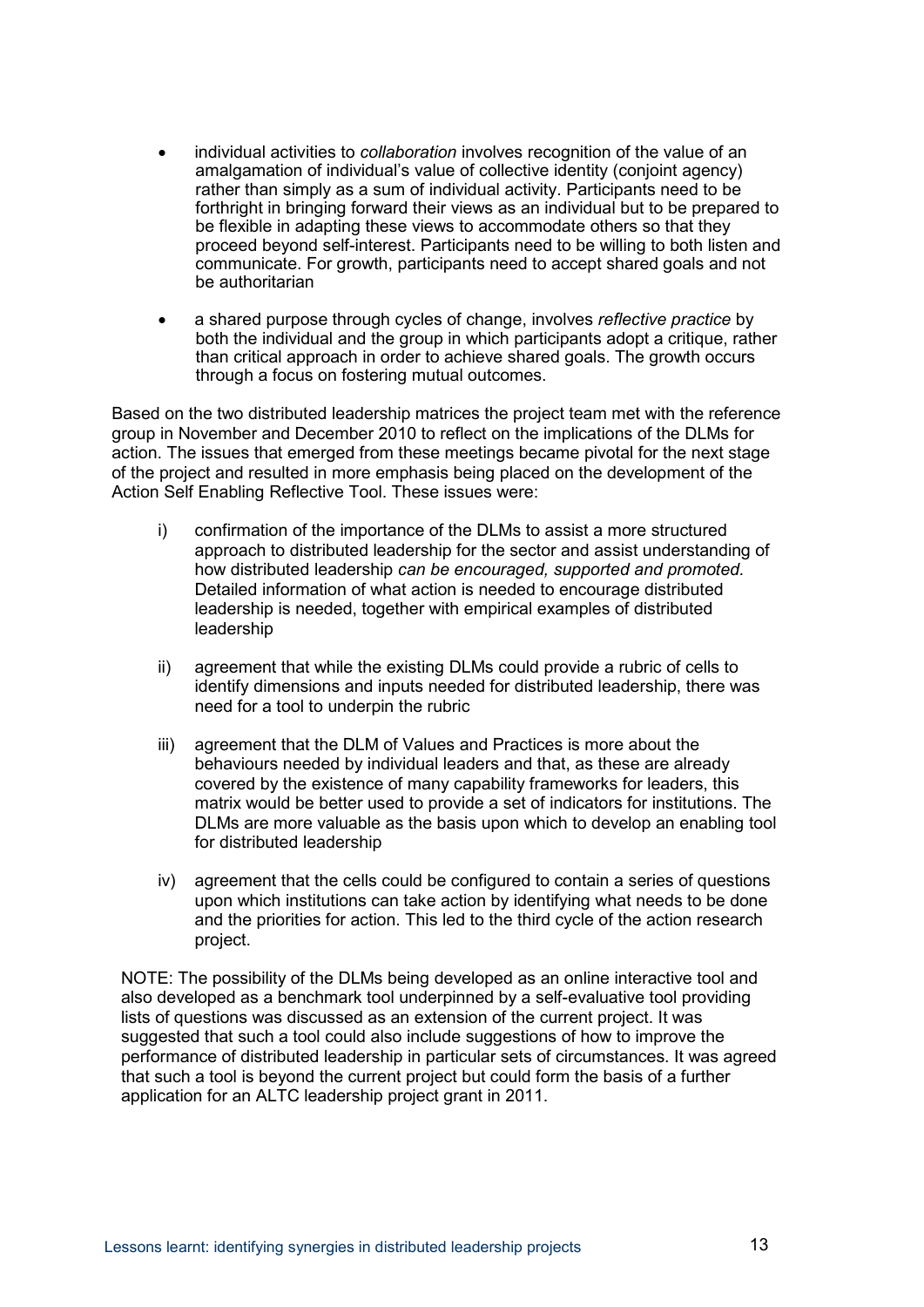|  | Table 3 Distributed leadership matrix of values and practices |  |  |  |  |  |
|--|---------------------------------------------------------------|--|--|--|--|--|
|--|---------------------------------------------------------------|--|--|--|--|--|

<span id="page-19-0"></span>

|                                               | <b>Values for distributed leadership</b>        |                                                                             |                                                     |                                              |                                                        |  |
|-----------------------------------------------|-------------------------------------------------|-----------------------------------------------------------------------------|-----------------------------------------------------|----------------------------------------------|--------------------------------------------------------|--|
| <b>Practices of</b><br>leadership             | Trust<br>not regulation                         | <b>Respect</b><br>for expertise                                             | <b>Recognition</b><br>of leadership<br>capabilities | <b>Collaboration</b><br>as 'conjoint agents' | <b>Reflective practice</b><br>for continuous<br>change |  |
| Self-in-relation                              | Not ego centric                                 | Adaptable-open to<br>new idea, ambiguity &<br>change, authentic<br>credible | Mentor encourage                                    | Forthright but flexible                      | Reflective as individual<br>and group                  |  |
| <b>Social</b><br><i>interactions</i>          | Proactive resilient                             | Recognise peers                                                             | Willing to share<br>philosophies                    | Beyond self interest                         | Critique not critical                                  |  |
| Dialogue through<br>learning<br>conversations | Represent issues<br>not positions               | Learning and teaching<br>expert                                             | Accept free ranging<br>discussion                   | Willing to listen, good<br>communicator      | Share goals                                            |  |
| Growth-in-<br>connection                      | Accept<br>responsibility, work<br>independently | Work outside comfort<br>zone                                                | Forthright but flexible                             | Accept shared goals,<br>not authoritarian    | Focus on growth-<br>fostering outcomes                 |  |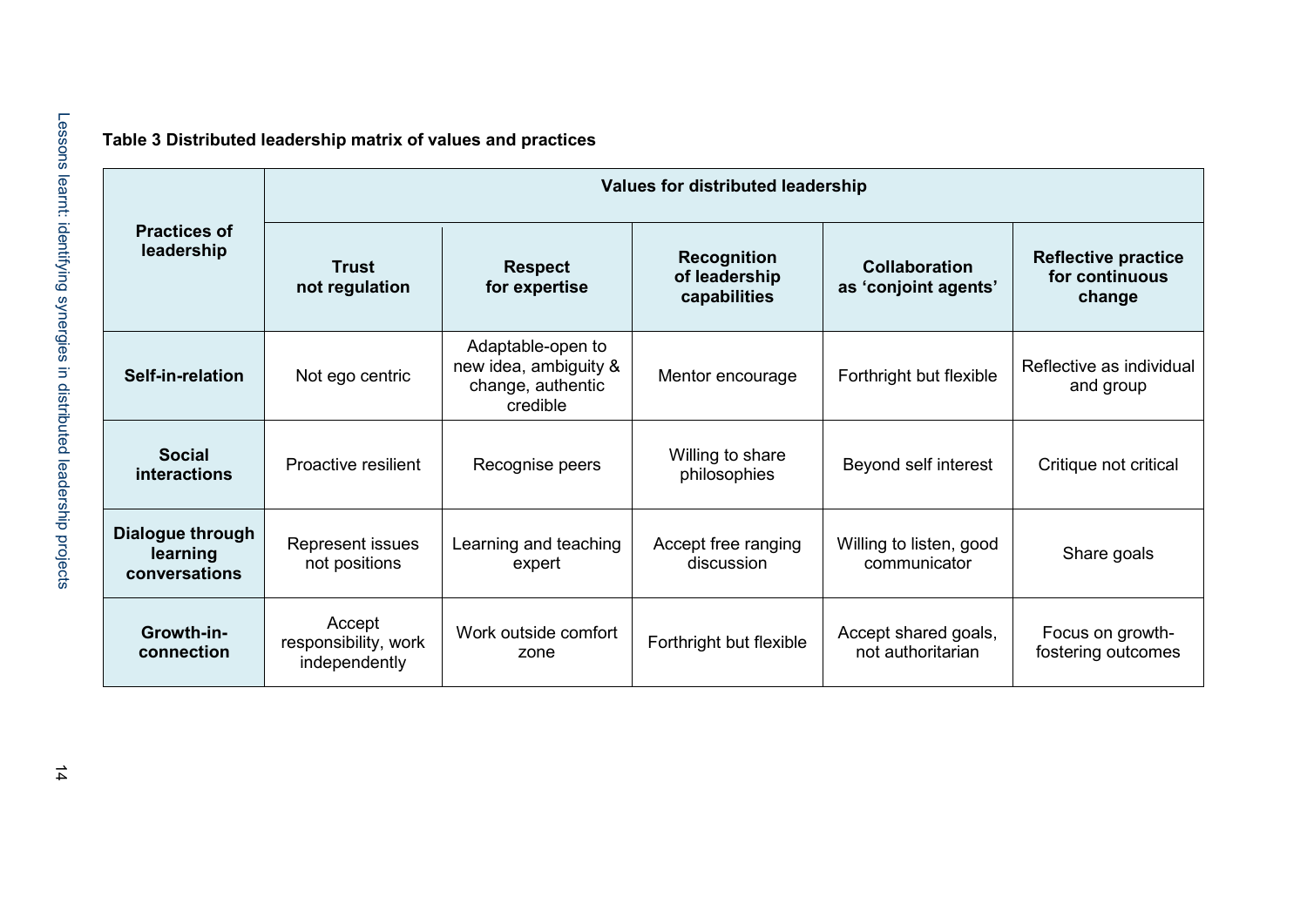### <span id="page-20-0"></span>2.2.5 Action research cycle three: Action self enabling reflective tool



### <span id="page-20-1"></span>**Figure 3 Action research cycle three: Action self enabling reflective tool**

The third action research cycle commenced with a meeting of the project team in January to explore how the DLMs could be developed into an enabling tool for distributed leadership. This resulted in the design of an 'Action' framework [\(Table 4\)](#page-22-0) and a 'Self-Enabling Reflective' (SER) process [\(Table 5\)](#page-23-0), together acting as an 'Action Self Enabling Reflective Tool' (ASERT).

The Action framework is for use in identifying the terms of the dimensions, values and criteria for distributed leadership. The dimensions of distributed leadership on the Action framework are:

- i) context
- ii) culture
- iii) change
- iv) relationships.

The values associated with these dimensions are:

- i) trust rather than regulation
- ii) respect for expertise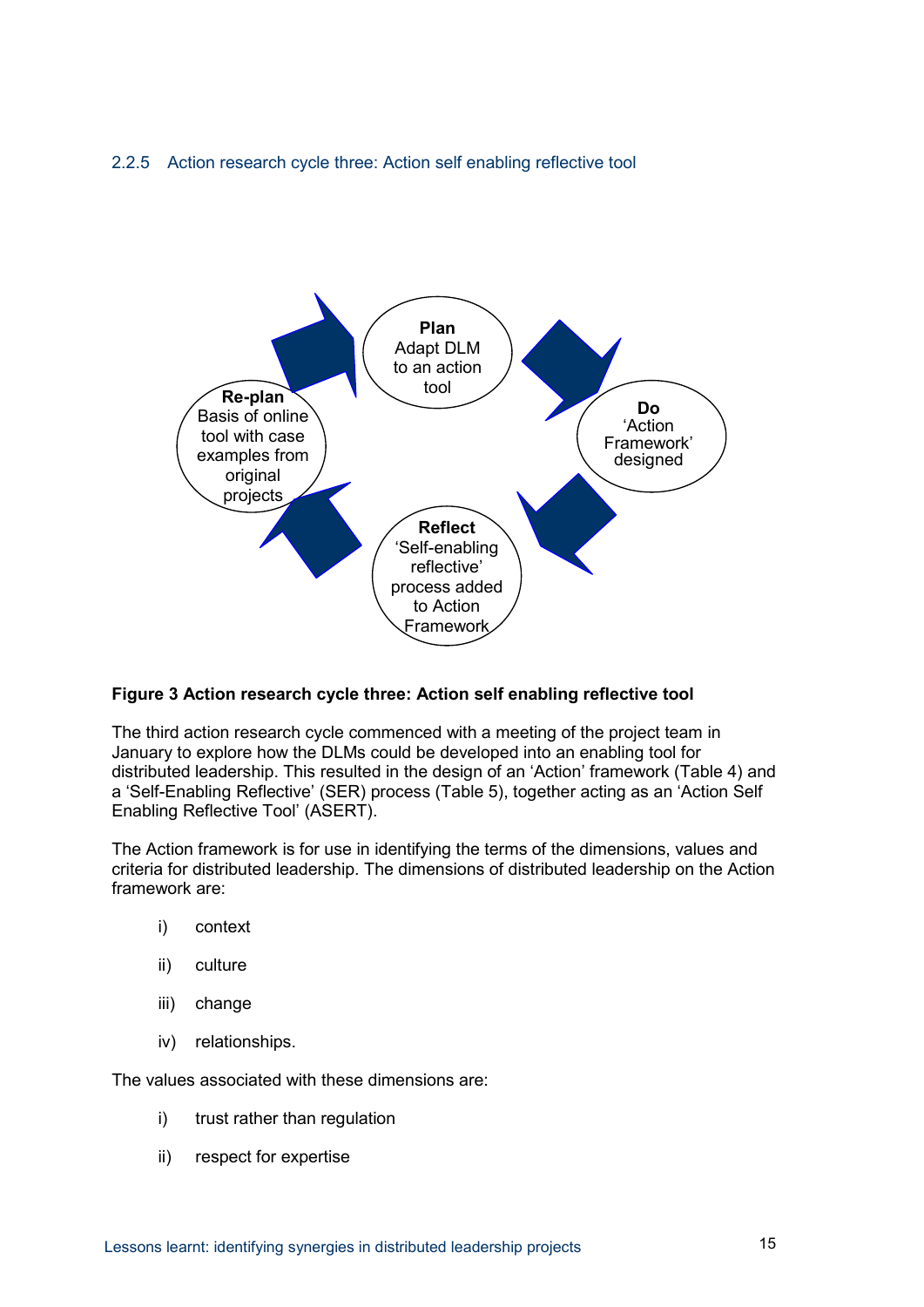- iii) recognition of contribution
- iv) collaboration.

On the other axis the criteria for distributed leadership are identified. This includes identification of:

- i) people involved in distributed leadership
- ii) processes are supportive of distributed leadership
- iii) professional development required
- iv) resources needed to support distributed leadership.

The cells that are created through the intersection of these dimensions, values and criteria identify the actions required to use a distributed leadership approach to achieve change. For example, a context in which trust rather that regulation is emphasised involves people relying on the expertise they can offer to inform decisions supported by a processes through which informal leadership is recognised. The provision of professional development to build leadership capacity strengthens this informal leadership. Finally, resources such as space, time and finance, to support collaboration need to be made available.

The Self-Enabling Reflective process provides reflective prompts scaffolded to assist participants to identify action needed to move towards a more distributed leadership approach.

The ASERT provides an instrument for institutions that have identified that distributed leadership can be used to build leadership capacity for change.

The ASERT was validated at an ALTC meeting of a group of leaders of learning and teaching (recipients of ALTC funded leadership projects) in February, 2011.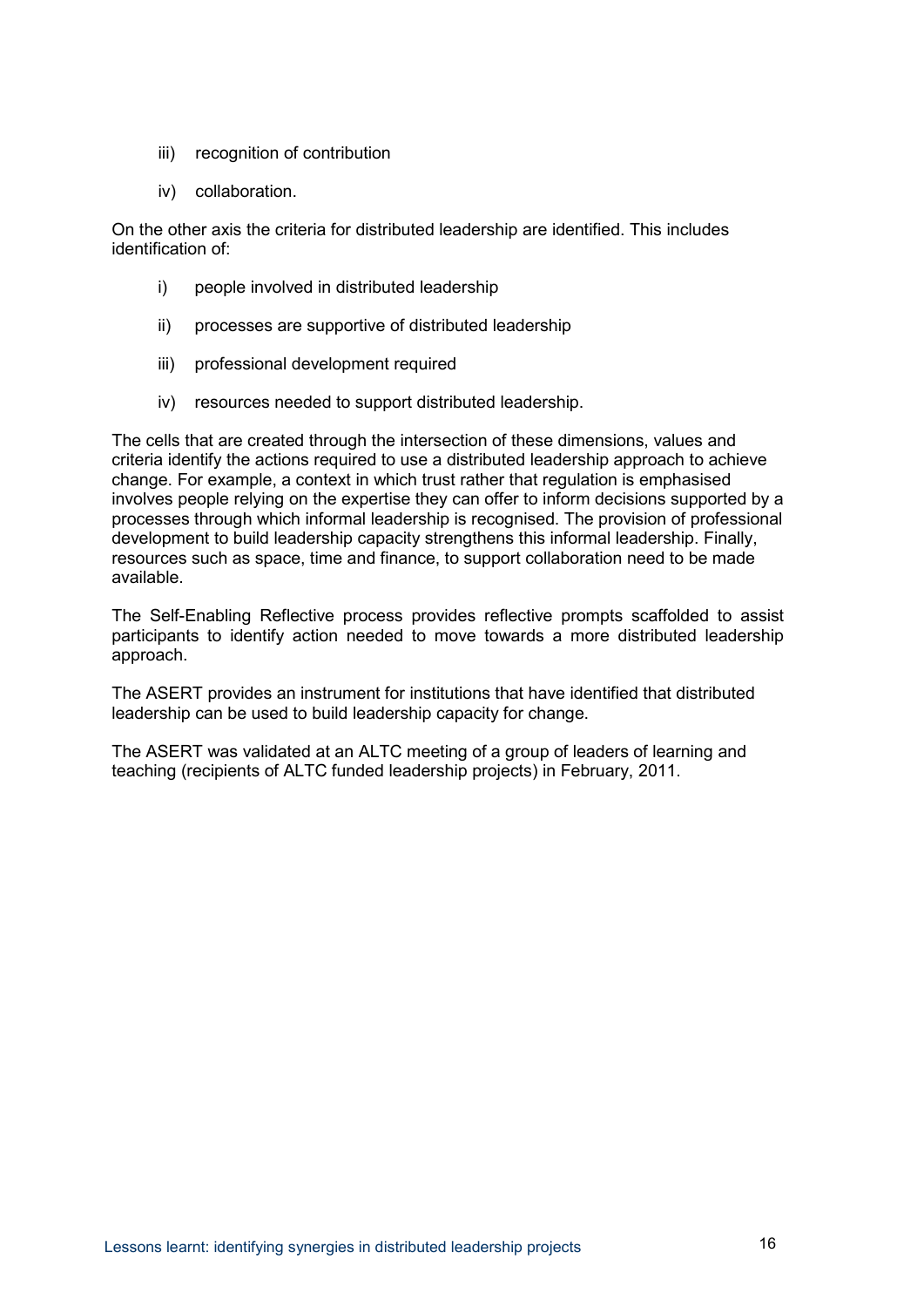### **Table 4 The Action framework of the ASERT**

<span id="page-22-0"></span>

| <b>Criteria for</b>                        | Dimensions and values to enable development of distributed leadership       |                                                             |                                                                          |                                                                          |  |  |
|--------------------------------------------|-----------------------------------------------------------------------------|-------------------------------------------------------------|--------------------------------------------------------------------------|--------------------------------------------------------------------------|--|--|
| distributed<br>leadership                  | <b>Context</b>                                                              | <b>Culture</b>                                              | Change                                                                   | <b>Relationships</b>                                                     |  |  |
|                                            | <b>Trust</b>                                                                | <b>Respect</b>                                              | <b>Recognition</b>                                                       | Collaboration                                                            |  |  |
| People are<br>involved                     | Expertise of<br>individuals is used<br>to inform<br>decisions               | Individuals participate<br>in decision making               | All levels and<br>functions have input<br>into policy<br>development     | Expertise of individuals<br>contributes to collective<br>decision making |  |  |
| <b>Processes are</b><br>supportive         | Informal<br>leadership is<br>recognised                                     | Decentralised groups<br>engage in decision<br>making        | All levels and<br>functions have input<br>into policy<br>implementation  | Communities of practice are<br>modelled                                  |  |  |
| Professional<br>development is<br>provided | <b>Distributed</b><br>leadership is used<br>to build leadership<br>capacity | Mentoring for<br>distributed leadership<br>is provided      | Leaders at all levels<br>proactively encourage<br>distributed leadership | Collaboration is facilitated                                             |  |  |
| Resources are<br>available                 | Space, time &<br>finance for<br>collaboration are<br>available              | Leadership<br>contribution is<br>recognised and<br>rewarded | Flexibility is built into<br>infrastructure and<br>systems               | Opportunities for regular<br>networking are provided                     |  |  |

۰,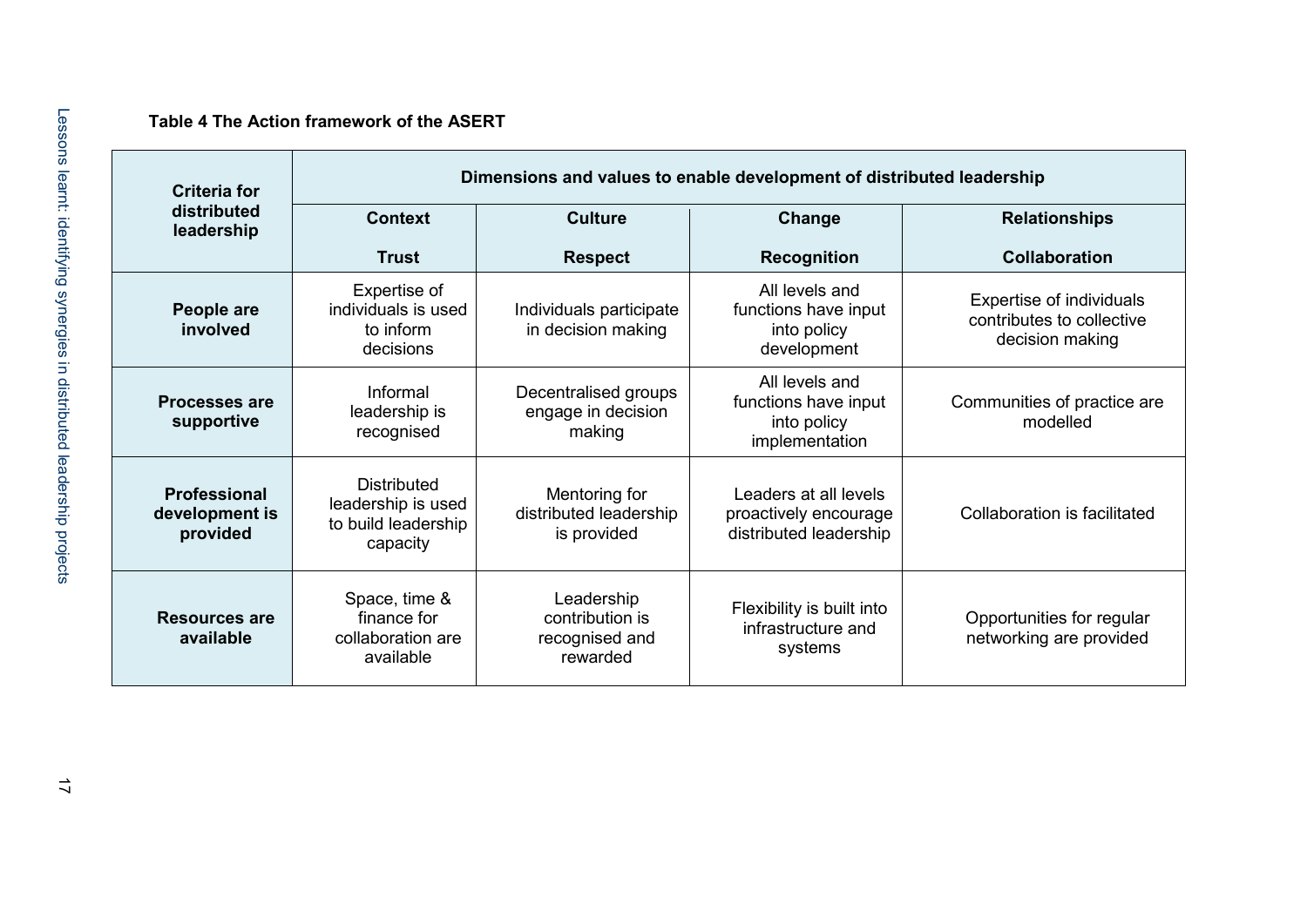# **Table 5 The self enabling reflective process of the ASERT**

<span id="page-23-0"></span>

| <b>Step</b>  | <b>Reflection on practice</b>                                                                                                                             | <b>Reflective prompts</b>                                                                                                                                                      | <b>Example</b>                                                                                                                                                                                                                                                                                                                                                                                |
|--------------|-----------------------------------------------------------------------------------------------------------------------------------------------------------|--------------------------------------------------------------------------------------------------------------------------------------------------------------------------------|-----------------------------------------------------------------------------------------------------------------------------------------------------------------------------------------------------------------------------------------------------------------------------------------------------------------------------------------------------------------------------------------------|
| One          | Identify where a distributed<br>leadership approach is to<br>be enabled                                                                                   | Is this an Institute wide focus, or does it affect<br>a particular section, group of people, program<br>or project?                                                            | Institution-wide<br>Note: if it is an institution wide focus to introduce a<br>distributed leadership approach at multiple levels<br>the questions needs to be asked about each level                                                                                                                                                                                                         |
| <b>Two</b>   | Identify the criterion (from<br>the action framework<br>above) for distributed<br>leadership on which to<br>focus                                         | Which of the four criteria will provide the initial<br>focus for this project?                                                                                                 | People are involved<br>Note: each of the criteria will need to be<br>considered given the integrated nature of<br>distributed leadership. The order for such will<br>depend on the particular focus.                                                                                                                                                                                          |
| <b>Three</b> | Identify the dimension and<br>the associated values (from<br>the action framework) for<br>distributed leadership in<br>relation to the chosen<br>criteria | Which of the four dimensions will provide the<br>initial focus for this project?                                                                                               | Context<br>Note: each of the dimensions will need to be<br>considered given the integrated nature of<br>distributed leadership. The order for such will<br>depend on the particular focus.                                                                                                                                                                                                    |
| <b>Four</b>  | Reflection on current action<br>(as identified in the<br>intersecting cell of the<br>action framework)                                                    | What is the extent to which the identified<br>action item occurs currently?                                                                                                    | Expertise of individuals is used to inform decisions<br>more regular communication and<br>i)<br>consultation was encouraged using both<br>face-to-face and electronic media<br>project newsletters were established to<br>ii)<br>share practice on a regular basis<br>Individuals (both academic and professional) are<br>asked for input on their experience as a means to<br>inform policy. |
| <b>Five</b>  | Reflection for further action                                                                                                                             | What action could be taken to identify existing<br>opportunities that have not yet been taken<br>advantage of?<br>What action could be taken to identify new<br>opportunities? | Individuals were asked to contribute their expertise<br>more directly to decision making processes<br>Individuals (both academic and professional) could<br>be asked for feedback in areas in which their<br>expertise is not currently utilised                                                                                                                                              |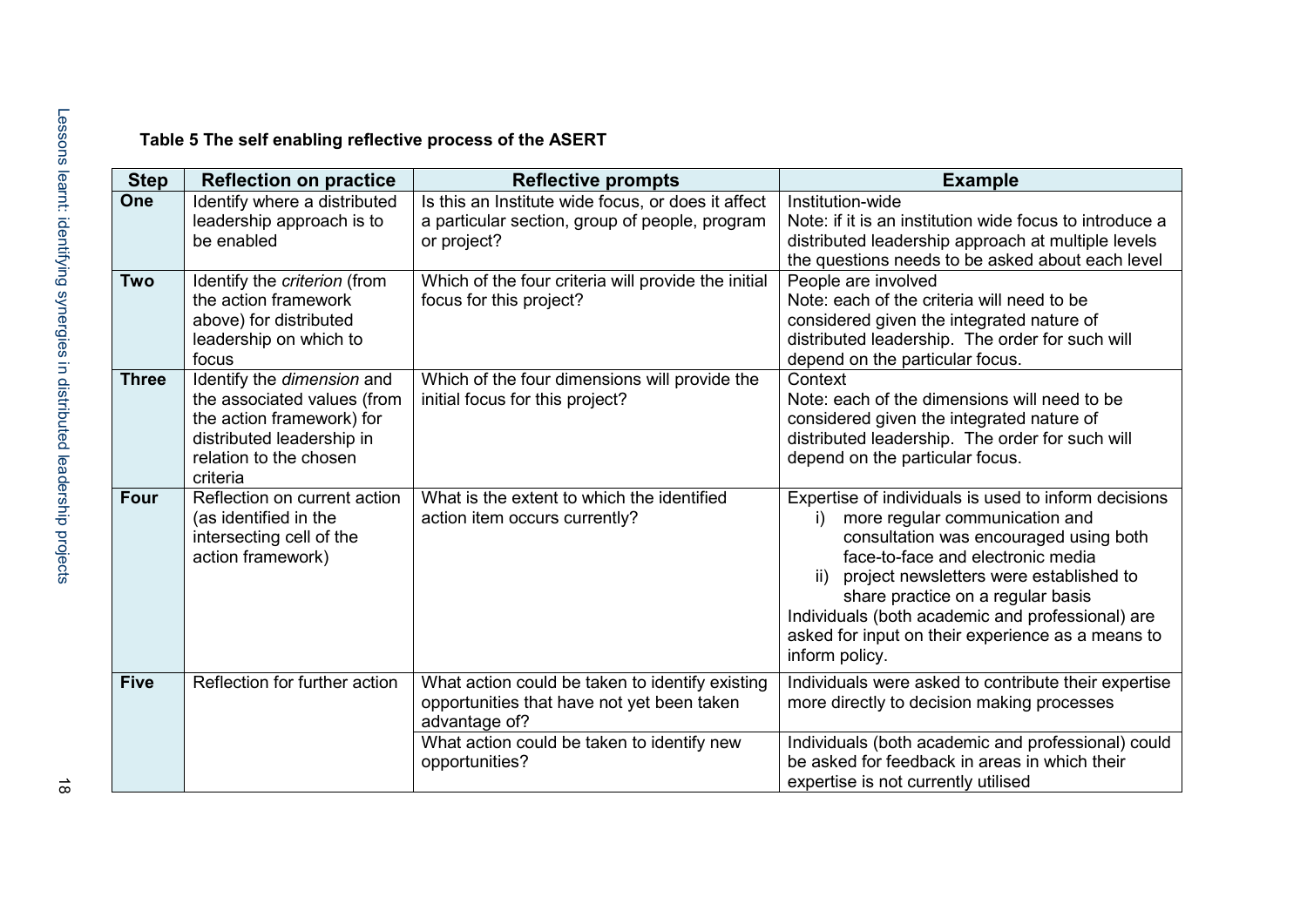| <b>Step</b>  | <b>Reflection on practice</b>                                                                                              | <b>Reflective prompts</b>                                                                                                                                                                                                                                           | <b>Example</b>                                                                                                                                                                                                                                                                                                                                                                                                                                                                                                                                                                                     |
|--------------|----------------------------------------------------------------------------------------------------------------------------|---------------------------------------------------------------------------------------------------------------------------------------------------------------------------------------------------------------------------------------------------------------------|----------------------------------------------------------------------------------------------------------------------------------------------------------------------------------------------------------------------------------------------------------------------------------------------------------------------------------------------------------------------------------------------------------------------------------------------------------------------------------------------------------------------------------------------------------------------------------------------------|
|              |                                                                                                                            | What action could be taken to generate new<br>opportunities?                                                                                                                                                                                                        | Professional development could include<br>exploration of issues that could benefit from input<br>of expertise more broadly                                                                                                                                                                                                                                                                                                                                                                                                                                                                         |
|              |                                                                                                                            | What action should be taken to ensure these<br>new opportunities are sustainable?                                                                                                                                                                                   | New ideas are openly celebrated                                                                                                                                                                                                                                                                                                                                                                                                                                                                                                                                                                    |
| <b>Six</b>   | Reflection to ensure<br>integrated concerted,<br>supportive action                                                         | How does the proposed action arising from<br>these reflective prompts affect the other<br>criteria and dimensions?                                                                                                                                                  | Involving people within a context of trust and<br>supportive processes through which informal<br>leadership is recognised                                                                                                                                                                                                                                                                                                                                                                                                                                                                          |
|              |                                                                                                                            | What change is needed in the other four<br>criteria to ensure that the proposed action is<br>implemented?                                                                                                                                                           | Individuals were recognised for their contribution<br>of ideas in meeting notes                                                                                                                                                                                                                                                                                                                                                                                                                                                                                                                    |
| <b>Seven</b> | Identify a plan of activity to<br>achieve the desired action<br>outcome                                                    | Indicative questions:<br>What action needs to be taken?<br>Is there a preferred sequence?<br>Who needs to be involved in action?<br>What time period is involved?<br>Is there need for training/facilitation in<br>reflective processes?<br>What finance is needed? | Each of the original projects identified examples of<br>ongoing multi-level, multi-functional groups that<br>continued to operate across academic, executive<br>and specialist functions.<br>One project (RMIT) in relation to infrastructure,<br>another (ACU) in relation to the linking of technical<br>and pedagogical issues for online learning another<br>(Macquarie) to engage all relevant personnel in<br>issues related to assessment, the fourth project<br>(Wollongong) to implement change to assessment<br>practices both domestically and internationally in<br>offshore campuses. |
| <b>Eight</b> | Reflect on the outcomes of<br>the action taken in terms of<br>the desired action<br>outcomes                               | Indicative questions:<br>What worked well?<br>What needs improvement?<br>Who else should be involved?<br>What changes are needed in future actions?                                                                                                                 | Action research cycles enabled changes in this<br>project that resulted in greater focus on enabling<br>distributed leadership than evaluating it.                                                                                                                                                                                                                                                                                                                                                                                                                                                 |
| <b>Nine</b>  | Adjust the reflective<br>process as needed to<br>flexibly accommodate the<br>specific institutional context<br>and culture | Indicative questions:<br>What difficulties has the process of reflection<br>encountered that is related to the specific<br>institutional context?<br>Do these difficulties warrant a change to the<br>process?                                                      | In one project (RMIT) the timing of the project<br>team meetings was changed from late afternoon to<br>early morning as this was found to encourage<br>participants to be more reflective.                                                                                                                                                                                                                                                                                                                                                                                                         |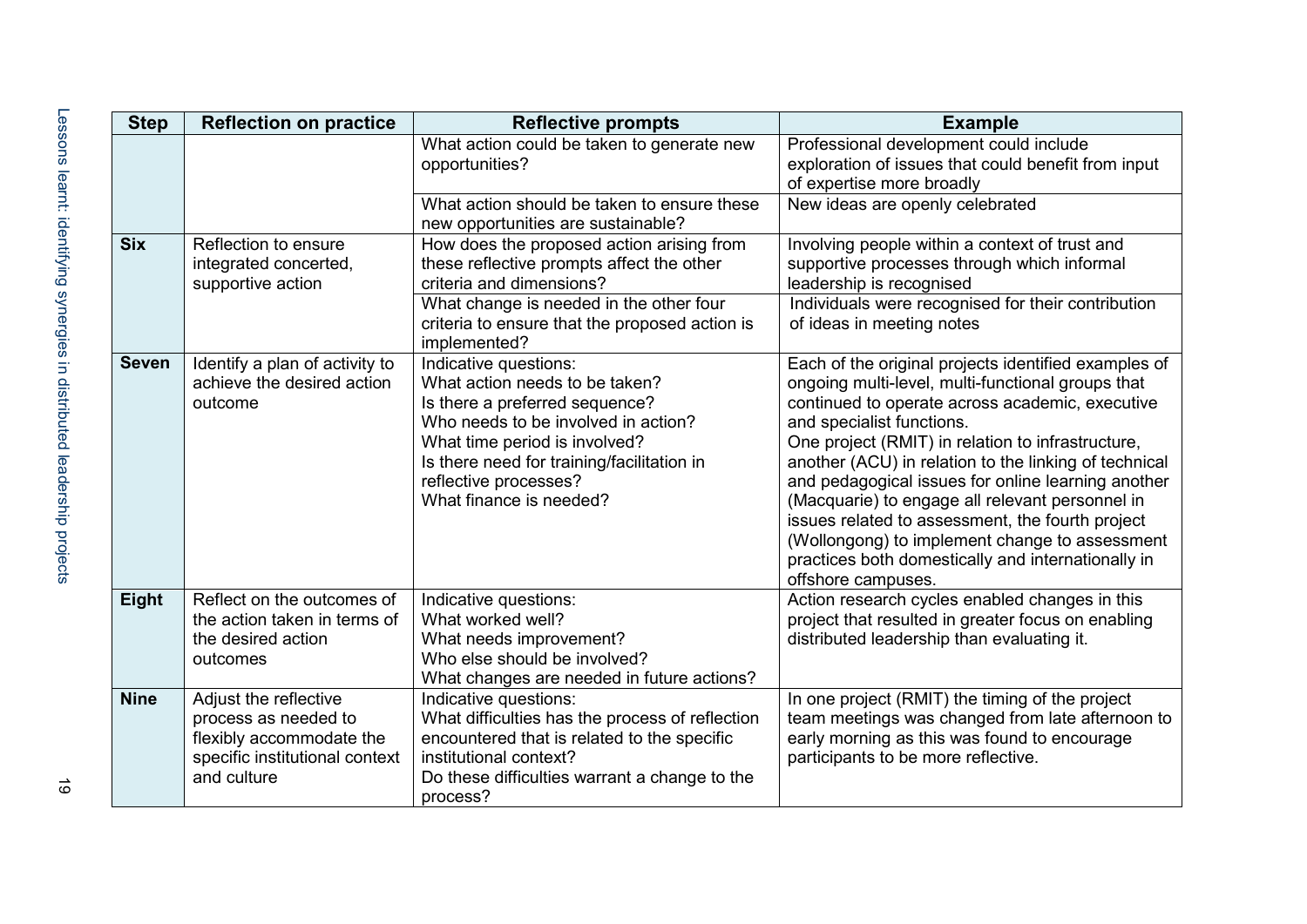# <span id="page-25-0"></span>**3 Project deliverables**

The project resulted in a number of deliverables including:

- a scoping document that identified the similarities between the elements of the various models and the synergies in the cultural change processes required to achieve a distributed leadership outcome from the four completed distributed leadership projects of the partner universities (see Appendix 1)
- two Distributed leadership Matrices The DLM of Dimensions, Inputs and the DLM of Values and Practices needed to achieve an effective distributed leadership process
- a flexible two-part Action Self Enabling Reflective Tool (ASERT), consisting of an Action framework and a Self Reflective Enabling process to assist universities that seek to encourage and support a distributed leadership approach to learning and teaching improvements and to encourage capacity development
- a synthesised review of the literature and resources on distributed leadership, including contextual and leadership skills requirements (see Appendix 3).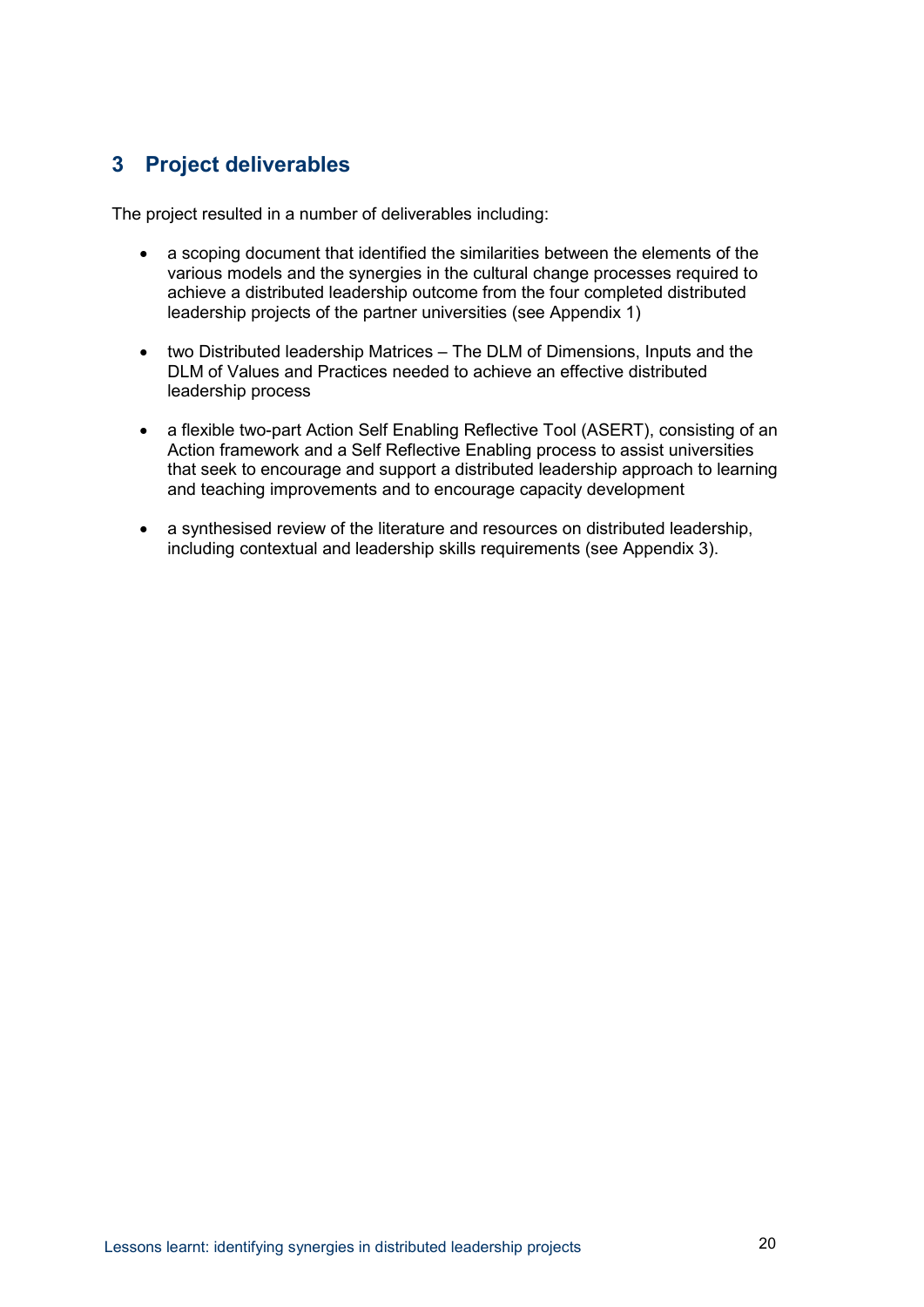### <span id="page-26-0"></span>**4 Uses and advance of existing knowledge**

Higher education is in the process of significant change as it seeks to respond to the many and varied pressures upon it. These pressures require both institutional change (to structures, processes and rules) and individual change for all employees in universities, whether they are academic, administrative or professional staff. These changes have led to much discussion about what constitutes leadership in higher education and how to build systematic, multi-facetted and collaborative leadership capacity. For academic staff the traditional dual role as teacher and researcher is being expanded to include a leadership role. Traditional leadership theories that focus on the traits, skills and behaviours of individual leaders provide little assistance in the broader notion that all academics are leaders. The emergent idea of distributed leadership presents a more inclusive notion of leadership for universities and thus provides a useful approach to develop the leadership of academics and professional staff. As Ramsden (1998, p.4) identified some years ago, leadership in higher education is:

a practical and everyday process of supporting, managing, developing and inspiring academic colleagues….leadership in universities should be by everyone from the Vice Chancellor to the casual car parking attendant, leadership is to do with how people relate to each other.

Gronn (2000) described distributed leadership as the complex interplay that bridges agency and structure:

The structural patterns taken by various social and organisational formations are activity-dependent, and an analysis of the activities engaged in by particular sets of time-, place-, space-and culture-bound sets of agents permits an understanding of agential-structural relations through the process of structuring (Gronn, 2000, p.318)

Gronn termed this 'concertive action' and proposed that, when combined with activity theory (Engestrom 1999), a distributed leadership framework offered a new conception of workplace ecology in which contextual factors are incorporated to identify both a more holistic perspective of organisational work and a focus on emergent approaches. Thus not only would the complex interaction between subjects, objects and instruments be included but also the rules, community and division of labour that impact on activity.

Although the project team set out to develop a definition of distributed leadership it was decided that because distributed leadership itself is context specific it is not possible to encapsulate everything in a single definition. However, the project team was able to describe the major elements of distributed leadership as it occurred in this project as follows:

*Distributed leadership for learning and teaching is a leadership approach in which individuals who trust and respect each other's contributions, collaborate together to achieve identified goals*. *It occurs as a result of an open culture within and across an institution. It is an approach in which reflective practice is an integral part enabling action to be critiqued, challenged and developed through cycles of planning, action, reflection and assessment and re-planning. It happens most effectively when people at all levels engage in action, accepting leadership in their particular areas of expertise. It needs resources that support and enable collaborative*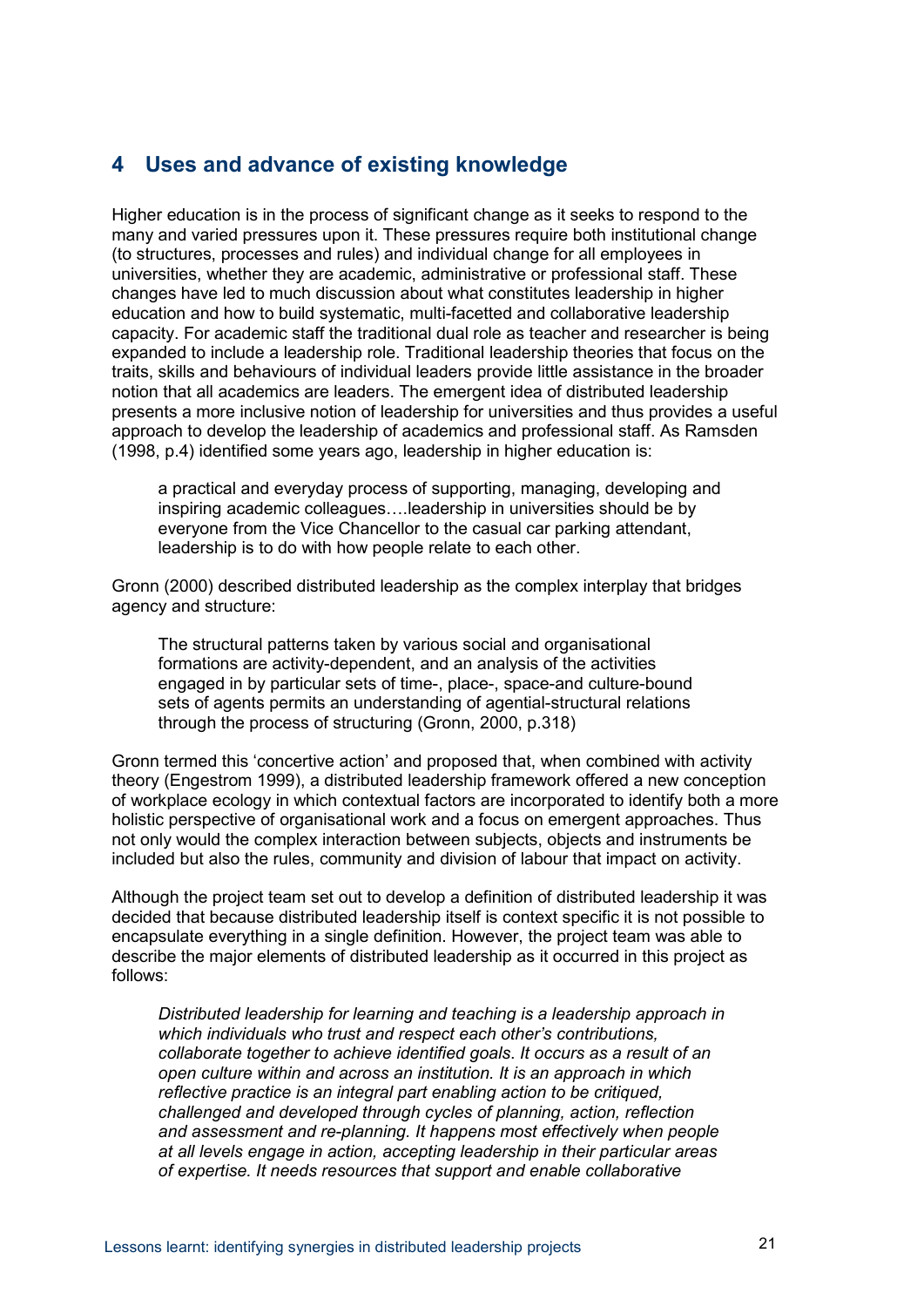*environments together with a flexible approach to space, time and finance which occur as a result of diverse contextual settings in an institution. Through shared and active engagement, distributed leadership can result in the development of leadership capacity to sustain improvements in teaching and learning.*

The project confirmed that to successfully introduce distributed leadership in an institution the *context* in which it occurs is critical. Distributed leadership has less focus on structural, hierarchical and directive leadership, in which regulation is the main determinant of activity, and more on the environment in which the leadership occurs. However, this does not preclude all regulation, as external government policies were seen as effective in influencing senior formal university leadership to move from an almost sole focus on research to one where recognition of the importance of developing leaders in learning and teaching (who can lead quality improvement) is increasing.

Distributed leadership does not preclude the need for different styles of leadership to be utilised across universities. Importantly, it is recognised that a distributed leadership approach can exist alongside, rather than replace formal leadership. Adopting a distributed leadership approach appears to be effective in developing an internal context in which teaching academics, with no formal leadership or managerial authority (power), can influence institutional action in learning and teaching. In this regard, distributed leadership is seen as a means to build individual leadership capability in learning and teaching as part of an overall plan to increase institutional leadership capacity.

The project also found evidence that a *culture* of academic autonomy that encourages, values and recognises an ability to produce innovations which improve the quality of learning and teaching is critical to a successful introduction of distributed leadership in universities. The project team recognised that this accords with the traditional university structure of academic boards and committees that has accompanied the research culture in which individual discipline expertise is recognised. A distributed leadership approach has had the effect of increasing academics' awareness of their contribution, not only to teaching but to leadership in learning and teaching, across universities. It is believed that distributed leadership will contribute to the longer term motivation of academics to continue to explore quality improvements in learning and teaching through pedagogy and adopting a more sustainable approach towards influencing the learning and teaching of their colleagues.

The project also confirmed certain processes are needed to be in place for distributed leadership to be effective. The contribution of a bottom-up approach to *change and development* is central to distributed leadership. In addition, there is a need for change to be embraced, rather than rejected, given the evidence across the higher education sector of resistance to change. It was also clear that support from senior formal leaders, particularly the deputy vice-chancellor (provost) responsible for learning and teaching, and experts within the learning and teaching units, was both necessary and pivotal in enabling bottom up changes. Thus, rather than a power exchange occurring, what was found was the ability of a distributed leadership approach to introduce a participative approach to change in which individuals feel safe.

Previous research in the UK identified conflict resolution as vital in putting distributed leadership in place. However the project team found it should be regarded as much broader. By taking a broad view of conflict resolution it leads to a more positive acceptance of the opportunities created by distributed leadership for developing improvements in learning and teaching. Given this, the project team broadened the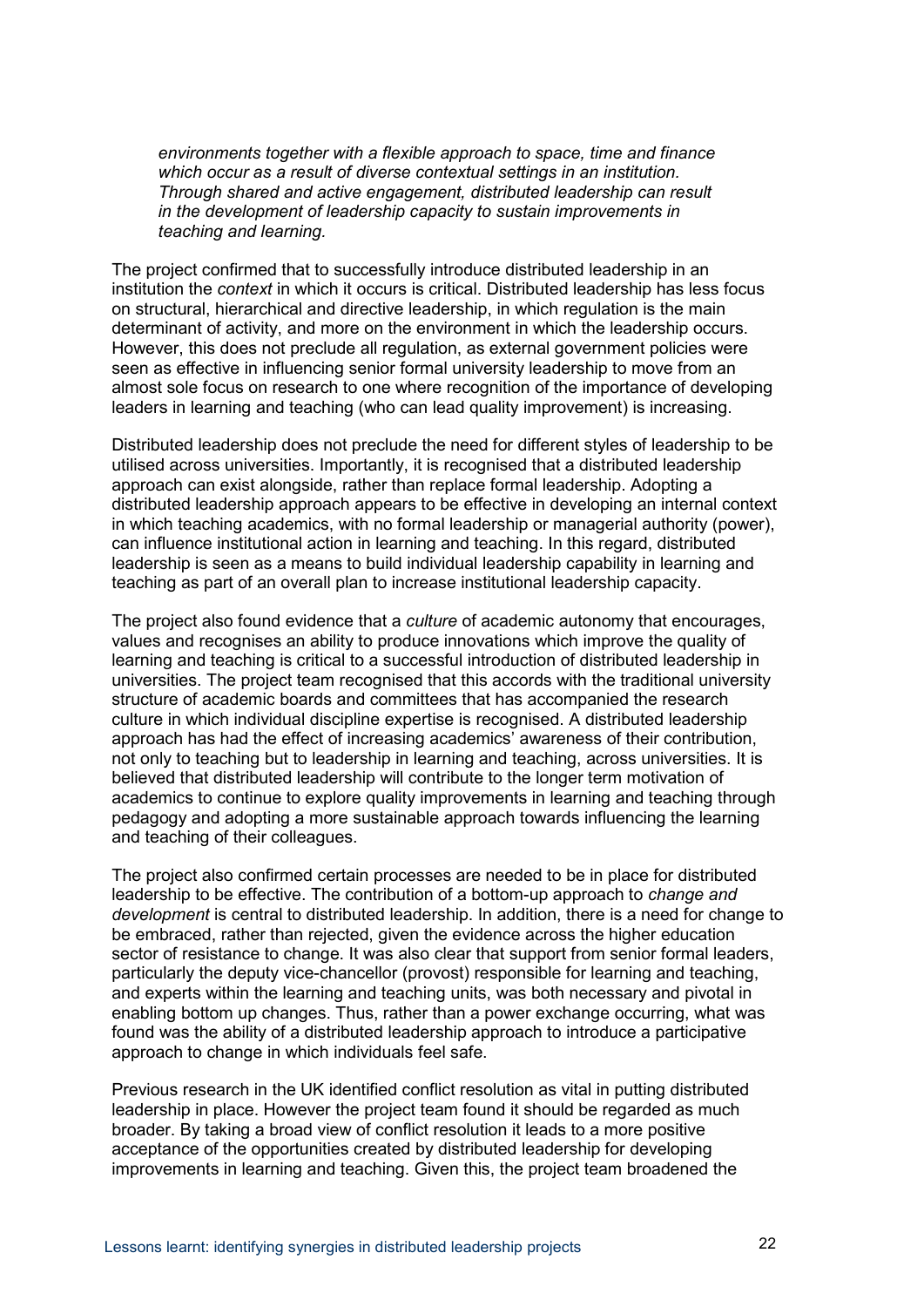concept to one of relationship management between participants emerging as potential leaders through this informal process and existing structures of traditional leaders. Given the recognised importance of the support of formal leaders, this led to a focus on the need for formal leaders to be linked into the processes. This engagement between formal leaders and those involved in distributed leadership was seen as a two-way process to ensure that agreement was reached between the needs of formal leaders for 'quick fix' solutions and those in informal distributed leadership positions who desired sustainable quality improvements and solutions informed by the latest scholarship in pedagogy. Thus, the dimension of conflict resolution was replaced by the broader concept of relationship management. Thus the project team identified the central role of r*elationship management* between the many people involved in distributed leadership was central to the development of a collaborative culture.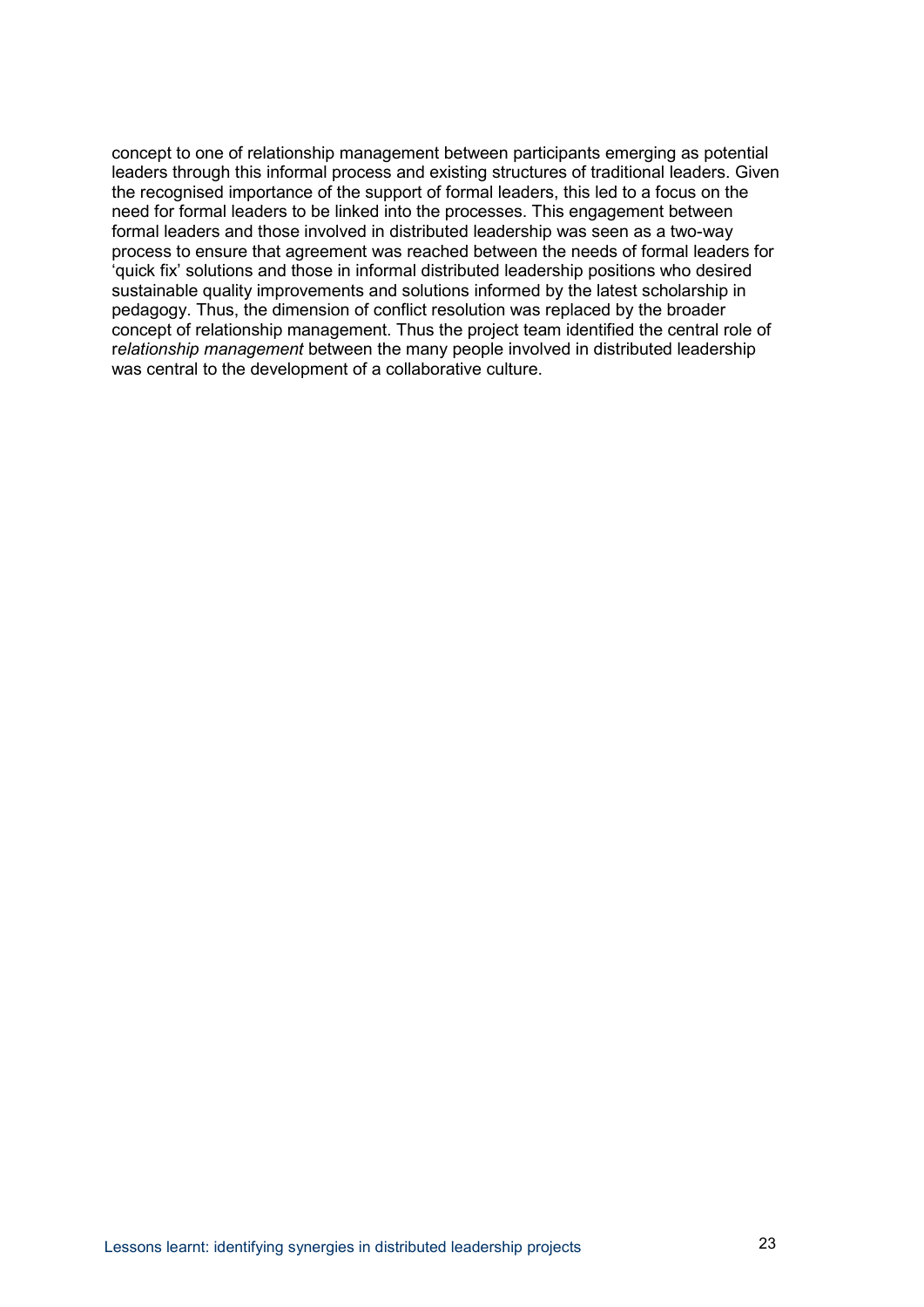# <span id="page-29-0"></span>**5 Critical success factors and impediments**

The critical success factors and impediments related to the project action and implementation included:

- i) the action research framework for the project enabled emergent issues to be discussed and adjustments to be made as a process of continuous change and improvement to the project. This was ably assisted by the willingness of the ALTC to accept recommendations for changes to be made within the parameters of the overall funding agreement
- ii) active engagement of all members of the reference group in preparing for the meetings and contributing ideas provided new insights that assisted the project team to progress the outcomes from the project beyond what had originally been envisaged
- iii) communication across geographical distances proved a constant challenge, but the identification of a relatively inexpensive phone conference facility was useful. The provision of funding for several face-to-face meetings was found to be essential
- iv) the challenge of accommodating different institutional procedures, particularly with regard to legal agreements and accounting procedures was challenging
- v) employment of an experienced project officer with both outstanding project management and research skills provided an essential contribution to the project.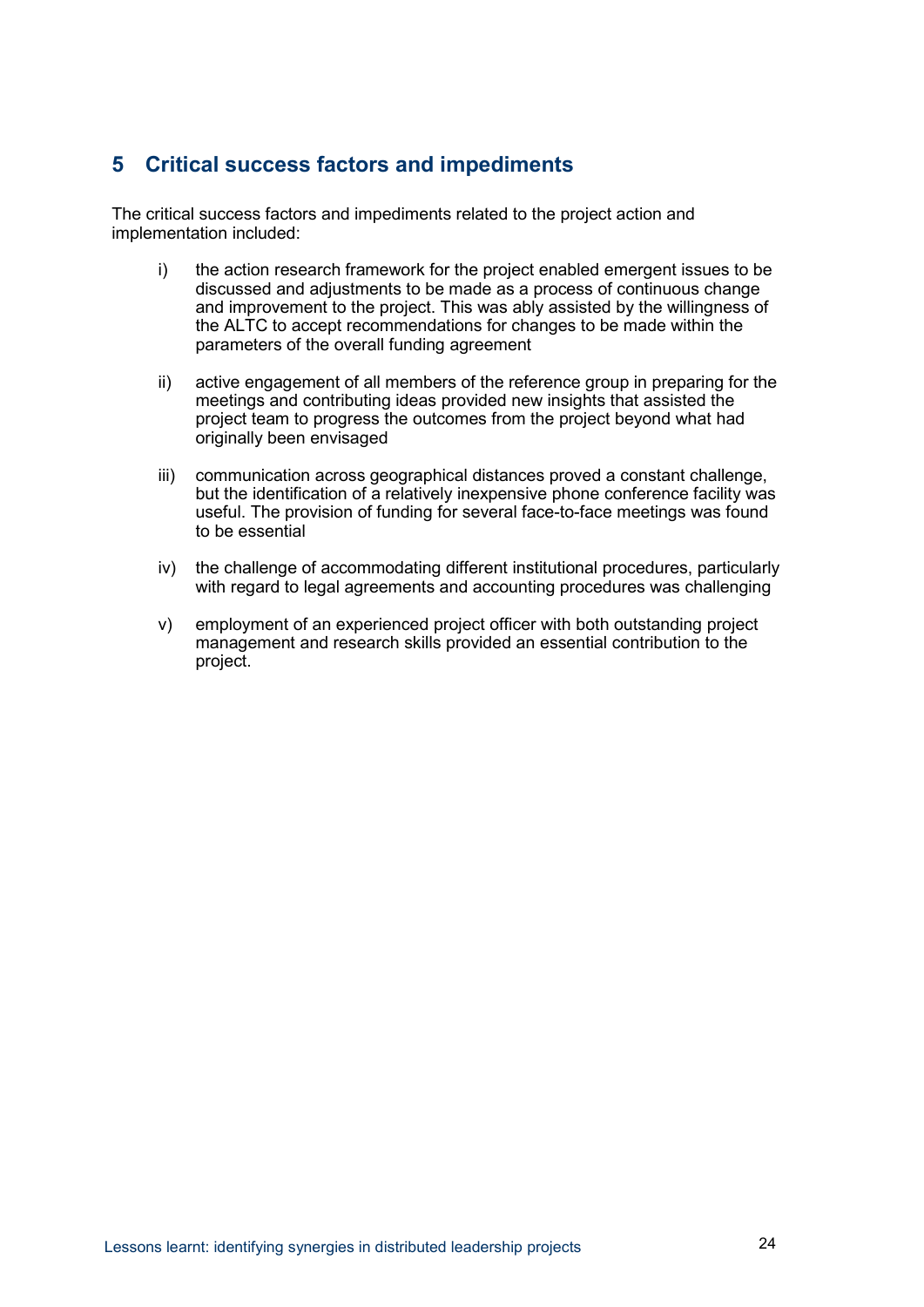# <span id="page-30-0"></span>**6 Dissemination**

Dissemination occurred though two distinctive strategies. The first was through the engagement of others in a multitude of settings both within the participating universities and externally, and the second strategy was through information provision.

### <span id="page-30-1"></span>6.1 Engaging others

The project engaged other colleagues by:

- consultation with communities of practice at participating institutions
- sustained dialogue with the reference group
- presentations at two leadership forums within the ALTC leadership network
- presentations for the broader higher education community at national and international conferences.

#### <span id="page-30-2"></span>6.2 Information provision

The project resulted in a broad dissemination of findings and resources including:

- a website located at *www.distributedleadership.com*
- two posters prepared for ALTC leadership project meetings in 2010 and 2011
- two refereed conference papers:
	- Jones, S; Applebee, A; Harvey, M. & Lefoe, G. (2010), Scoping a Distributed leadership matrix for higher education. Proceedings of the Annual Conference of the 2010 Higher Education Research and Development Society of Australia, Higher Education Research and Development Society of Australia
	- Jones, S; Harvey, M; Lefoe, G; & Ryland, K. (2011), Working together to ride the waves: the Action Self Enabling Reflective Tool Distributed leadership. Proceedings of the Annual Conference of the 2011 Tertiary Education Management Conference, Association of Tertiary Education Management.
- two conference workshop/showcase sessions:
	- Jones, S; Harvey, M; Lefoe, G; Ryland, K. & Schneider, A. (2011), From evaluating to enabling; the Action Self Enabling Reflective Tool. Proceedings of the Annual Conference of the 2011 Higher Education Research and Development Society of Australia, Higher Education Research and Development Society of Australia
	- Jones, S; Harvey, M; Lefoe, G; & Ryland, K. (2011, August), Working together to ride the waves: the Action Self Enabling Reflective Tool for Distributed leadership. Proceedings of the Annual Conference of the 2011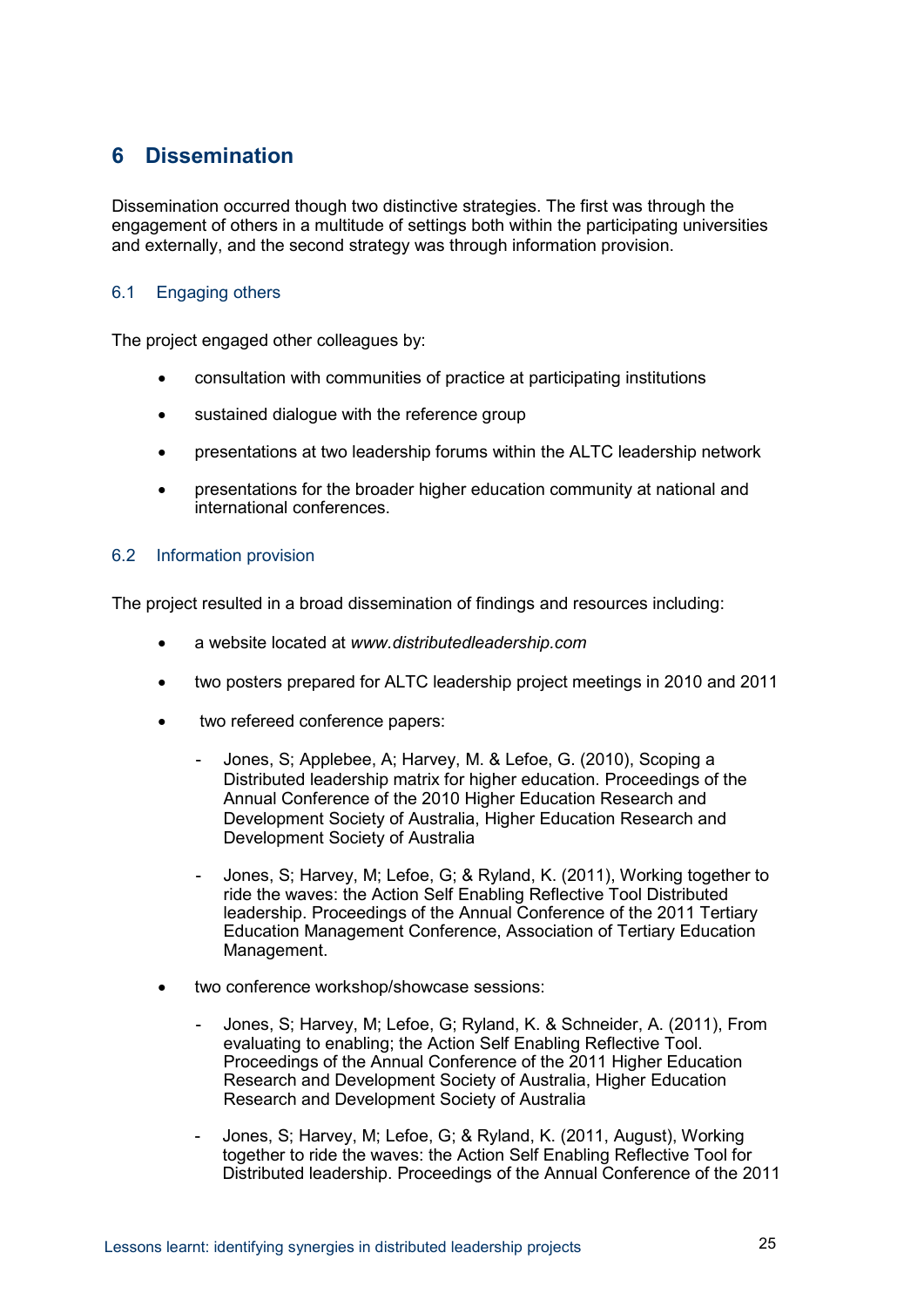Tertiary Education Management Conference, Association of Tertiary Education Management.

- a paper submitted to the Journal of Higher Education Policy and Management
	- Jones, S; Lefoe, G; Harvey, M. & Ryland, K. (Submitted August 2011), Distributed leadership: a collaborative framework for academic, executives and professionals in higher education.
- two workshop sessions at the ALTC leadership project annual meetings February 2010 and 2011
- presentations to related ALTC leadership projects February 2011
- reports (ALTC and reference group) on:
	- feedback from the 2010 ALTC meeting on the nature and context of distributed leadership
	- design of the Distributed Leadership Matrix for the project's reference group and other interested parties
	- design of the Action Self Enabling Reflective Tool for the 2011 ALTC leadership meeting and the project's reference group.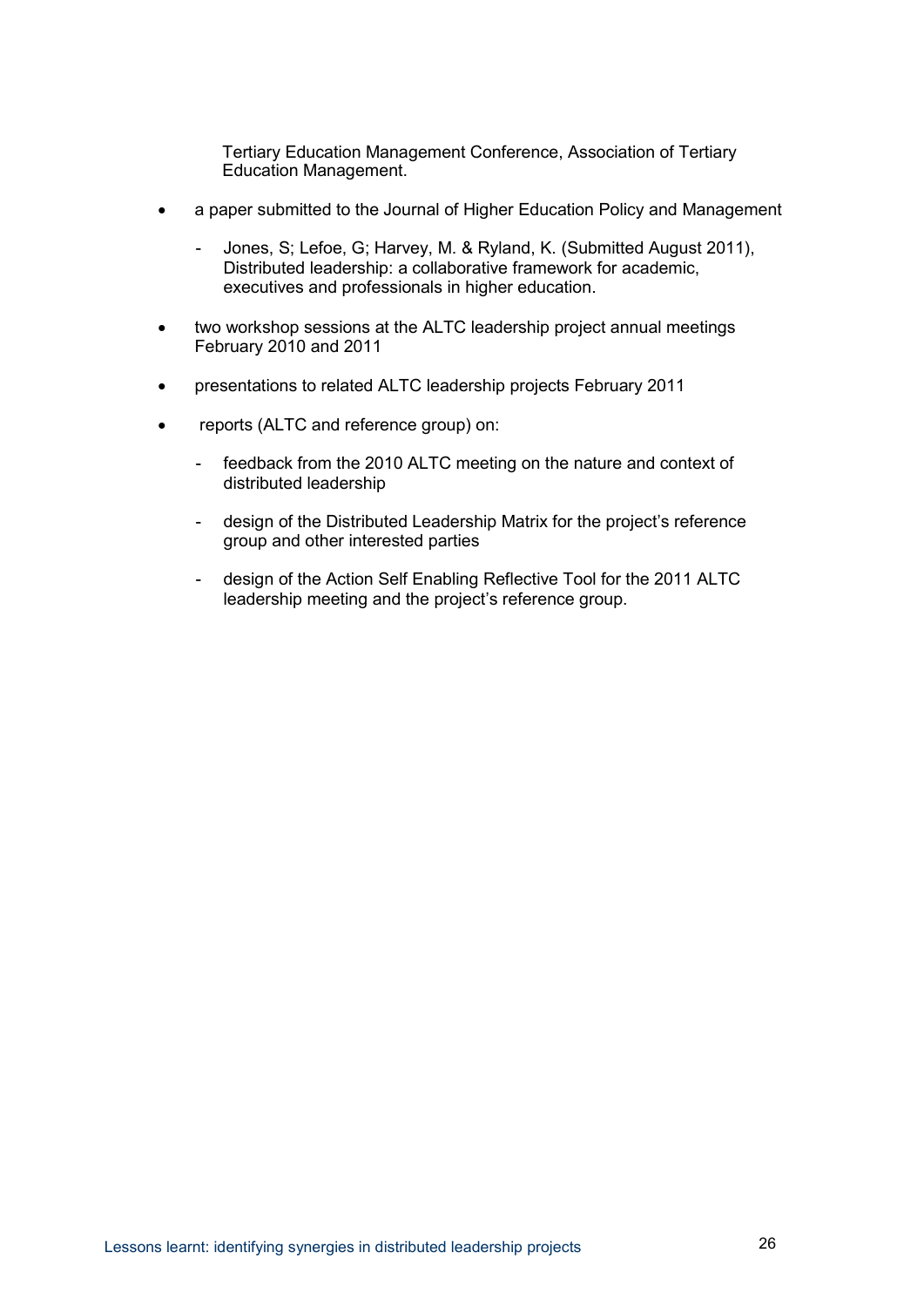# <span id="page-32-0"></span>**7 Evaluation**

Evaluation of the project occurred on a regular basis as part of the action research approach. In effect, each member of the project team engaged in reflection individually, as they prepared and contributed to writing, meetings and workshops. Team meetings, both face to face and online, provided excellent opportunities for collaborative reflection. This collaborative reflection not only built upon the individual contributions, but at its most effective, resulted in new, often synergistic and innovative learning and insights to guide and inform project development. The reference group provided a particularly useful evaluative forum. In addition feedback from the leaders of learning and teaching representing institutions across the higher education sector and the ALTC leadership project meetings in 2010 and 2011 provided valuable formative evaluation of the validity of the project findings as they emerged.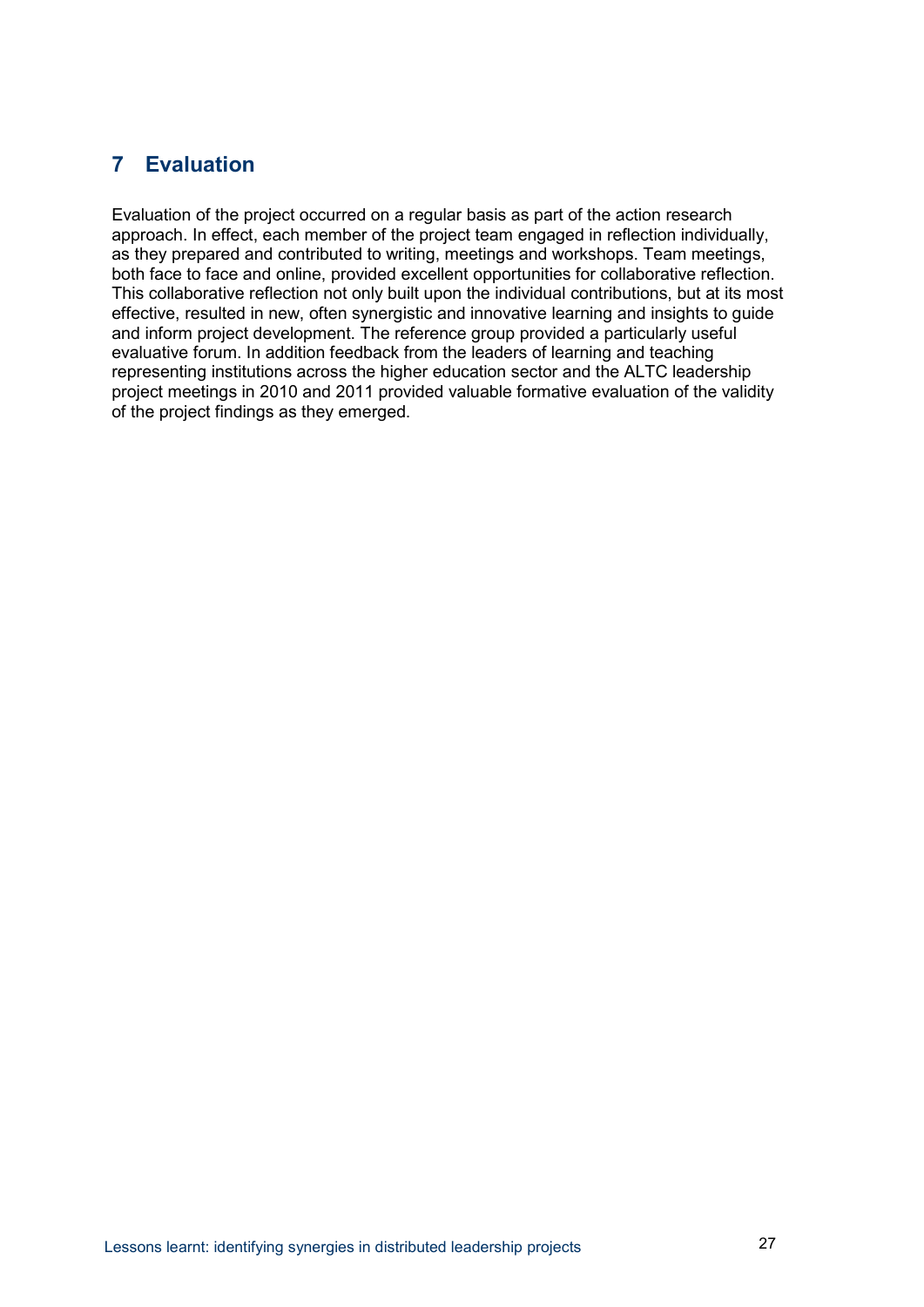## <span id="page-33-0"></span>**8 Linkages to other projects**

Projects in the ALTC identified distributed leadership category deal with institutional change through the use of experts and enthusiasts, building networks and communities of practices. Sixty two ALTC leadership projects have been funded since the start of the category. Nineteen of these are categorised as distributed leadership (including three that are consolidation of initial projects) and eighteen were funded as disciplinary or cross-disciplinary networks utilise a distributed leadership approach to network disciplinary experts. In addition, several ALTC fellowships utilise a distributed leadership approach, including a fellowship in 2011 focused on the contribution of communities of practices. The combined experience of the completed projects is that distributed leadership, with its top-down policy, bottom-up implementation focus, can be effective in building institutional leadership capacity. This experience could be used to undertake a systematic evaluation of the effectiveness of the increasing number of finished and current distributed approaches and to identify benchmarking indicators that are emerging.

This project has direct links to the following:

- i) the four previous ALTC distributed leadership projects that this project was based upon:
	- a. RMIT ALTC Leadership for Excellence Project LE6-7 *Multi-level leadership in the use of student feedback to enhance learning and teaching* (LE6-7)
	- b. Macquarie University Leadership for Excellence Project LE6-12 *Leaders in Effective Assessment Practice*
	- c. University of Wollongong Leadership for Excellence Project LE6-*9 Distributive Leadership for learning and teaching; developing the faculty scholar model*. This project was extended to the Flinders University Leadership for Excellence Project LE8-691 Sustaining distributive leadership in learning and teaching: cascade and perpetual effectiveness of the faculty scholar model
	- d. Australian Catholic University LE6-8 *Leadership capacity for online learning and teaching.*
- ii) five projects informed by the ASERT including:
	- a. Deakin University Leadership for Excellence Project LE10-1726, *Building distributed leadership in designing and implementing a quality management framework for online learning environments*
	- b. Swinburne University Leadership for Excellence Project LE9-1228 *Learning without borders: linking development of transnational leadership roles to international and cross-cultural teaching excellence*
	- c. University of Tasmania Leadership for Excellence Project LE9-1183 *Distributed leadership through cross-disciplinary networks*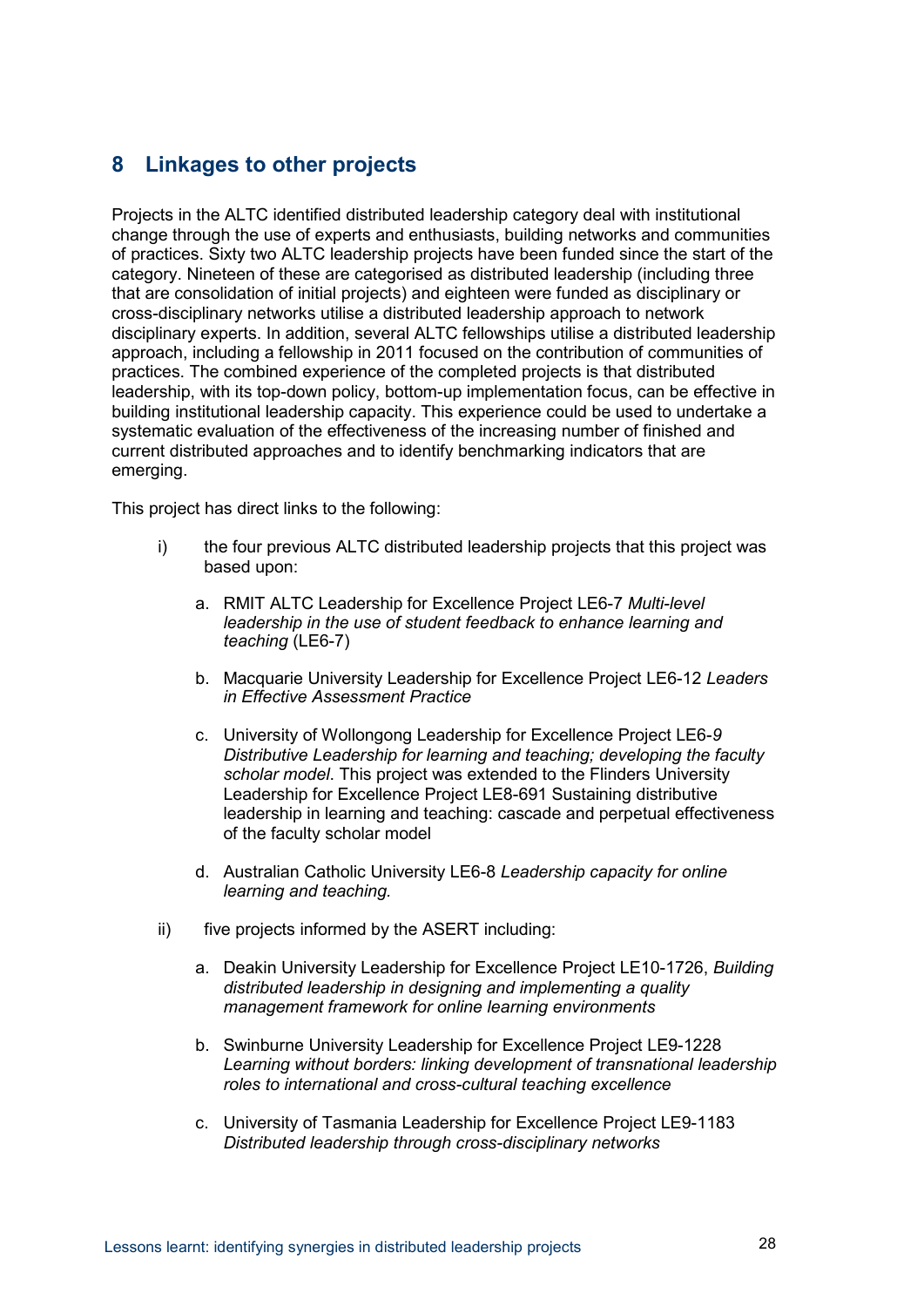- d. University of Southern Queensland Leadership for Excellence Project LE10-1734 *Leadership capacity for communities of practice in higher education*
- e. RMIT Leadership for Excellence Project LE9-1246 *Strengthening leadership capability through a strategic knowledge network.*
- iii) a further project Leadership for Excellence Project LE11-2000 has been funding (2011-13) to use the principles and practices identified in the Action Self Enabling Reflection Tool for distributed leadership to develop a systematic, evidence-based benchmarking framework for distributed leadership to build leadership capacity in learning and teaching.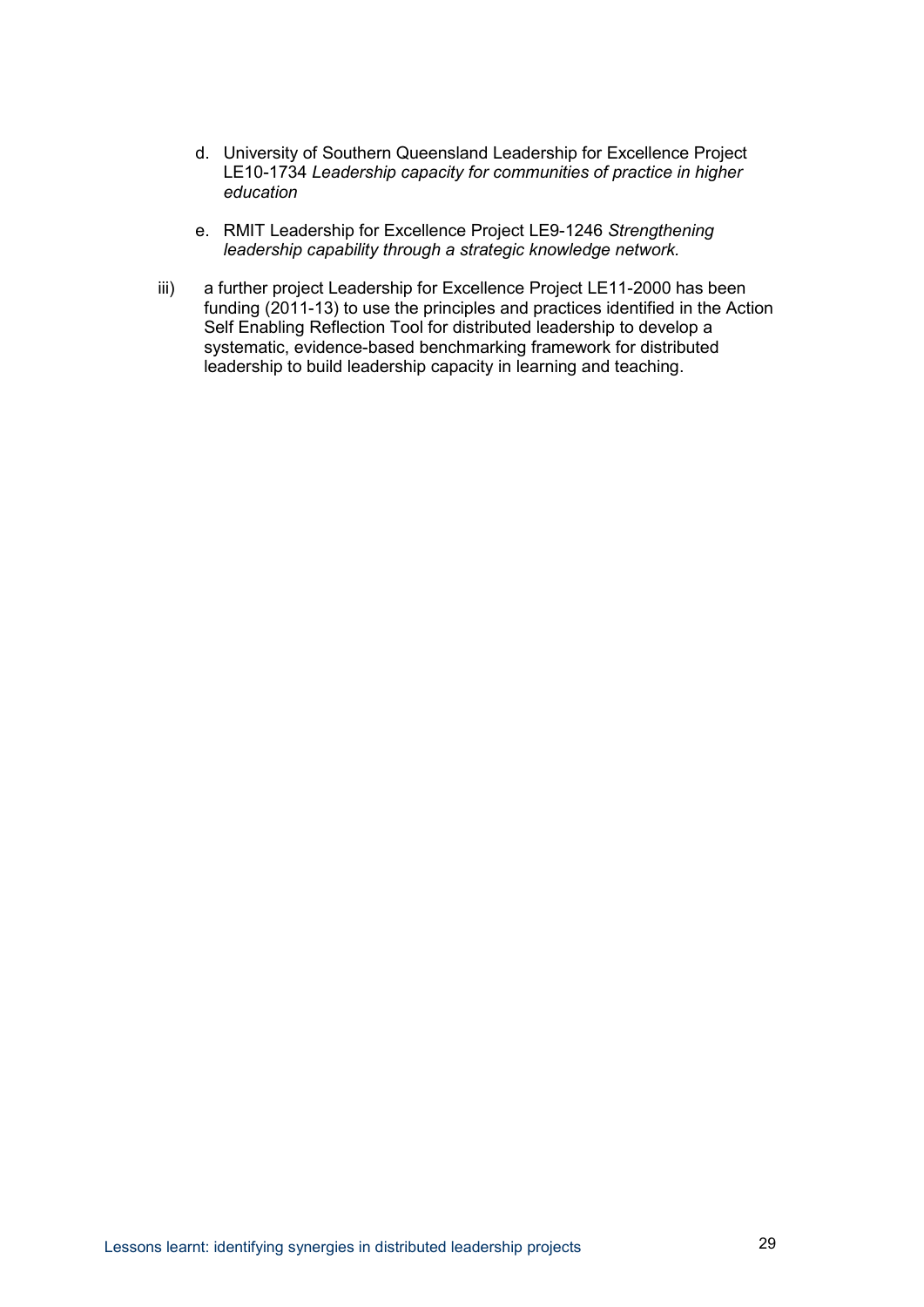## <span id="page-35-0"></span>**9 Conclusions**

This project clearly demonstrated synergies between all the previous four projects upon which it draws in a distributed leadership approach to building capacity for leadership in learning and teaching and consolidated the importance (and challenge) of four factors as follows:

i) a focus on *actions* 

The need for institutions to focus beyond policies, procedures and structures to practices underpinned by valuing, trusting and enabling the input of many people who offer different forms and types of expertise, and greater preparedness to share responsibility for outcomes. At its best a focus on action would enable a more integrated approach in which academics, professional and administrative staff engage in collaborative activities.

ii) the design of a *reflective* process to scaffold action through cycles of change

The need to adopt a more longer term focus in which short-term 'quick fix' approaches are replaced by collective engagement that proceeds through multiple cycles of planning, action, reflection and replanning. This requires professional development, facilitation and mentoring in action research/reflective techniques.

iii) development of a dynamic process to *enable* distributed leadership that goes beyond evaluation

While recognising the value of assisting institutions to *evaluate* their processes and practices against the identified dimensions, value and criteria for distributed leadership, the project identified the importance of developing a resource to *enable* institutions to undertake action to encourage a distributed leadership approach. This was achieved, in the first instance, through the design of the ASERT resource.

The project team and reference group recognised the value that could be obtained from extending the project to produce more case study examples of the ASERT to improve the performance of distributed leadership in particular sets of circumstances.

Fortunately this has been made possible as part of a further project Leadership for Excellence Project LE11-2000 has been funding (2011-13). This project will use the principles and practices identified in the ASERT to develop a systematic, evidence-based benchmarking framework for distributed leadership to build leadership capacity in learning and teaching.

iv) recognition of the *hybrid* nature of distributed leadership.

The need for a more collaborative approach that values working alongside, rather than replacing formal leaders, as a hybrid leadership concept.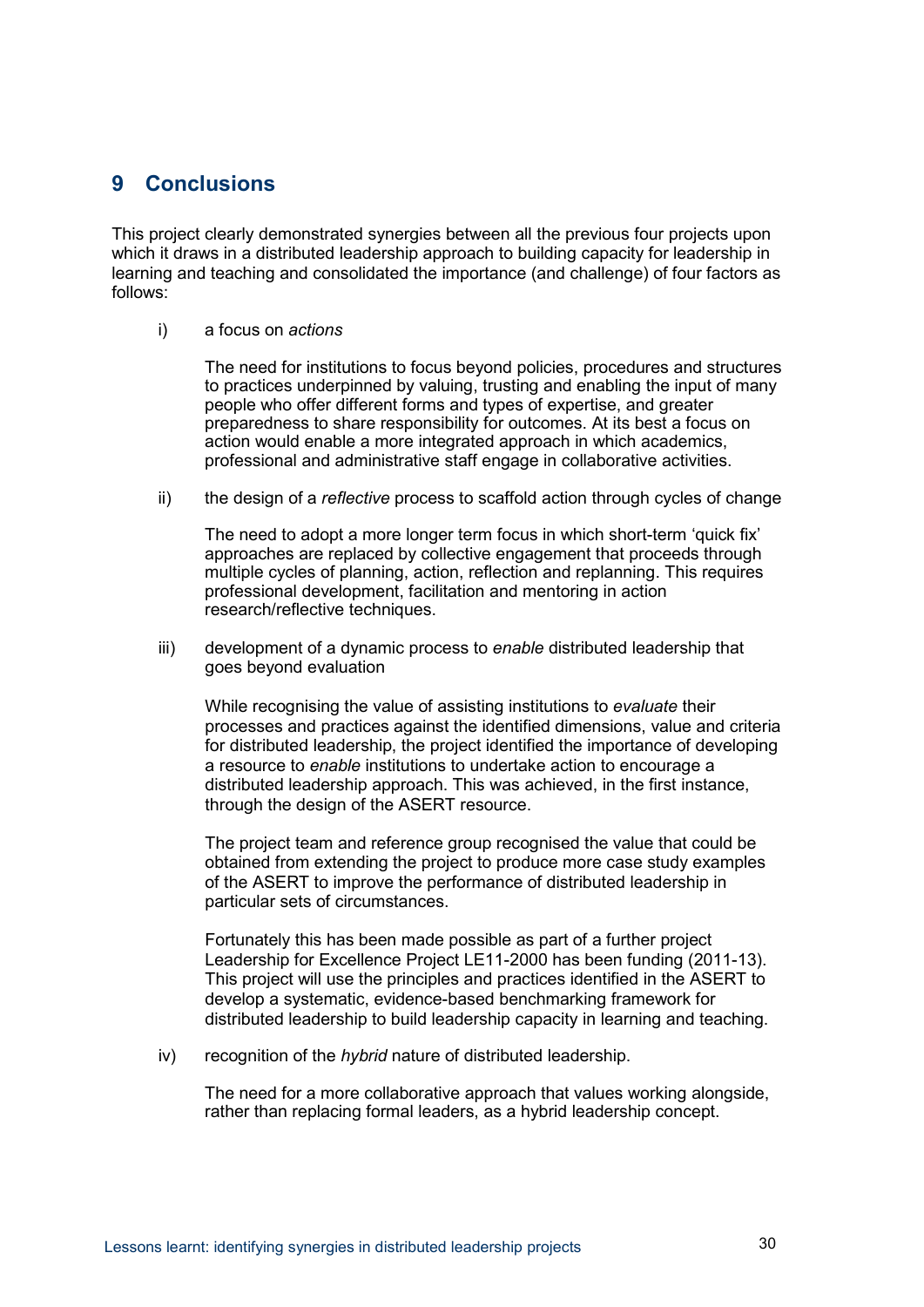## <span id="page-36-0"></span>**10 Recommendations**

Recommendation 1

That the ASERT is further explored as a tool to facilitate cross-functional collective action between academics, professional and executive staff.

Recommendation 2

That distributed leadership, and the ASERT as a tool for distributed leadership, is incorporated into leadership development courses offered for staff in universities.

Recommendation 3

That the ASERT process is further developed to identify case studies to illustrate its usefulness in a variety of contexts and situations (this recommendation will be partly achieved as part of LE11-2000).

Recommendation 4

That further discussion is held on the value of reconceptualising distributed leadership as hybrid leadership.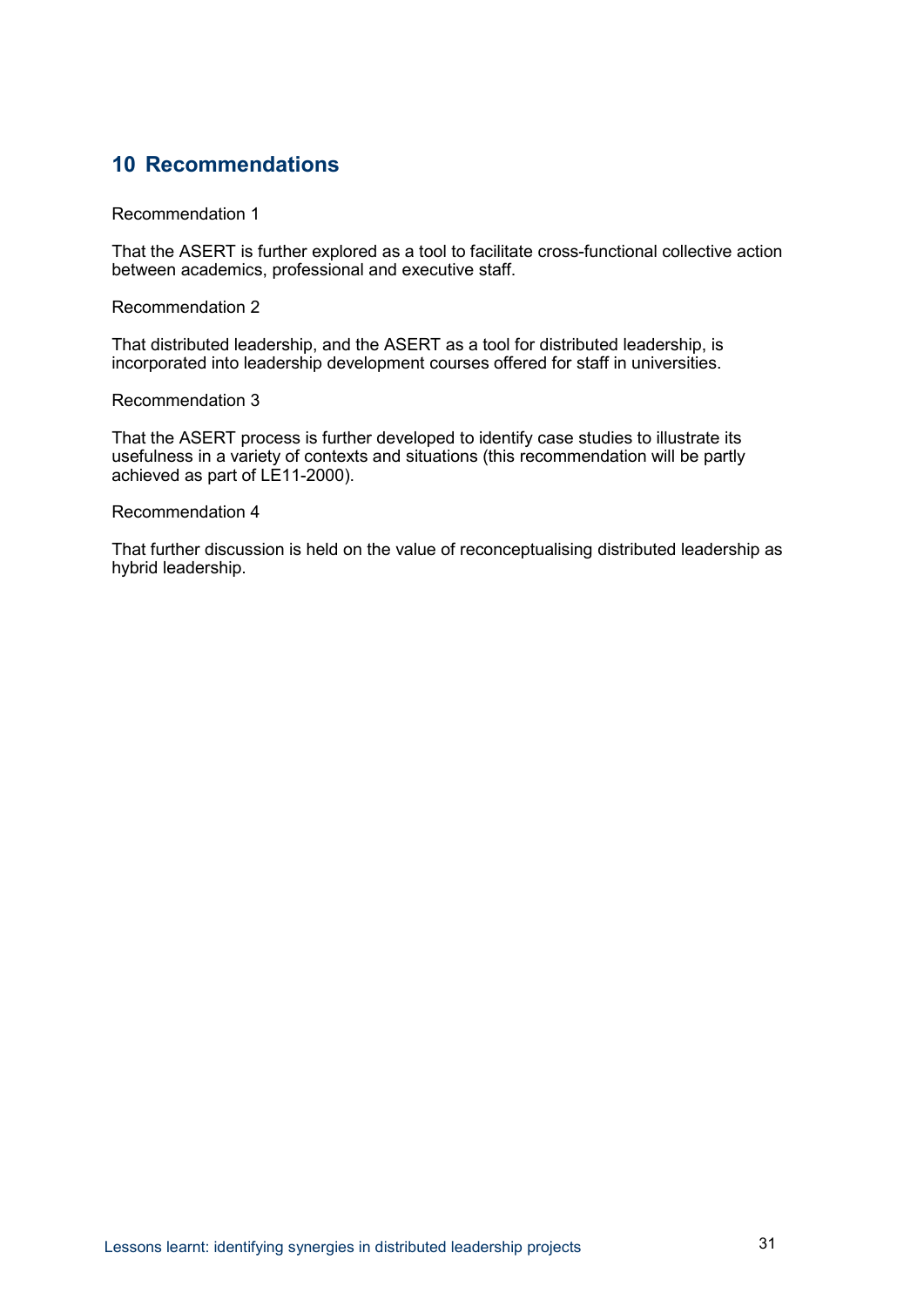### <span id="page-37-0"></span>**Appendix 1 Scoping document**

The scoping document that resulted from the project team examining the four models, frameworks and programs developed and change processes implemented during the initial distributed leadership projects identified the following common factors:

i) context

The need for change driven by contextual factors related to both external and internal pressures. In all cases the projects were designed to respond to external (government) emphasis on the need for the higher education sector to improve the quality of learning and teaching. This was combined with internal (university) concerns related to the need to build existing leadership capacity in learning and teaching at the same time to encourage research output. These dual demands led universities to review existing hierarchical leadership approaches through the establishment of more inclusive (distributed leadership) approaches designed to produce more standard policy.

ii) culture

The importance of adopting a new leadership approach that supports the existing and deeply embedded culture of academic autonomy was evident across projects. In each project academics were invited, based on their interest in leading improvements to the issue under discussion, to selfselect. This resulted in the participation of academics at various stages in their careers in the informal leadership roles they adopted as well as academics that held formal leadership roles. In each case it was acknowledged that support from colleagues in formal management and leadership positions was essential for the success of the project.

iii) change and development

The need for change that incorporated a new, more integrated approach between the formal senior leaders making policy at the top of the organisation and the informal leaders implementing policy (academics-asteachers) was recognised. The change under discussion had institute-wide impact designed to produce a mix of new top-down policy with bottom-up implementation strategies. In each case, the important role played by the deputy (pro) vice chancellor in positively and overtly encouraging, endorsing, supporting and recognising the contribution being made by the informal leaders and in providing mentoring and coaching support was identified.

iv) activity

In each project, teams of people, academics and professional staff, with expertise in a broad range of relevant knowledge, ideas and values were involved in a collaborative process of change. In three cases the process involved cycles of change using an action research approach that relied upon reflection on and in action by the participants, while in the fourth case a monthly report on progress was made to faculty committees and participants were encouraged to use reflection as a key activity documented in journals.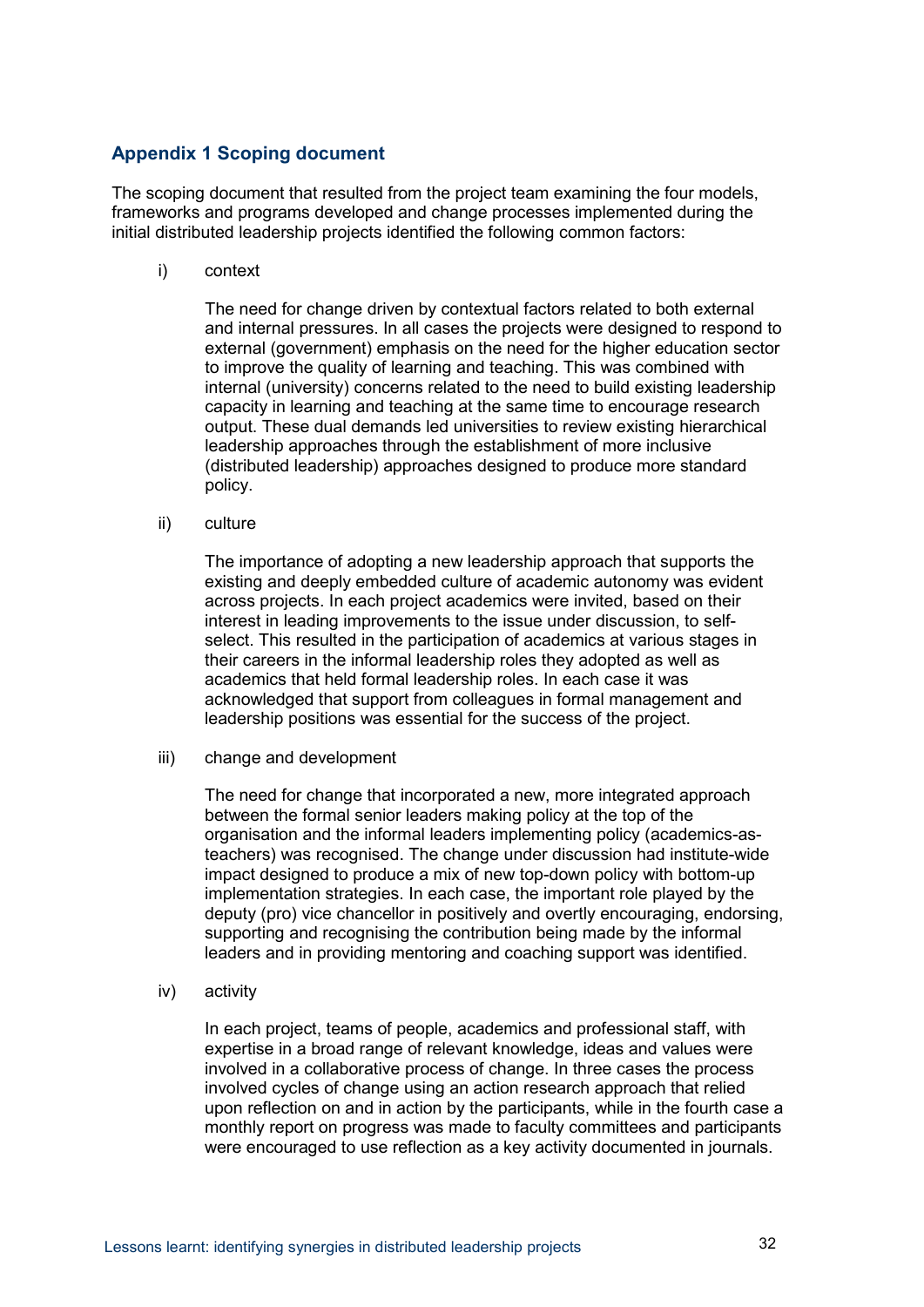In each case the participants were assisted by professionals in the learning and teaching units who adopted a facilitative role using regular sharing of individual reflections on activities and change such as through the embedding of appreciative inquiry in team activities.

The importance of the institutions adopting an approach to resources provision that recognised the importance of providing time for networking and communicating opportunities, training in leadership and professional development was acknowledged.

A common finding was also that on-line communications were not regarded as effective as face-to-face.

v) relationship management

The action research process enabled relationships to be developed such that any conflicts were able to be identified in a timely manner and adjustments made. Despite lack of formal conflict resolution procedures, project methodologies enabled indirectly processes to address conflicts.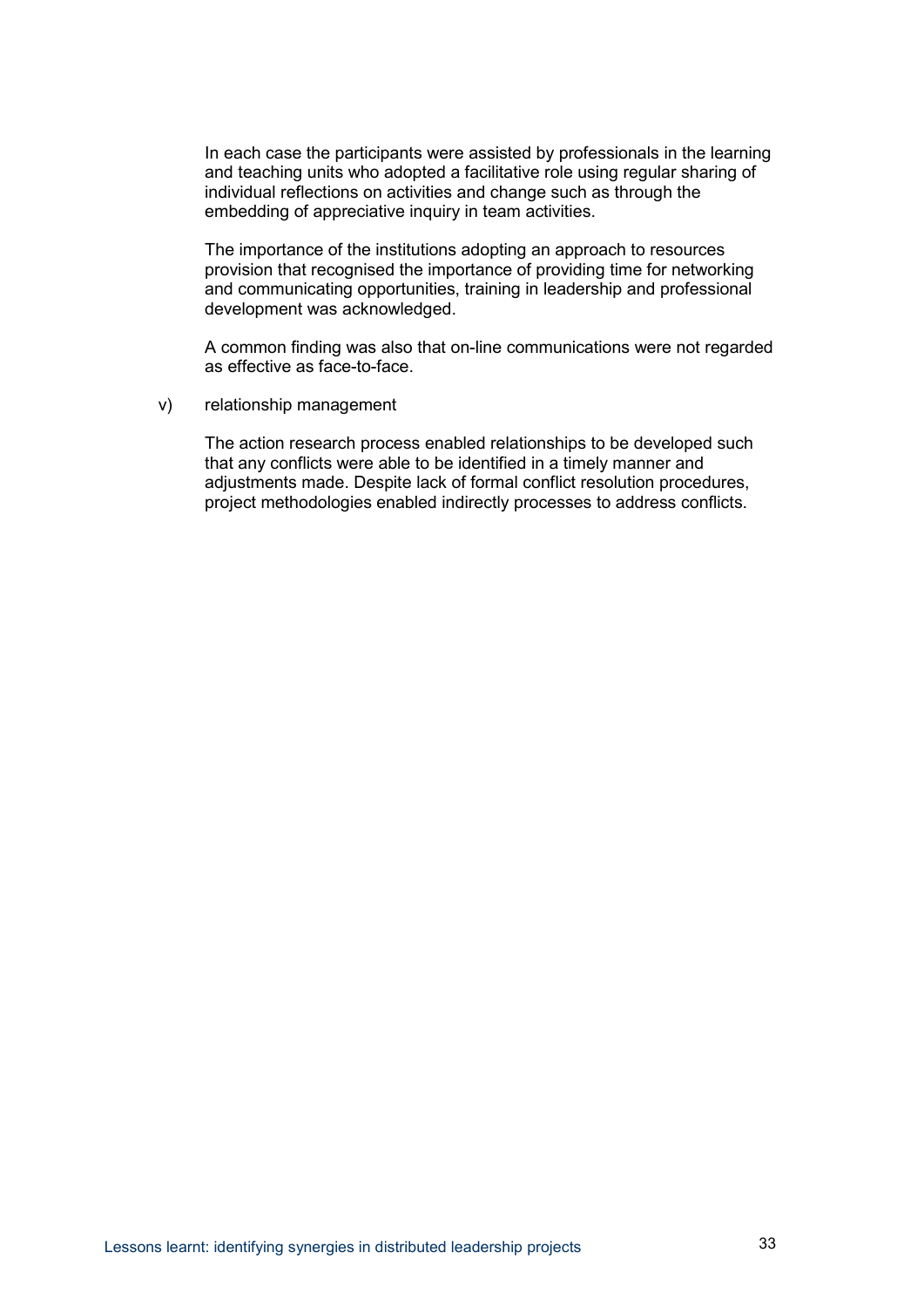# **Scoping document**

| Area of<br>interest             | <b>RMIT</b>                                                                                                                                                            | <b>ACU</b>                                                                        | <b>Macquarie</b>                                                                                                                                                                                                                                                                                                                                                                                                                                                          | Wollongong                                                                                                                                                                                                                                                                                                                                                                                                                                                                                                                                                      |
|---------------------------------|------------------------------------------------------------------------------------------------------------------------------------------------------------------------|-----------------------------------------------------------------------------------|---------------------------------------------------------------------------------------------------------------------------------------------------------------------------------------------------------------------------------------------------------------------------------------------------------------------------------------------------------------------------------------------------------------------------------------------------------------------------|-----------------------------------------------------------------------------------------------------------------------------------------------------------------------------------------------------------------------------------------------------------------------------------------------------------------------------------------------------------------------------------------------------------------------------------------------------------------------------------------------------------------------------------------------------------------|
| <b>Issues identified</b>        | Student Feedback and Leadership:<br>Developing Multi-Level Leadership in<br>the Use of Student Feedback to<br>Enhance Student Learning and<br><b>Teaching Practice</b> | Development of Distributed leadership<br>capacity in online learning and teaching | Leadership and Assessment:<br>Strengthening the Nexus                                                                                                                                                                                                                                                                                                                                                                                                                     | Distributive Leadership for Learning<br>and Teaching: Developing the Faculty<br>Scholar Model (Assessment)                                                                                                                                                                                                                                                                                                                                                                                                                                                      |
| <b>Models</b><br>developed      | P.A.C.E.D Distributed leadership<br>Model                                                                                                                              | Framework for on-line learning and<br>development                                 | Leaders in Effective Assessment<br>Practice (LEAP)-                                                                                                                                                                                                                                                                                                                                                                                                                       | Faculty Scholar model<br>distributed leadership defined as:<br>'the distribution of power through a<br>collegial sharing of knowledge of<br>practice and reflection within the socio-<br>cultural context of the university'<br>Five domains:<br>Growing<br>Reflecting<br>Enabling<br>Engaging<br>Networking<br>Cascading model                                                                                                                                                                                                                                 |
| <b>Culture change</b>           | R.E.A.L.I.S.E.D Change Management<br>Model                                                                                                                             | Context of significant change to explore<br>advantages of online for L&T          | Commenced with no university culture<br>recognition of the role and importance<br>of assessment at commencement -no<br>University policy on assessment<br>LEAP model basic tenets:<br>Acknowledge essential role of<br>$\bullet$<br>influencer<br>Enact within PAR model<br>$\bullet$<br>Allow time for capacity building<br>Allow participants to define<br>$\bullet$<br>leadership as appropriate to<br>context<br>Provide needed resources and<br>$\bullet$<br>support | Capacity development Framework for<br>leadership in HE<br>Formal leadership training<br>Intensive sessions, outside<br>$\bullet$<br>teaching times, away from<br>university<br>Leadership training and PD that is<br>regular, part of comprehensive<br>program & engaging though<br>meeting needs of participants<br>Includes awareness raising,<br>knowledge building, skill<br>development and personal<br>reflection as well as networking for<br>relationship building<br>Authentic learning tasks<br>Networks and linkages developed<br>across disciplines |
| <b>Universities</b><br>involved | Single                                                                                                                                                                 | Single-multi-campus                                                               | Single                                                                                                                                                                                                                                                                                                                                                                                                                                                                    | Four(2X2 as cascading process)                                                                                                                                                                                                                                                                                                                                                                                                                                                                                                                                  |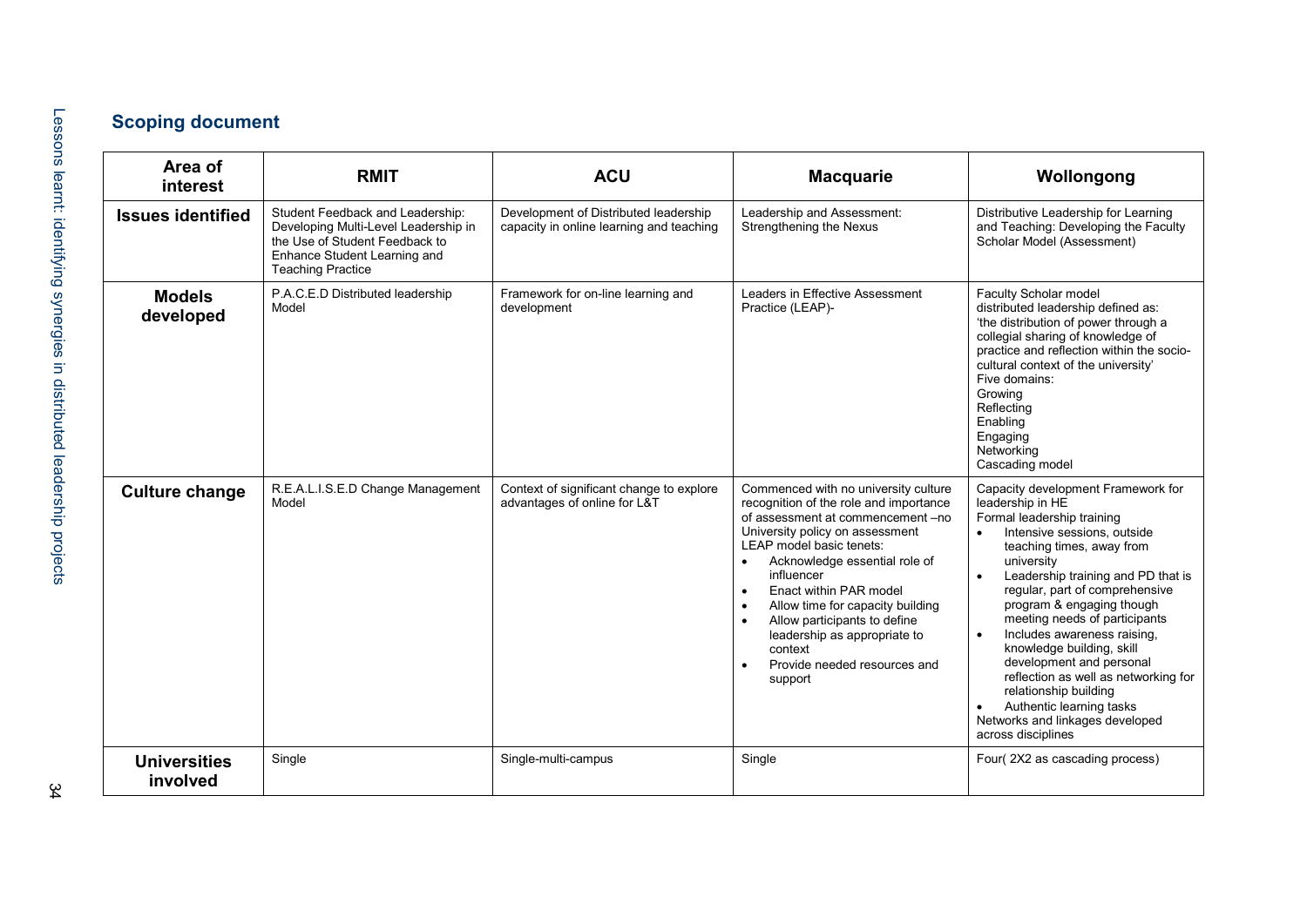| Area of<br><b>interest</b>           | <b>RMIT</b>                                                                                                                                                                                                                                                                                                                                     | <b>ACU</b>                                                                                                                                                                     | <b>Macquarie</b>                                                                                                                                                                                                                      | Wollongong                                                                                                                                                                                                                                                                                                                                                       |
|--------------------------------------|-------------------------------------------------------------------------------------------------------------------------------------------------------------------------------------------------------------------------------------------------------------------------------------------------------------------------------------------------|--------------------------------------------------------------------------------------------------------------------------------------------------------------------------------|---------------------------------------------------------------------------------------------------------------------------------------------------------------------------------------------------------------------------------------|------------------------------------------------------------------------------------------------------------------------------------------------------------------------------------------------------------------------------------------------------------------------------------------------------------------------------------------------------------------|
| <b>Participation</b>                 | Self-select into 3 Action<br>$\bullet$<br>Research teams (ART)<br>Positional appoint from Head of<br>School (HoS) and Managers of<br>Support services<br>Individual reluctance of non-<br>formal participants to view their<br>role as leaders                                                                                                  | 6 Academic Online advisors<br>0.5 time release for 18 months                                                                                                                   | Self-select as Action Research<br>$\bullet$<br>Enables (AREs)<br>Positional appoint (influencers)<br><b>LEAP Teams</b><br>Individual reluctance non-formal<br>participants to view their role as<br>leaders                           | Self-nomination rather than<br>delegation-submitted EOI outlining<br>the Faculty-based project<br>Participants at various stages in<br>$\bullet$<br>their careers and assumed a<br>variety of leadership roles                                                                                                                                                   |
| <b>Reflection</b>                    | ART-Appreciative Inquiry used<br>$\bullet$<br>Participants kept a reflective<br>$\bullet$<br>iournal<br>Plenary - used as CoP for<br>$\bullet$<br>communication & as reflection<br>(pause points).                                                                                                                                              | individual<br>$\bullet$<br>collective - for wider dissemination<br>$\bullet$<br>across university                                                                              | Played a central (developmental) role<br>Participants encouraged to keep<br>reflective journal                                                                                                                                        | Engagement in reflective practice<br>$\bullet$<br>Participants keep reflective journal<br>Requires formal opportunities and<br>$\bullet$<br>training                                                                                                                                                                                                             |
| Leadership<br>formal and<br>informal | ART (Facilitators) not part of<br>$\bullet$<br>formal leadership structure<br>Project team - mix formal and<br>$\bullet$<br>informal positions (ART Leaders,<br>Facilitators, DVC(A); Univ. L&T<br>Director & L&T Dean Academic<br>Development; HoS; Heads<br>Service Development<br>Vital role of DVC(A) as sponsor<br>$\bullet$<br>& champion | Strong executive-level support<br>project team members not part of formal<br>leadership structure but in Phase II<br>started to take part in university<br>committees/meetings | AREs not part of formal leadership<br>$\bullet$<br>structure of university<br>Supported by Champions<br>$\bullet$<br>(Influencers) (HoD; Assoc. Dean<br>L&T or Dean of Division or<br>Faculty)<br>Need top level support<br>$\bullet$ | Outcome-participants see<br>$\bullet$<br>themselves as leaders and<br>appreciate their leadership<br>potential from an awareness of<br>what leadership is and how it can<br>be developed<br>Strategic mentoring and coaching<br>$\bullet$<br>assist consolidation<br>PD essential<br>Support from key persons in<br>university ensures project<br>sustainability |
| <b>Project stages</b>                | Phases identified by Plenary sessions<br>Same teams involved in each phase                                                                                                                                                                                                                                                                      | 3 stages:<br>Specialist training in pedagogy<br>Activities to develop leadership<br>capabilities<br>Ongoing leadership roles funded by<br>Faculties                            | 3 Phases – cascading to include new<br>departments<br>Participants in each phases assisted<br>next stages                                                                                                                             | 2 stages - cascading process<br>First generation participants - key<br>supporters for second generation as<br>mentors                                                                                                                                                                                                                                            |
| <b>Resources used</b>                | Literature<br>Experts (from Discipline), Conference<br>attendance                                                                                                                                                                                                                                                                               | Literature<br>internal and external experts, a few<br>conference attendance only by Online<br>Advisors (OA) who presented outcomes<br>of their research projects               | Literature<br><b>Experts</b><br>Conference attendance                                                                                                                                                                                 | Finance provided to reduce<br>participant workload<br>Opportunities to build relationships<br>internally and externally with<br>colleagues - 3 day retreat &<br>Leadership workshop                                                                                                                                                                              |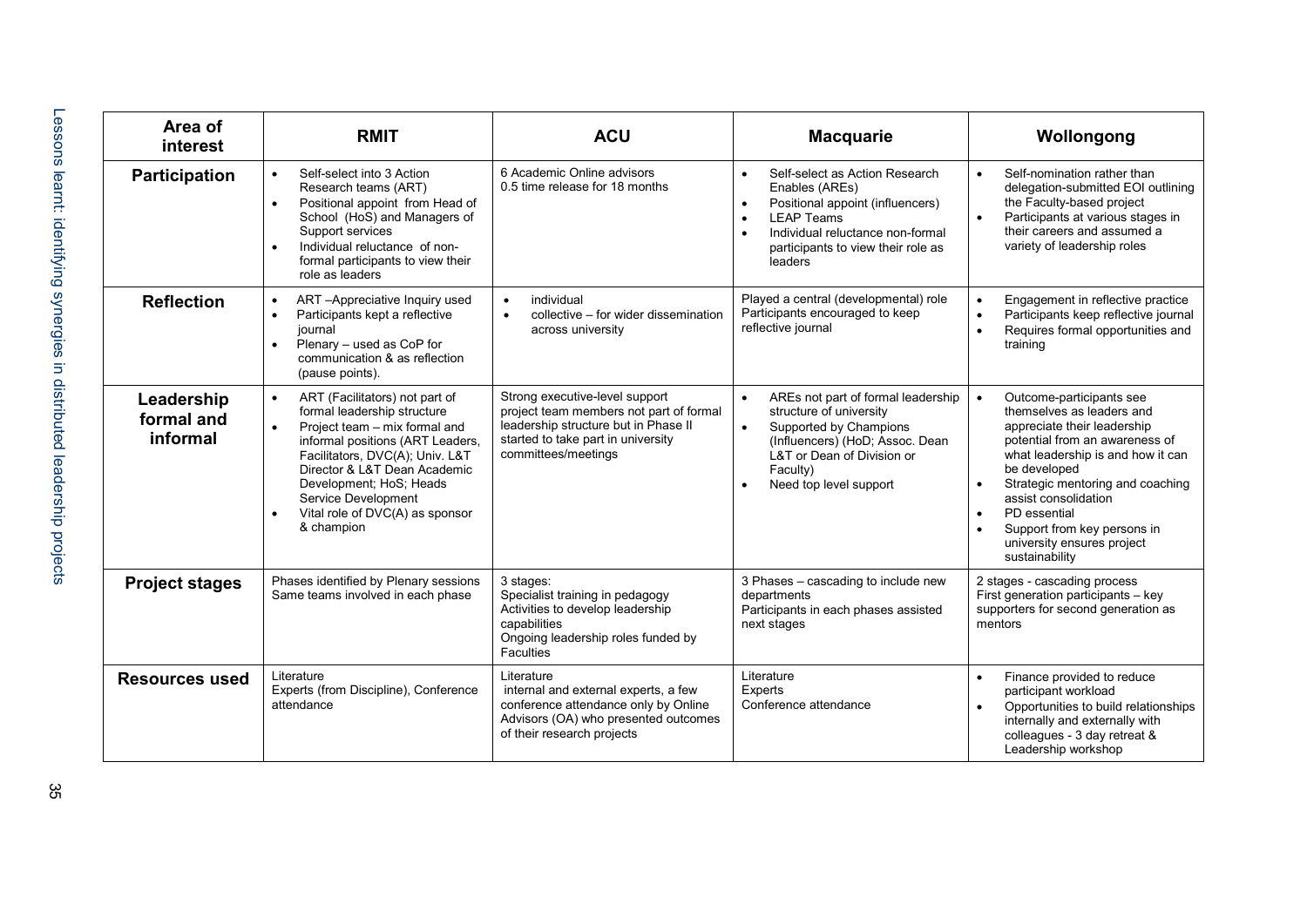| Area of<br>interest                                                 | <b>RMIT</b>                                                                                                                                                               | <b>ACU</b>                                                                                                          | <b>Macquarie</b>                                                                                                                                                                                                                               | Wollongong                                                                                                                              |
|---------------------------------------------------------------------|---------------------------------------------------------------------------------------------------------------------------------------------------------------------------|---------------------------------------------------------------------------------------------------------------------|------------------------------------------------------------------------------------------------------------------------------------------------------------------------------------------------------------------------------------------------|-----------------------------------------------------------------------------------------------------------------------------------------|
| <b>Communication</b>                                                | Develop collegiality & communication<br>within ARTs and across university<br>between Academic and Students<br>Services groups                                             | Importance of communication and<br>relationships<br>3 years later initial OA group still strong<br>on communication | Development of collegiality &<br>communication not usual in University<br><b>HE</b>                                                                                                                                                            | Opportunities for dialogue                                                                                                              |
|                                                                     | Website for communication but not<br>very effective                                                                                                                       | Online communication was important.<br>Weekly use of video conference<br>effective in Phases 1 and 2                | Website for communication but not very<br>effective                                                                                                                                                                                            | Online collaborative space for<br>participants<br>Website developed with significant<br>resources                                       |
| <b>Collaboration</b>                                                | <b>ARTs</b><br><b>Project Team</b>                                                                                                                                        | collaboration with in the project team<br>was good but from project team to wider<br>university more fragmented     | <b>LEAP Teams</b>                                                                                                                                                                                                                              | Provide opportunities for institutional<br>groups to establish social connections<br>& plan ongoing collaboration and<br>communication  |
|                                                                     | Plenary as CoP at end of AR cycle<br>Participants, vertical slice leadership,<br>general community & students                                                             | 'Bytesize' training sessions offered by<br>OAs well received                                                        | Fora for cross university collaboration<br>as CoP                                                                                                                                                                                              | National Round Table at end of phase<br>included participants, experts and<br>professional associations<br>Central contribution of CoPs |
| <b>Service support</b>                                              | Fundamental change -<br>Members of Project Team (Survey<br>group [CES]; IT/AV; Property<br>Management<br><b>Establishment of Structured</b><br>consultative group (L-SAG) | Support from Project Support Group;<br>IATL Director, Director of Flexible T&L,                                     | University Information Management<br>Unit supported with CEQ data                                                                                                                                                                              | Academic Development Centre<br>providing professional support                                                                           |
| Influencing<br>ability<br>& credibility of<br>non-formal<br>leaders | Recognition and Reward<br>Awards<br>Promotion                                                                                                                             | Formally identified Online L&T Advisors.<br>In Phase 2 appointed rep to university<br>committees.                   | University recognition of individual<br>contribution to L&T Excellence -<br>Awards<br>Promotion<br>Structure position<br>University Committees representation<br>(access to info.)<br>Control of resources<br>Authority to obtain co-operation | Many have taken on full-time L&T roles                                                                                                  |
| <b>Student</b><br>involvement                                       | Passive (CES feedback)<br>$Active -$<br><b>ART</b> activities<br>Plenary session                                                                                          | none                                                                                                                | Steering Committee members                                                                                                                                                                                                                     |                                                                                                                                         |
| <b>Outcomes-</b><br>leadership<br>capacity building                 | ART Leaders and members<br>developed leadership profile<br>Appointment ART Leader and<br>member to structured L&T position                                                |                                                                                                                     | AREs became recognised as expert<br>Some formal recognition with<br>appointment of one to Assoc. Dean<br>L&T                                                                                                                                   | Many participants acquired leadership<br>positions, roles and responsibilities<br>during the project                                    |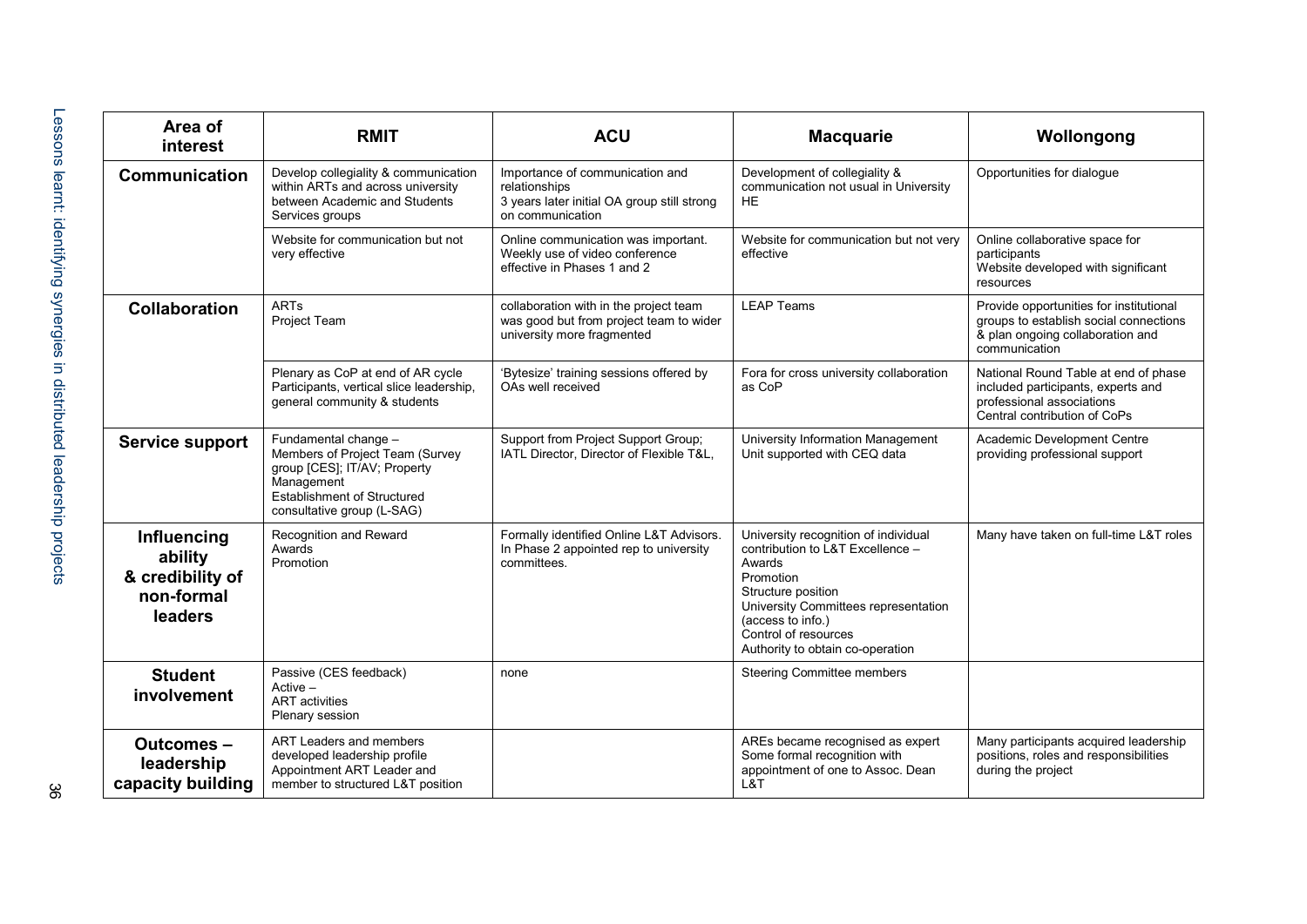| Area of<br>interest                | <b>RMIT</b>                                                                                                                           | <b>ACU</b>                                                                            | <b>Macquarie</b>                         | Wollongong                                                                                                                              |
|------------------------------------|---------------------------------------------------------------------------------------------------------------------------------------|---------------------------------------------------------------------------------------|------------------------------------------|-----------------------------------------------------------------------------------------------------------------------------------------|
| <b>Critical success</b><br>factors | Finance (time) for Project Officer                                                                                                    | Adequate understanding of role in initial<br>stage                                    | Finance (time) for Project Manager       | Training and agreement on leadership<br>task<br>Finding time for reflection<br>Maintaining engagement of scholars<br>and senior leaders |
| <b>Challenges</b>                  | Insufficient recognition in proposal of<br>plethora of tasks and need for more<br>money for PD support<br>Participant staff turnover  | Non-inclusion of PM in project brief<br>Limited face-to-face contact after<br>Stage 1 | Participant staff turnover<br>Time frame | Need to Improve online facilities for<br>communication and reflection<br>Time allocation<br>Time needed to establish<br>Staff changes   |
| <b>Future action</b>               | Establishment of ongoing Learning<br>Space Advisory Group<br>Distributed leadership concept used to<br>underpin project on assessment |                                                                                       | Measure to evaluate developed            | Repository for resources developed<br>Develop form of test of measurement of<br>leadership capacity development                         |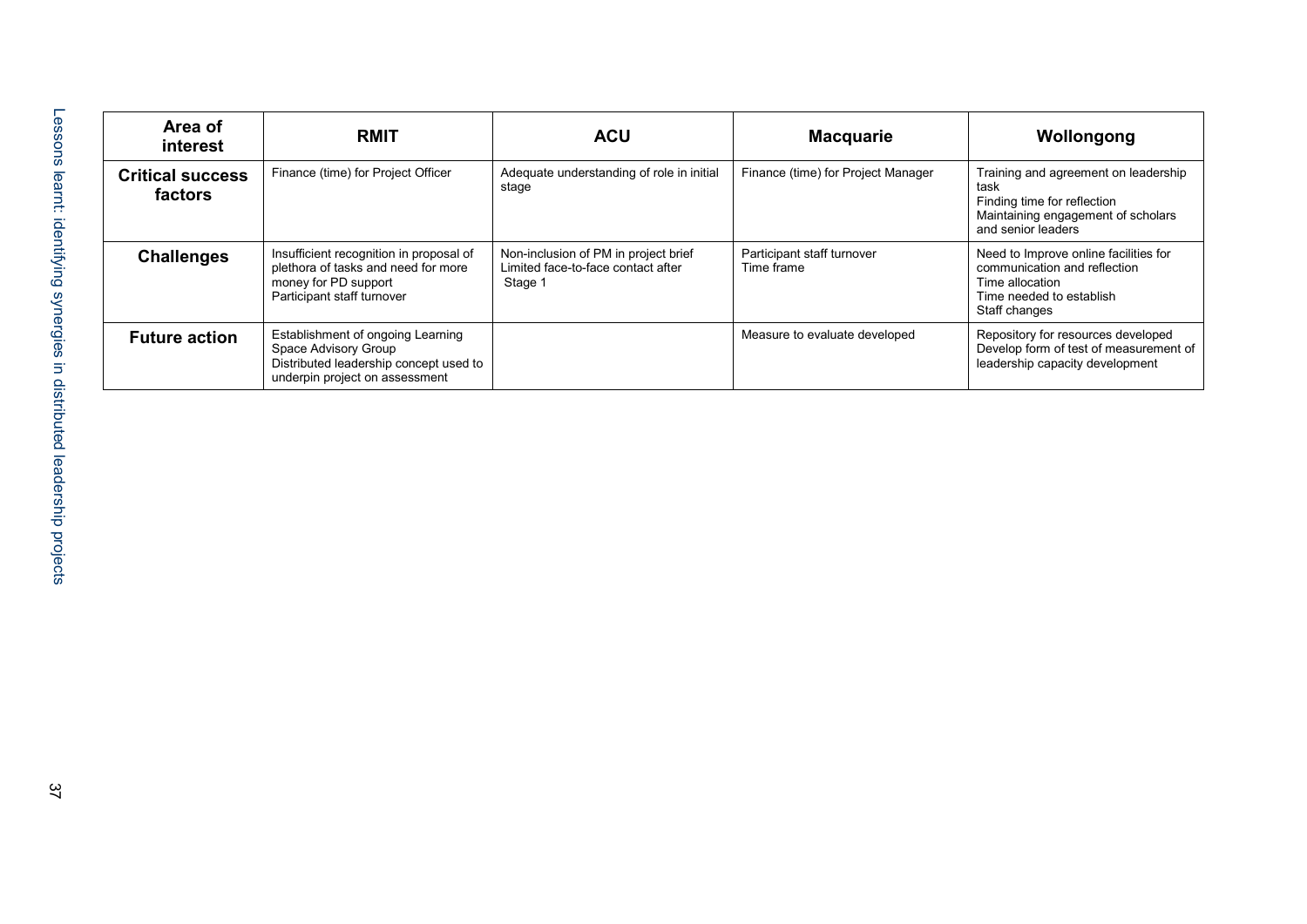<span id="page-43-0"></span>

| <b>Variable</b>                                                                                                                                                                                                                                                                                            | <b>CoP</b><br><b>Question</b>                                                                                                       | <b>ACU</b>                                                                                                                                                                                                                                                                                                                                                                                                                                                                                                                                                                                                                                                                                                                                                                                                                                                                                                                                                          | <b>Macquarie</b>                                                                                                                                                                                                                                                                                                                                                                                                                                                                                                                                                                                                                                                                 | <b>RMIT</b>                                                                                                                                                                                                                                                                                                                                                                                                                                                                                                                                                                        | Wollongong                                                                                                                                                                                                                                                                                                                                                                                                                                                                                                                                                                                                                                                                                                                                                                                                                                                                                                                                                                                                                                                                                                                                                                                      |
|------------------------------------------------------------------------------------------------------------------------------------------------------------------------------------------------------------------------------------------------------------------------------------------------------------|-------------------------------------------------------------------------------------------------------------------------------------|---------------------------------------------------------------------------------------------------------------------------------------------------------------------------------------------------------------------------------------------------------------------------------------------------------------------------------------------------------------------------------------------------------------------------------------------------------------------------------------------------------------------------------------------------------------------------------------------------------------------------------------------------------------------------------------------------------------------------------------------------------------------------------------------------------------------------------------------------------------------------------------------------------------------------------------------------------------------|----------------------------------------------------------------------------------------------------------------------------------------------------------------------------------------------------------------------------------------------------------------------------------------------------------------------------------------------------------------------------------------------------------------------------------------------------------------------------------------------------------------------------------------------------------------------------------------------------------------------------------------------------------------------------------|------------------------------------------------------------------------------------------------------------------------------------------------------------------------------------------------------------------------------------------------------------------------------------------------------------------------------------------------------------------------------------------------------------------------------------------------------------------------------------------------------------------------------------------------------------------------------------|-------------------------------------------------------------------------------------------------------------------------------------------------------------------------------------------------------------------------------------------------------------------------------------------------------------------------------------------------------------------------------------------------------------------------------------------------------------------------------------------------------------------------------------------------------------------------------------------------------------------------------------------------------------------------------------------------------------------------------------------------------------------------------------------------------------------------------------------------------------------------------------------------------------------------------------------------------------------------------------------------------------------------------------------------------------------------------------------------------------------------------------------------------------------------------------------------|
| Culture for<br>distributed<br>leadership<br>Scoping doc<br>Self-select-<br>interest in<br>L&T issues<br>Universities<br>have a natural<br>distributed<br>leadership<br>approach<br>Academics<br>self-identify<br>as teachers<br>and<br>researchers<br>but not<br>leaders<br>Not about<br>power<br>exchange | What motivated<br>you to become<br>involved in the<br>project?<br>What previous<br>engagement<br>had you had<br>with L&T<br>issues? | Instructional design<br>$\bullet$<br>Educational lead 'ship<br>$\bullet$<br>recognition for doing the work<br>$\bullet$<br>anyway<br>build on PhD into complexity<br>$\bullet$<br>and change and linked it to<br>background in IT<br>All had strengths in T&L<br>"we would have had more than 100<br>years of teaching between us."<br>Each-mix of pedagogy &<br>healthy scepticism towards the use<br>of technology for its own sake.<br>"what the OA team recognized early<br>on was that we all felt that we had a<br>healthy scepticism towards the use of<br>technology for technology sake and<br>that is important to have a correct<br>pedagogical approach that we<br>weren't just diving in for the sake of<br>diving in"<br>Need level of passion and<br>commitment to the project. No need<br>to know about distributed leadership<br>How passionate do you feel about<br>this?<br>You'd want to know that you had a<br>real commitment to the project? | invited or identified directly<br>$\bullet$<br>following prior interest in L&T<br>nominated by the dept. L&T<br>director<br>possible area of interest for<br>$\bullet$<br>research<br>interest in L&T<br>$\bullet$<br>$\bullet$<br>two engaged in dyadic sharing<br>of the role mix of strength in L&T<br>and research - teaching<br>research nexus<br>changes within own department<br>$\bullet$<br>- felt could feed back into<br>development at dept. level<br>driven by the assessment<br>$\bullet$<br>not satisfied with own practice<br>and wanted to improve<br>All motivated by assessment (versus<br>leadership) to start, indeed reluctant<br>to consider leadership - | <b>Heads of Schools</b><br>$\bullet$<br>nominated/committed the<br>School<br>HoS nominated ART leaders<br>$\bullet$<br>because:<br>formal role in L&T<br>$\bullet$<br>interest in L&T<br>$\bullet$<br>School was about to establish<br>$\bullet$<br>an L&T function<br>course Co-ordinators of large<br>$\bullet$<br>classes<br>New formal leadership role in L&T-<br>this provided a tangible project<br>distributed leadership aspect was<br>largely absent at the beginning-<br>focus of ARTs was on improving<br>student learning experience rather<br>than leadership aspects | previous engagement T&L<br>$\bullet$<br>through workshop programs,<br>internal grants.<br>frustrated at lack of opportunity<br>$\bullet$<br>for L&T leadership role- Faculty<br>research focus<br>"Opportunity to extend myself but<br>wasn't sure about being a leader".<br>move from collegiality to<br>$\bullet$<br>managerialism<br>opportunity to be a front runner<br>$\bullet$<br>within the Faculty; seen as<br>innovator in the area.<br>"The place I did want to lead was in<br>T&L  my passion was teaching &<br>my talent was teaching".<br>passion for teaching; isolated<br>$\bullet$<br>with teaching focus "Supported<br>and validated, working with like-<br>minded people".<br>Faculty may have missed<br>$\bullet$<br>opportunity if not<br>Synchronicity - project already<br>$\bullet$<br>in planning stage - opportunity<br>for support to implement<br>projects.<br>brought in for curriculum<br>$\bullet$<br>development, intensive teaching<br>focus.<br>Up until this opportunity there<br>$\bullet$<br>was an 'invisible list' of 'chosen<br>few' for leadership positions-this<br>opened up the opportunity<br>All had strong interest and<br>passion for teaching. |

# **Appendix 2 A summary of reflections from the communities of practice**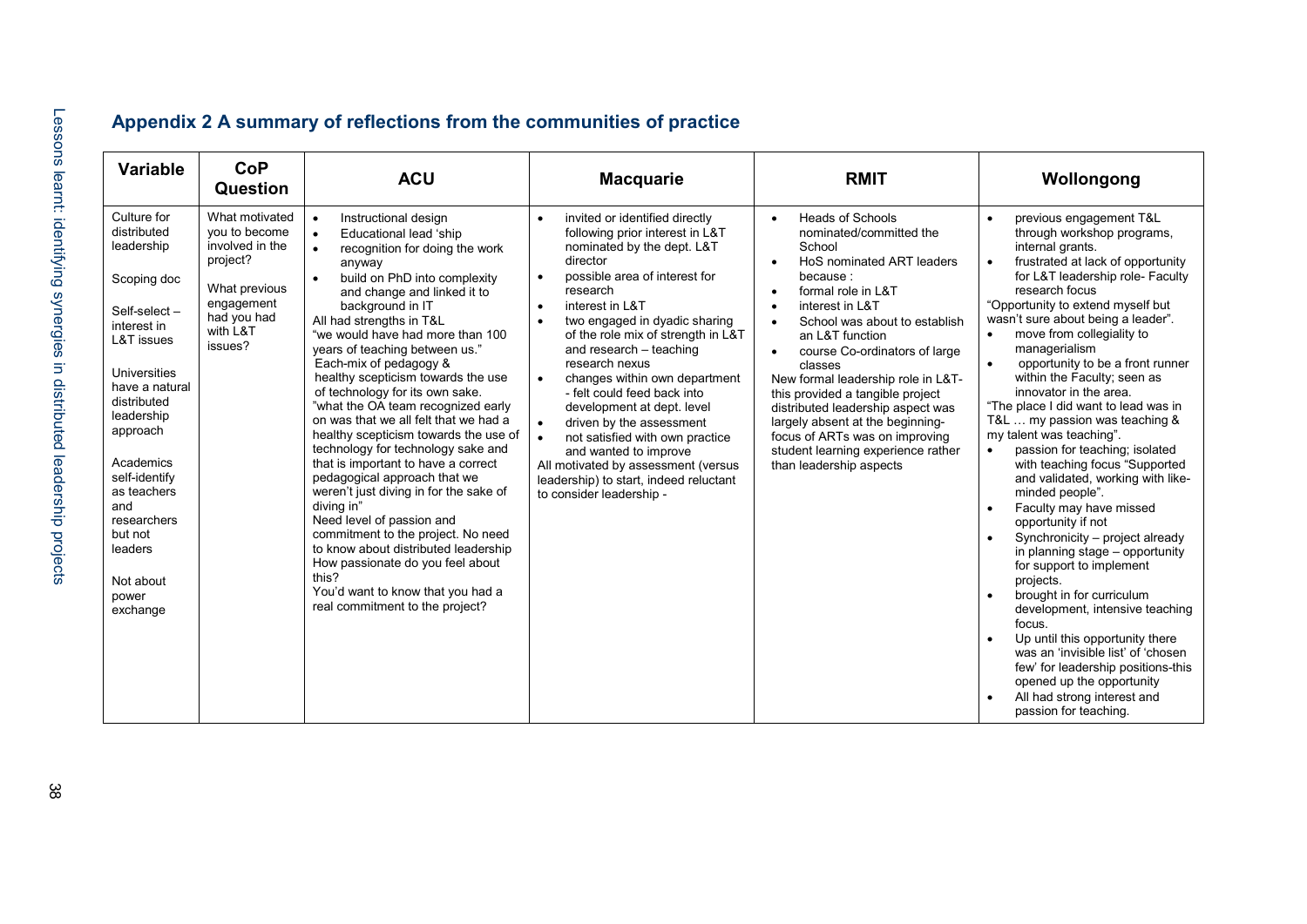| <b>CoP</b><br>Variable<br><b>Question</b>                                                                                                                                                                                                                                                          | <b>ACU</b>                                                                                                                                                                                                                                                                                                                                                                                                                                                                        | <b>Macquarie</b>                                                                                                                                           | <b>RMIT</b>                                                                                                                                    | Wollongong                                                                                                                                                                                                                                                                                                                                                                                                                                                                                                                                                                                                   |
|----------------------------------------------------------------------------------------------------------------------------------------------------------------------------------------------------------------------------------------------------------------------------------------------------|-----------------------------------------------------------------------------------------------------------------------------------------------------------------------------------------------------------------------------------------------------------------------------------------------------------------------------------------------------------------------------------------------------------------------------------------------------------------------------------|------------------------------------------------------------------------------------------------------------------------------------------------------------|------------------------------------------------------------------------------------------------------------------------------------------------|--------------------------------------------------------------------------------------------------------------------------------------------------------------------------------------------------------------------------------------------------------------------------------------------------------------------------------------------------------------------------------------------------------------------------------------------------------------------------------------------------------------------------------------------------------------------------------------------------------------|
| Change and<br>How was the<br>Development<br>project<br>influenced by<br>university policy<br>Process of<br>and university<br>Change<br>leadership?<br>Scoping Doc.<br>Top-down<br>policy<br>Bottom -up<br>implementatio<br>n<br>Role DVC(A)<br>as champion<br>Need formal<br>leadership<br>support | Synchronicity with new<br>$\bullet$<br>leadership<br>Director of the IATL, the project<br>leader and Deans prepared<br>grant<br>2006 university mandated the<br>use of on-line system-<br>Concurrent new eLearning policy<br>$\bullet$<br>development and appointment<br>of senior eLearning position.<br>strong project leader who was<br>٠<br>situated within the formal<br>management structure.<br>Recognised it was an<br>٠<br>educational change process not<br>a quick fix | Interest of colleagues for better<br>assessment (L&T), we could<br>facilitate or catalyse change in<br>L&T<br>New Provost and L&T unit<br>support critical | University had new L&T<br>Strategy-with commitment to<br>top-down policy, bottom-up<br>implementation<br>DVC(A) support critical to<br>process | Support of DVC(A) critical - met<br>regularly with group and<br>supported.<br>Initially uncertain why he met<br>with them but gradually realised<br>the importance of the<br>relationship<br>Structurally not supported -<br>formal components of<br>university focus elsewhere.<br>Partnered with external<br>university created challenge in<br>first year as $2nd$ university was<br>not as supportive, not meeting<br>as regularly, facilitator<br>changed.<br>cross campus communication<br>was a real challenge - during<br>project very difficult but after the<br>project kept up<br>communications. |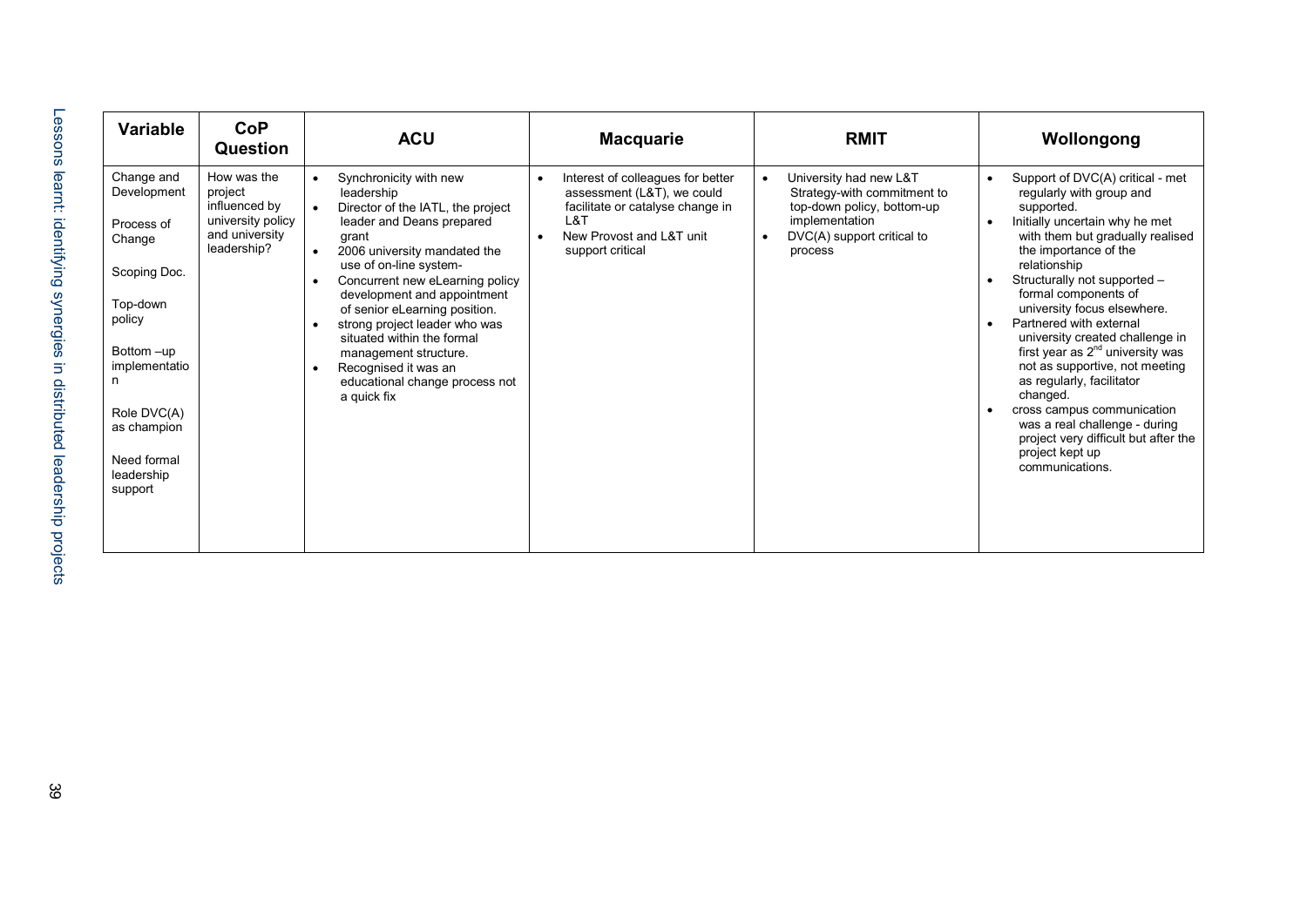| Variable                                                                                                                                                                                       | <b>CoP</b><br>Question                                                          | <b>ACU</b>                                                                                                                                                                                                                                                                                                                                                                                                                                                                                                                                                                                                                                                                                                                                                                                                                                                                                                                                                                                                                                  | <b>Macquarie</b>                                                                                                                                                                              | <b>RMIT</b>                                                                                                                                                                                                                                                                                                                                                                                                                                                                                                                                                                                                                                                                                                                                                                                                                                                                                                                                                                                                                                                                                                                                                                                                                                                                                         | Wollongong                                                                                                                                                                                                                                                                                                                                                                                                                                                                                                                                                                                                                                                                                                                                                                                                                                                                                                                                                                                                                                        |
|------------------------------------------------------------------------------------------------------------------------------------------------------------------------------------------------|---------------------------------------------------------------------------------|---------------------------------------------------------------------------------------------------------------------------------------------------------------------------------------------------------------------------------------------------------------------------------------------------------------------------------------------------------------------------------------------------------------------------------------------------------------------------------------------------------------------------------------------------------------------------------------------------------------------------------------------------------------------------------------------------------------------------------------------------------------------------------------------------------------------------------------------------------------------------------------------------------------------------------------------------------------------------------------------------------------------------------------------|-----------------------------------------------------------------------------------------------------------------------------------------------------------------------------------------------|-----------------------------------------------------------------------------------------------------------------------------------------------------------------------------------------------------------------------------------------------------------------------------------------------------------------------------------------------------------------------------------------------------------------------------------------------------------------------------------------------------------------------------------------------------------------------------------------------------------------------------------------------------------------------------------------------------------------------------------------------------------------------------------------------------------------------------------------------------------------------------------------------------------------------------------------------------------------------------------------------------------------------------------------------------------------------------------------------------------------------------------------------------------------------------------------------------------------------------------------------------------------------------------------------------|---------------------------------------------------------------------------------------------------------------------------------------------------------------------------------------------------------------------------------------------------------------------------------------------------------------------------------------------------------------------------------------------------------------------------------------------------------------------------------------------------------------------------------------------------------------------------------------------------------------------------------------------------------------------------------------------------------------------------------------------------------------------------------------------------------------------------------------------------------------------------------------------------------------------------------------------------------------------------------------------------------------------------------------------------|
| Activity<br>associated<br>with<br>distributed<br>leadership<br>Scoping Doc<br>Collaborative<br>process of<br>change<br>Cycles of<br>change using<br>Action<br>Research<br>Use of<br>reflection | What<br>challenges<br>were there in<br>developing a<br>collaborative<br>process | 3 day workshop<br>$\bullet$<br>sessions (2 days) in training<br>were very influential in helping<br>OAs to handle project<br>Process did not end up with<br>equal participation from all<br>campuses<br>Levels of familiarity with online<br>varied<br>Set times for meetings<br>$\bullet$<br>Share leadership<br>Reflection:<br>$\bullet$<br>used throughout the 3<br>workshops and continued when<br>OAs worked in Faculties.<br>consolidated into quarterly<br>reports for management<br>(university level committee) and<br>more regularly for Faculty<br>reporting.<br>incorporated into conference<br>publications as evidence of<br>changes.<br>Due to characteristics of OAs<br>and distributed nature of UACU.<br>the regular meetings video<br>conferences were strongly<br>collaborative with each OA<br>playing a role. Only challenge<br>during their time was writing the<br>research and report output<br>together.<br>Needed to develop<br>understanding that role was<br>pedagogical support not just<br>technical support | Credibility (personal and being in<br>the right place at the right time)<br>- influenced by context<br>Debate on AR as a methodology<br>(from those with science/<br>positivist backgrounds). | • At first hard to get people to<br>share their experiences<br>because it was often very<br>personal<br>In 1 School had offered<br>$\bullet$<br>redundancy package and<br>therefore there was fear about<br>sharing-HoS was initially asked<br>not to come to meetings<br>Once had shared it was<br>cathartic and led to further<br>sharing<br>Need to overcome people's<br>$\bullet$<br>resistance to being scrutinized -<br>but some saw it as an<br>opportunity for resources to do<br>something<br>Scepticism -here we go again.<br>$\bullet$<br>Senior staff hesitant to change<br>because nothing had resulted<br>from previous attempts to<br>change<br>Staff who had tried things in the<br>past and had not been listened<br>to<br>Regular meetings with staff<br>$\bullet$<br>Link to College Incentive funds<br>Involve Discipline leaders<br>Resources-funds to try initiatives<br>Mentoring system<br>Empower people to feel their<br>contribution has been used<br>Need to have formal structure of<br>forums to share innovations<br>Have people in the same room<br>$\bullet$<br>where they have to talk and<br>listen<br>DVC(A) role as champion was<br>$\bullet$<br>very significant<br>Bring everyone involved in<br>$\bullet$<br>making decisions about L&T into<br>the meeting | Action plans developed - this is<br>$\bullet$<br>where the concept of distributed<br>leadership started to make<br>sense<br>one stuck religiously but others<br>adapted as needed throughout<br>project.<br>On campus regular meetings -<br>$\bullet$<br>formal and informal - facilitator<br>kept things moving - essential.<br>Regular meetings for reflection<br>$\bullet$<br>on AL process.<br>National roundtable in 1 <sup>st</sup> year<br>$\bullet$<br>very difficult with partner<br>university.<br>Different motivation and<br>$\bullet$<br>commitments and politics being<br>played out meant it was<br>challenging.<br>In second year - additional f2f<br>$\bullet$<br>meant relationships stronger<br>and able to continue planning<br>through regular meetings.<br>Group large enough for flow of<br>$\bullet$<br>ideas and people to step in -<br>small group personality clashes<br>could be problematic.<br>Need to feel safe and facilitated<br>$\bullet$<br>Central role of L&T person from<br>$\bullet$<br>central unit vital |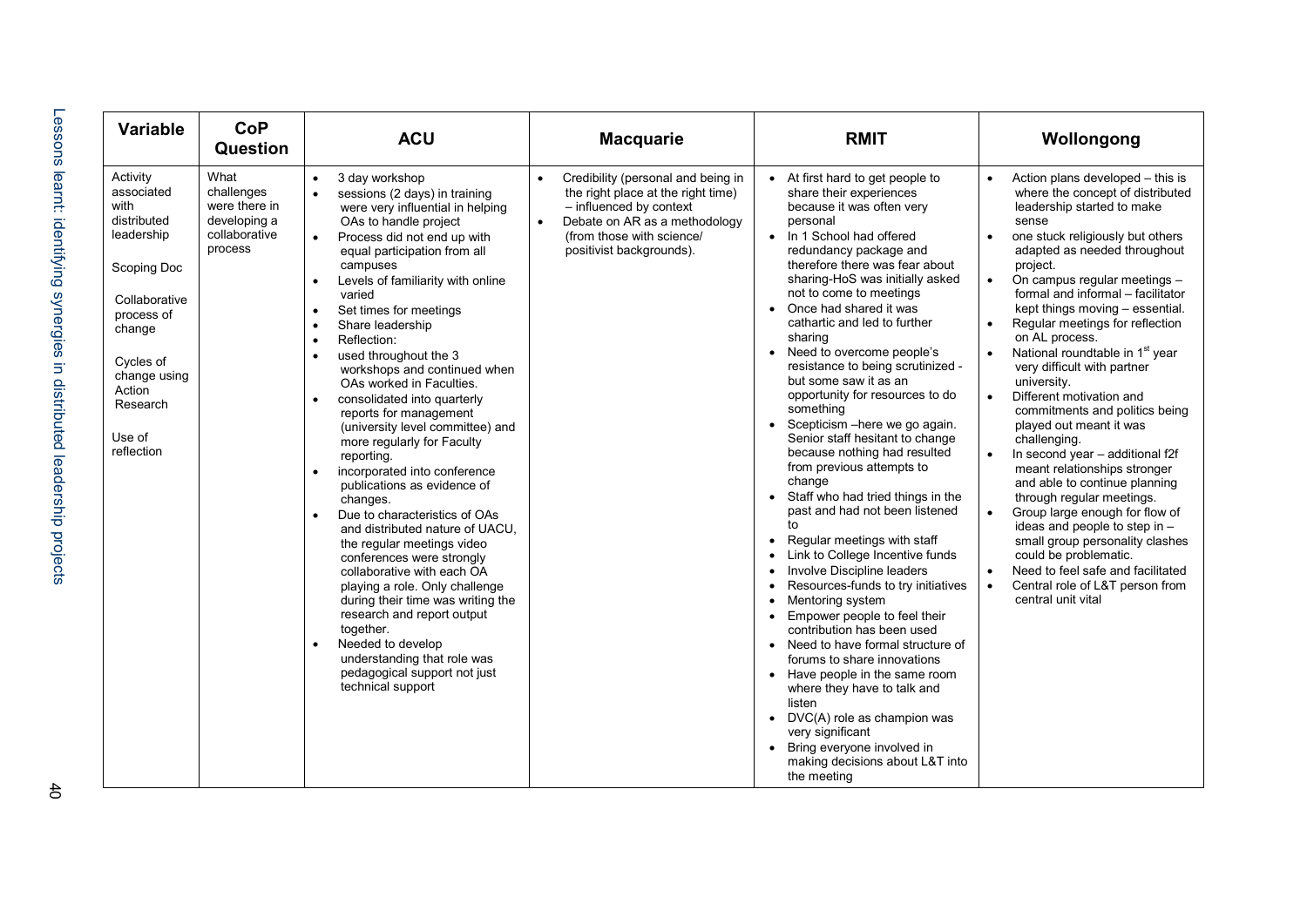| <b>Variable</b>                                                                                                                                                                                                                                                            | <b>CoP</b><br><b>Question</b>                                                                                                                                                                                                                                       | <b>ACU</b>                                                                                                                                                                                                                                                                                                                                                                                                                                                                                                                                                                                                                                                                                                                                                                  | <b>Macquarie</b>                                                                                                                                                                                                                                                                                                                                                                                                                                                                                                                                    | <b>RMIT</b>                                                                                                                                                                                                                                                                                                                                                                                                                                                                                                                                                                                                                                                                                                                                                   | Wollongong                                                                                                                                                                                                                                                                                                                                                                                                                                                                                                                                                                                                                                                                                                                                           |
|----------------------------------------------------------------------------------------------------------------------------------------------------------------------------------------------------------------------------------------------------------------------------|---------------------------------------------------------------------------------------------------------------------------------------------------------------------------------------------------------------------------------------------------------------------|-----------------------------------------------------------------------------------------------------------------------------------------------------------------------------------------------------------------------------------------------------------------------------------------------------------------------------------------------------------------------------------------------------------------------------------------------------------------------------------------------------------------------------------------------------------------------------------------------------------------------------------------------------------------------------------------------------------------------------------------------------------------------------|-----------------------------------------------------------------------------------------------------------------------------------------------------------------------------------------------------------------------------------------------------------------------------------------------------------------------------------------------------------------------------------------------------------------------------------------------------------------------------------------------------------------------------------------------------|---------------------------------------------------------------------------------------------------------------------------------------------------------------------------------------------------------------------------------------------------------------------------------------------------------------------------------------------------------------------------------------------------------------------------------------------------------------------------------------------------------------------------------------------------------------------------------------------------------------------------------------------------------------------------------------------------------------------------------------------------------------|------------------------------------------------------------------------------------------------------------------------------------------------------------------------------------------------------------------------------------------------------------------------------------------------------------------------------------------------------------------------------------------------------------------------------------------------------------------------------------------------------------------------------------------------------------------------------------------------------------------------------------------------------------------------------------------------------------------------------------------------------|
| Relationship<br>Management<br>Conflict<br>resolution<br>processes or<br>collaboration?<br>Scoping Doc<br>No discrete<br>conflict<br>resolution<br>mechanisms<br>Potential for<br>conflict<br>between<br>distributed<br>leadership<br>participants<br>and formal<br>leaders | What<br>processes,<br>factors,<br>resources were<br>most (least)<br>effective in<br>encouraging<br>collaboration to<br>process the<br>project?<br>What support<br>would most<br>assist new<br>academics<br>taking on a<br>similar role to<br>that you<br>undertook? | No formal conflict resolution<br>$\bullet$<br>methods<br>Problem = all perfectionists.<br>$\bullet$<br>frustrated because they were<br>$\bullet$<br>unable to get full base data and<br>were not able to do what they<br>wanted to do.<br>$\bullet$<br>The formal leaders needed a<br>quick fix, but OAs wanted to<br>ensure depth and complexity of<br>data, particularly as eLearning is<br>not a single issue-caused a<br>problem<br>Uneasy relationship with<br>$\bullet$<br>faculties - complexity of the<br>project-needed to be<br>independent of the Faculty<br>$\bullet$<br>Able to influence formal leaders<br>Bought a mix of strengths<br>$\bullet$<br>No-one controlled the group-<br>$\bullet$<br>respect for each other<br>Need a formal leader<br>$\bullet$ | Provided the belief that I could<br>$\bullet$<br>do it (e.g. A/D L&T college)<br>Concept of 1) empowerment, but<br>$\bullet$<br>need people to understand that<br>anyone can be involved.<br>2) accountability - Many do not<br>$\bullet$<br>want to be involved<br>Research - Teaching nexus is<br>$\bullet$<br>fundamental<br>AR process is diffuse, inefficient,<br>$\bullet$<br>slow, and this also apples to<br>distributed leadership<br>\$350 : fund students to peer<br>$\bullet$<br>learning conference, towards<br>L&T fellowship project | Academics don't like to be told<br>$\bullet$<br>what to do<br>focus on research<br>$\bullet$<br>$\bullet$<br>Merger of 2 disciplines had<br>created tension<br>Lack of focus on L&T previously<br>$\bullet$<br>Challenge of traditional collegial<br>$\bullet$<br>structure being broken by a new<br>hierarchical approach<br>Problem that people are not<br>$\bullet$<br>listening to what is coming from<br>the top down<br>University staff have varying<br>$\bullet$<br>ideas of power and leadership<br>New staff were enthusiastic-<br>$\bullet$<br>tired staff encouraged to<br>become involved<br>Need to ensure all staff have<br>some L&T PD<br>Opportunity to get to know other<br>people in the university at the<br>same time undertake research | Traditional management not<br>$\bullet$<br>trained in leadership<br>Cross university collaboration &<br>$\bullet$<br>communication<br>Conflict decreased over time.<br>$\bullet$<br>$\bullet$<br>2nd year larger group - easier to<br>get people on board, more<br>inclined to share the load<br>Personality influences<br>$\bullet$<br>responses; not speaking up -<br>white-anting<br>Setting up 1-1 support process<br>$\bullet$<br>which negated group process.<br>$\bullet$<br>Dissident in the project<br>$\bullet$<br>Communication f2f critical.<br>Technology supported<br>communication a challenge -<br>not resourced as well.<br>Time consuming – can't be self-<br>$\bullet$<br>serving<br>$\bullet$<br>Time to get to know one another |
| AR process<br>enabled<br>potential<br>conflict<br>situations to<br>be timely<br>addressed &<br>adjusted                                                                                                                                                                    |                                                                                                                                                                                                                                                                     |                                                                                                                                                                                                                                                                                                                                                                                                                                                                                                                                                                                                                                                                                                                                                                             |                                                                                                                                                                                                                                                                                                                                                                                                                                                                                                                                                     |                                                                                                                                                                                                                                                                                                                                                                                                                                                                                                                                                                                                                                                                                                                                                               |                                                                                                                                                                                                                                                                                                                                                                                                                                                                                                                                                                                                                                                                                                                                                      |
| Need longer<br>timeline for<br>change<br>without<br>pressure                                                                                                                                                                                                               |                                                                                                                                                                                                                                                                     |                                                                                                                                                                                                                                                                                                                                                                                                                                                                                                                                                                                                                                                                                                                                                                             |                                                                                                                                                                                                                                                                                                                                                                                                                                                                                                                                                     |                                                                                                                                                                                                                                                                                                                                                                                                                                                                                                                                                                                                                                                                                                                                                               |                                                                                                                                                                                                                                                                                                                                                                                                                                                                                                                                                                                                                                                                                                                                                      |
| reference<br>group of<br>external and<br>internal<br>experts for<br>discussion &<br>advice                                                                                                                                                                                 |                                                                                                                                                                                                                                                                     |                                                                                                                                                                                                                                                                                                                                                                                                                                                                                                                                                                                                                                                                                                                                                                             |                                                                                                                                                                                                                                                                                                                                                                                                                                                                                                                                                     |                                                                                                                                                                                                                                                                                                                                                                                                                                                                                                                                                                                                                                                                                                                                                               |                                                                                                                                                                                                                                                                                                                                                                                                                                                                                                                                                                                                                                                                                                                                                      |

 $41$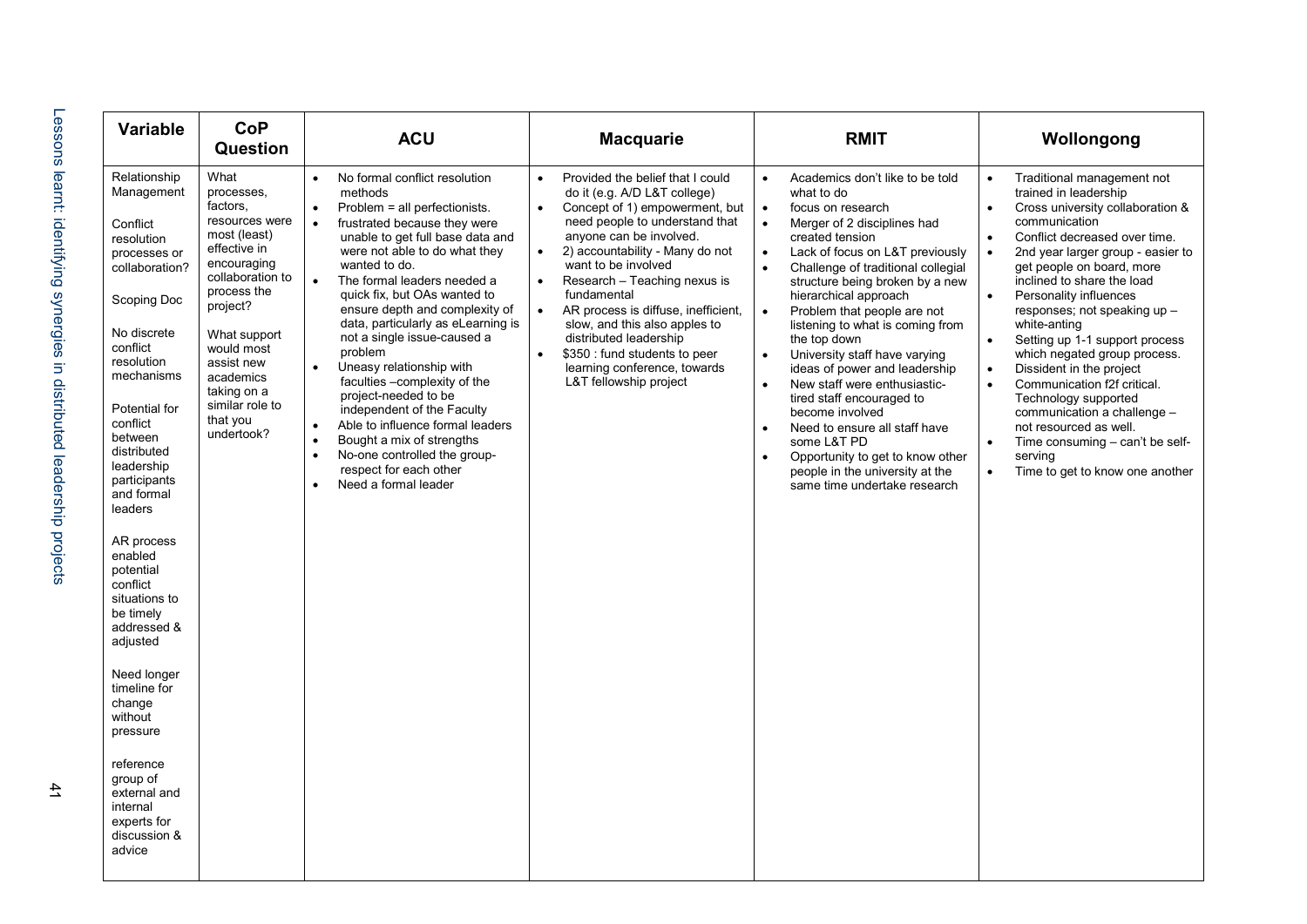| <b>Variable</b>                                                                                                                                                               | <b>CoP</b><br>Question                                                                                                                                                                                                                                                      | <b>ACU</b>                                                                                                                                                                                                                                                                                                                                                                                                                                                                                                                                                                                                                                    | <b>Macquarie</b>                                                                                                                                                                                                                                                                                                                                                                                                                                                                                                         | <b>RMIT</b>                                                                                                                                                                                       | Wollongong                                                                                                                                                                                                                                                                                                                                                                                                                                                                                                                                                                                                                                                                                                                                                                                                                                                                                                                                                                                                                                                                                                                                                                                                                                                                                                                                                                                                                                                                                                                             |
|-------------------------------------------------------------------------------------------------------------------------------------------------------------------------------|-----------------------------------------------------------------------------------------------------------------------------------------------------------------------------------------------------------------------------------------------------------------------------|-----------------------------------------------------------------------------------------------------------------------------------------------------------------------------------------------------------------------------------------------------------------------------------------------------------------------------------------------------------------------------------------------------------------------------------------------------------------------------------------------------------------------------------------------------------------------------------------------------------------------------------------------|--------------------------------------------------------------------------------------------------------------------------------------------------------------------------------------------------------------------------------------------------------------------------------------------------------------------------------------------------------------------------------------------------------------------------------------------------------------------------------------------------------------------------|---------------------------------------------------------------------------------------------------------------------------------------------------------------------------------------------------|----------------------------------------------------------------------------------------------------------------------------------------------------------------------------------------------------------------------------------------------------------------------------------------------------------------------------------------------------------------------------------------------------------------------------------------------------------------------------------------------------------------------------------------------------------------------------------------------------------------------------------------------------------------------------------------------------------------------------------------------------------------------------------------------------------------------------------------------------------------------------------------------------------------------------------------------------------------------------------------------------------------------------------------------------------------------------------------------------------------------------------------------------------------------------------------------------------------------------------------------------------------------------------------------------------------------------------------------------------------------------------------------------------------------------------------------------------------------------------------------------------------------------------------|
| Skills for<br>distributed<br>leadership<br>Scoping Doc<br>Recognition<br>that<br>distributed<br>leadership is<br>about creating<br>a context for<br>leadership<br>development | Q5 What skills,<br>personal traits.<br>personal<br>behaviours<br>were most<br>effective in<br>encouraging<br>collaboration to<br>progress the<br>project/ What<br>support would<br>most assist new<br>academics<br>taking on<br>similar roles to<br>those you<br>undertook? | Ability to accept<br>$\bullet$<br>complementarity of skills<br>ability to listen to each other<br>$\bullet$<br>trust and respect.<br>$\bullet$<br>Able to work independently<br>$\bullet$<br>People with a critical approach -<br>$\bullet$<br>academics are naturally able to<br>hold and accept a diverse<br>arrange of views-academic<br>debate<br>Collaborative rather than<br>authoritarian<br>Need to give and take<br>$\bullet$<br>Share a goal<br>$\bullet$<br>Lack of ego<br>$\bullet$<br>Represent an issue not a<br>$\bullet$<br>structural part<br>Able to work outside comfort<br>$\bullet$<br>zones<br>Ability to mentor others | Choosing people carefully<br>(willing to take responsibility and<br>the personality of the individual<br>- many, many variables when<br>considering the LEAPers, their<br>dept. colleagues, and more -<br>accept that in some contexts it<br>may not work – instead work<br>towards a critical mass) - it is<br>more than just the process<br>Willing to listen<br>$\bullet$<br>Open minded<br>Adaptive<br>$\bullet$<br>Credible<br>$\bullet$<br>Resilient<br>$\bullet$<br>Willing to accept responsibility<br>$\bullet$ | Need to:<br>be proactive<br>$\bullet$<br>$\bullet$<br>encourage others -i.e. take<br>initiative to build interest<br>$\bullet$<br>have people who are<br>recognized for their expertise in<br>L&T | "was surprised at things that<br>$\bullet$<br>were identified as Leadership"<br>realized that many of things we<br>$\bullet$<br>took for granted involved<br>leadership"<br>"I thought of myself as not being<br>$\bullet$<br>a leader" You can be a leader<br>doing some of the everyday stuff<br>that you do". "Organised in the<br>way we worked".<br>"Initially just wanted to get on<br>$\bullet$<br>with something concrete - the<br>project – but overtime<br>discussions led us to a better<br>understanding of what<br>leadership meant". "<br>Doing things then reflecting on<br>$\bullet$<br>the leadership part of it" best<br>way to learn about leadership<br>Easy-going but opinionated<br>$\bullet$<br>Happy with free ranging<br>$\bullet$<br>discussion<br>Quirky<br>$\bullet$<br>Forthright-but flexible<br>$\bullet$<br>Peculiar set of skills that typical<br>$\bullet$<br>leaders don't have.<br>Good interpersonal skills<br>$\bullet$<br>Good communication skills<br>$\bullet$<br><b>External motivation</b><br>Willing to function through the<br>$\bullet$<br>group<br>authentic.<br>$\bullet$<br>beyond self-interest<br>willing to share philosophies<br>$\bullet$<br>and understanding -<br>willing to focus on how to<br>$\bullet$<br>achieve project outcomes<br>rather than individual project<br>open to new ideas<br>$\bullet$<br>able to deal with ambiguity<br>able to conduct robust<br>$\bullet$<br>conversations without taking it<br>personally.<br>Recognize peers regardless of<br>position |

 $\frac{4}{2}$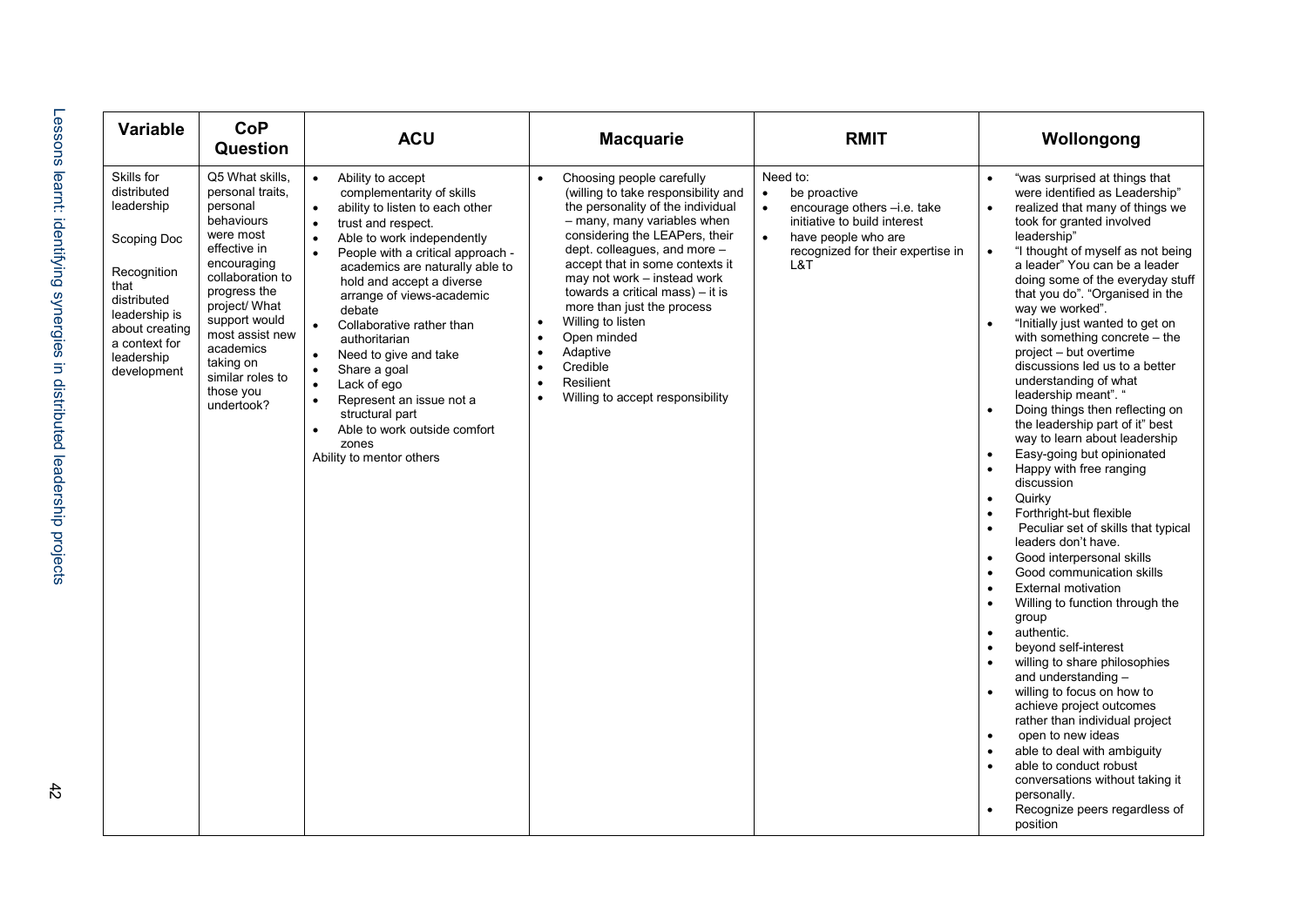| Variable | <b>CoP</b><br><b>Question</b> | <b>ACU</b>                                                                                                                                                                                                                                                                                                                                                                                                                                                                                                                                                                                                                                                                                                                                                                                                                                                                                                                                                                                                                                                                                                                                                                                                                                                                                                                                                                             | <b>Macquarie</b>                                                                                                                                                                                                                                                                                                                                                                                                                                                                                                                                                                                                                                                                                                                                                                                                                                                                                                                                                                                                                                                                                                                                                                                                                                                                                                 | <b>RMIT</b>                                                                                                                                                                                                                                                                                                                                                                                                  | Wollongong                                                                                                                                                                                                                       |
|----------|-------------------------------|----------------------------------------------------------------------------------------------------------------------------------------------------------------------------------------------------------------------------------------------------------------------------------------------------------------------------------------------------------------------------------------------------------------------------------------------------------------------------------------------------------------------------------------------------------------------------------------------------------------------------------------------------------------------------------------------------------------------------------------------------------------------------------------------------------------------------------------------------------------------------------------------------------------------------------------------------------------------------------------------------------------------------------------------------------------------------------------------------------------------------------------------------------------------------------------------------------------------------------------------------------------------------------------------------------------------------------------------------------------------------------------|------------------------------------------------------------------------------------------------------------------------------------------------------------------------------------------------------------------------------------------------------------------------------------------------------------------------------------------------------------------------------------------------------------------------------------------------------------------------------------------------------------------------------------------------------------------------------------------------------------------------------------------------------------------------------------------------------------------------------------------------------------------------------------------------------------------------------------------------------------------------------------------------------------------------------------------------------------------------------------------------------------------------------------------------------------------------------------------------------------------------------------------------------------------------------------------------------------------------------------------------------------------------------------------------------------------|--------------------------------------------------------------------------------------------------------------------------------------------------------------------------------------------------------------------------------------------------------------------------------------------------------------------------------------------------------------------------------------------------------------|----------------------------------------------------------------------------------------------------------------------------------------------------------------------------------------------------------------------------------|
| Outcomes |                               | University formalised roles in<br>$\bullet$<br>each Faculty - changed name<br>to eLearning coordinators.<br>established a sound pedagogical<br>grounding in online learning<br>recognizing that the university<br>was moving into a broader<br>environment where online is<br>encouraged for a mixed design<br>and practice.<br>Some participants to accepted<br>new positions, formally within<br>the university structure, even if<br>only for a short term<br>permission, freedom to learn<br>$\bullet$<br>and acknowledge and<br>permission to think and engage<br>more broadly across university<br>learnt to trust yourself and<br>$\bullet$<br>abilities<br>university community-is full of<br>$\bullet$<br>really generous people<br>Awareness that all academics<br>$\bullet$<br>can lead and don't' have to be<br>in 'formal' positions.<br>Rather than leadership equals<br>$\bullet$<br>setting directions, exerting<br>influence sorts of things -<br>effective academia actually<br>equals distributed leadership is<br>about developing members of a<br>group NOT standing up as a<br>power play<br>developed relationships with<br>$\bullet$<br>formal leaders<br>need designated leaders but<br>$\bullet$<br>how they operate varies<br>understand university structure<br>$\bullet$<br>of decision making more<br>understand leadership is a<br>process not a person | developed conceptions of, and<br>role of, leadership "teaching is a<br>leadership activity", it is not top-<br>down, can be collaborative. It<br>was a gentle development<br>"Aha" moment - separating<br>leadership from positional<br>authority<br>External factors can impact on<br>$\bullet$<br>collaboration post-project that<br>can detract from (or reduce)<br>project achievements/ outcomes<br>heightened awareness, building<br>$\bullet$<br>of critical mass, while<br>acknowledging there are some<br>who strongly resist change<br>(examples of those who deal<br>with this by leaving the<br>organisation or laying low)<br>Taken on formal leadership roles<br>$\bullet$<br>(director of L & teaching- act to<br>be more inclusive, supportive)<br>Co-operative roles in department<br>- the culture developed to now<br>be more open, allows discussion<br>Involvement in L&T continued<br>$\bullet$<br>post-LEAP<br>Built skills into an internal L&T<br>fellowship<br>University restructure to<br>formalise role of A/D and<br>Directors of L&T for each faculty<br>(could be influenced by external<br>factors) – enforces the value of<br>L&T, improved procedures. L&T<br>will not go away, you have to<br>change now/ adhere to new<br>policy.<br>Recognition and reward is<br>important | • Created formal L&T leadership<br>position<br>• L&T now recognised as a criteria<br>for promotion<br>• Major change to university came<br>with the establishment of a<br>cross-functional infrastructure<br>group<br>Become formal L&T leader<br><b>Gained Promotion</b><br>Obtained TLIF grant but no<br>personal gain re promotion or<br>position<br>Influence into L&T rather than<br>$\bullet$<br>power | Recognized difference between<br>$\bullet$<br>management and leadership<br>Does flag you as a potential<br>$\bullet$<br>leader<br>Networking assist<br>$\bullet$<br>Aware of opportunities around<br>$\bullet$<br>the university |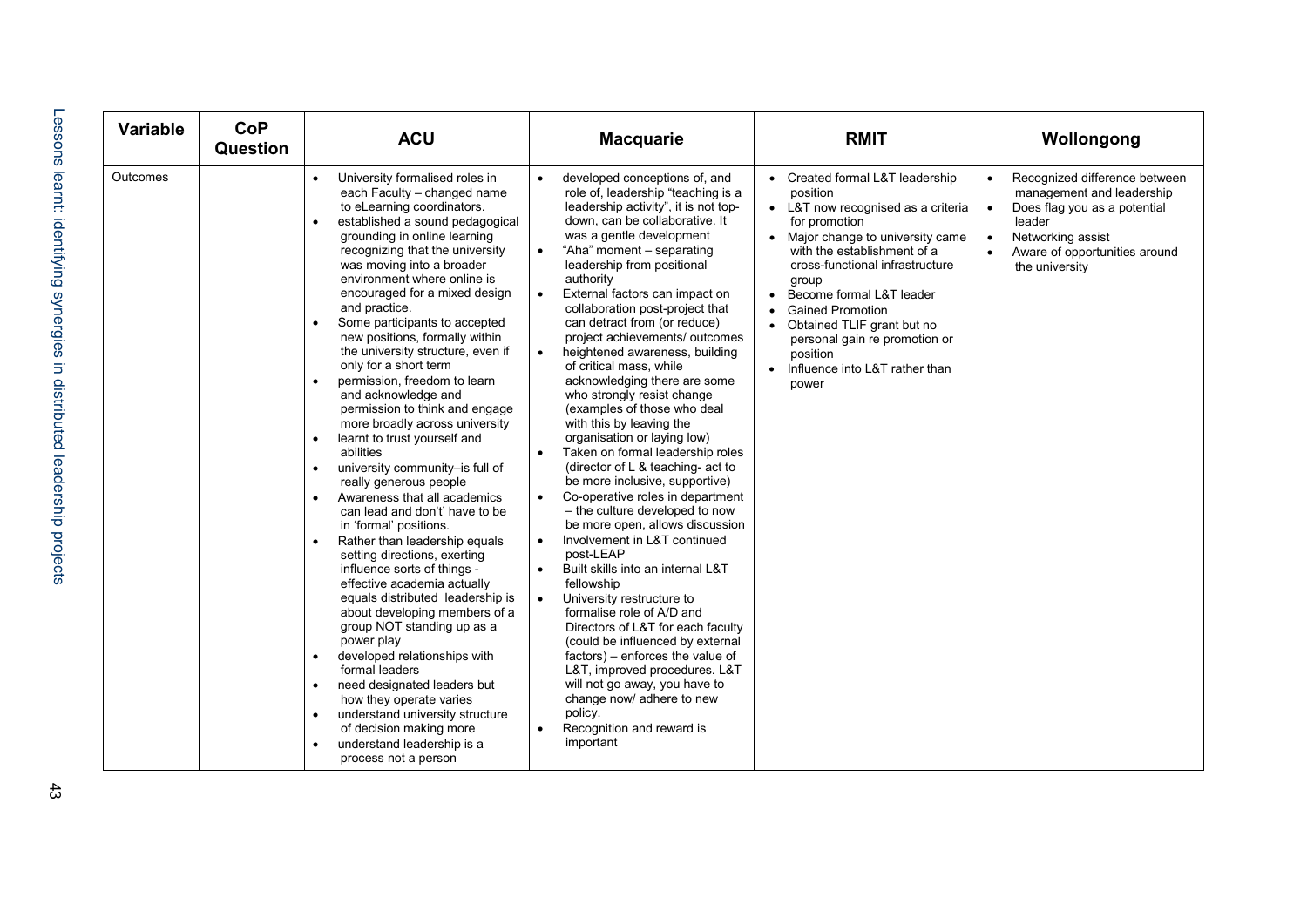### <span id="page-49-0"></span>**Appendix 3 Literature review**

### **Leadership in Higher Education (HE)**

Middlehurst et al (2009) question whether there is something distinctive about leadership in higher education in comparison to other organisations. They believe that there is no singular aspect that sets it apart from other organisations. However, they feel that there are some characteristics that have greater emphasis in HE compared to other entities such as their decentralised nature, the culture of autonomy and collegiality. They also point to the possible tensions between 'those who wish to preserve the privilege and power of the bureaucratic class from those who hope to build less structured and less tightly managed organizations' (Middlehurst, et al., 2009, p 329).

Bryman (2009) in his review of literature on ways to determine effective leadership styles in HE found that because the literature lacked a consistent way of using key terms it was impossible to form a cumulative view of what is effective leadership. However, he does believe that a leader needs to create an environment 'for academics and others to fulfil their potential and interest in their work'(Bryman A, 2009, pp 66). However, Bryman like Middlehurst et al (2009) believes that 'higher education institutions are not as distinctive' (ibid) as sometimes thought but again it is the intensity of what is expected of academic leadership that sets it apart from other types of leadership. For example, he believes university employees want their leaders to ensure autonomy, consult, foster collegiality and fight for them with senior managers. It is this last point that he believe distinguishes middle managers in HE from those in other organisations.

Scott et al (2008) argue that higher education in Australia has been the subject of a range of broad social pressures to change and this has generated the need for institutions and leaders to be 'change capable'. Thus, leaders not only need to be good managers but also lead their institutions into new directions by engaging people in the process and reshaping the operating context of their institutions. They do this by enabling staff to learn how to do the necessary changes through ensuring effective and supportive learning environments. Scott et al believe that leaders themselves need support to enable such changes to occur and they prefer 'role-specific, practice based, peer supported and self-managed learning' (Scott et al., 2008) to more formal and generic workshop learning. They believe that 'current approaches to leadership in higher education need to be radically reconceptualised' (ibid).

Bolden et al (2008) examine the forces acting on HE and how leaders have responded to them. They centered their argument on the notion that leading implies learning. Thus, they focus on the capabilities' of leaders and how they can be developed. They argue that although leadership is one of the least understood phenomena known to human kind, it is essential for change to occur, such as that sought in higher education. They consider as a result of this lack of understanding, leadership is often subject to 'a somewhat individualistic and management approach' (Bolden et al., 2008b, pp 359). This approach they believe causes tensions between individual and collective performance, centralised and decentralised control, and economic and social aims. The result of these tensions is that leadership in HE is multilayered and multifaceted in which agency and structure interact at the group level through social capital and identity. They further believe that although leadership is widely distributed across universities, individual leaders play a critical role. Thus, they believe a hybrid model of collective and individual leadership occurs.

#### **Leadership and management**

Simkins (2005) examines models of leadership found at various level of the education community from schools to higher education. He sets out two models of leadership, one he terms 'traditional' leadership that focuses on the individual and another that he terms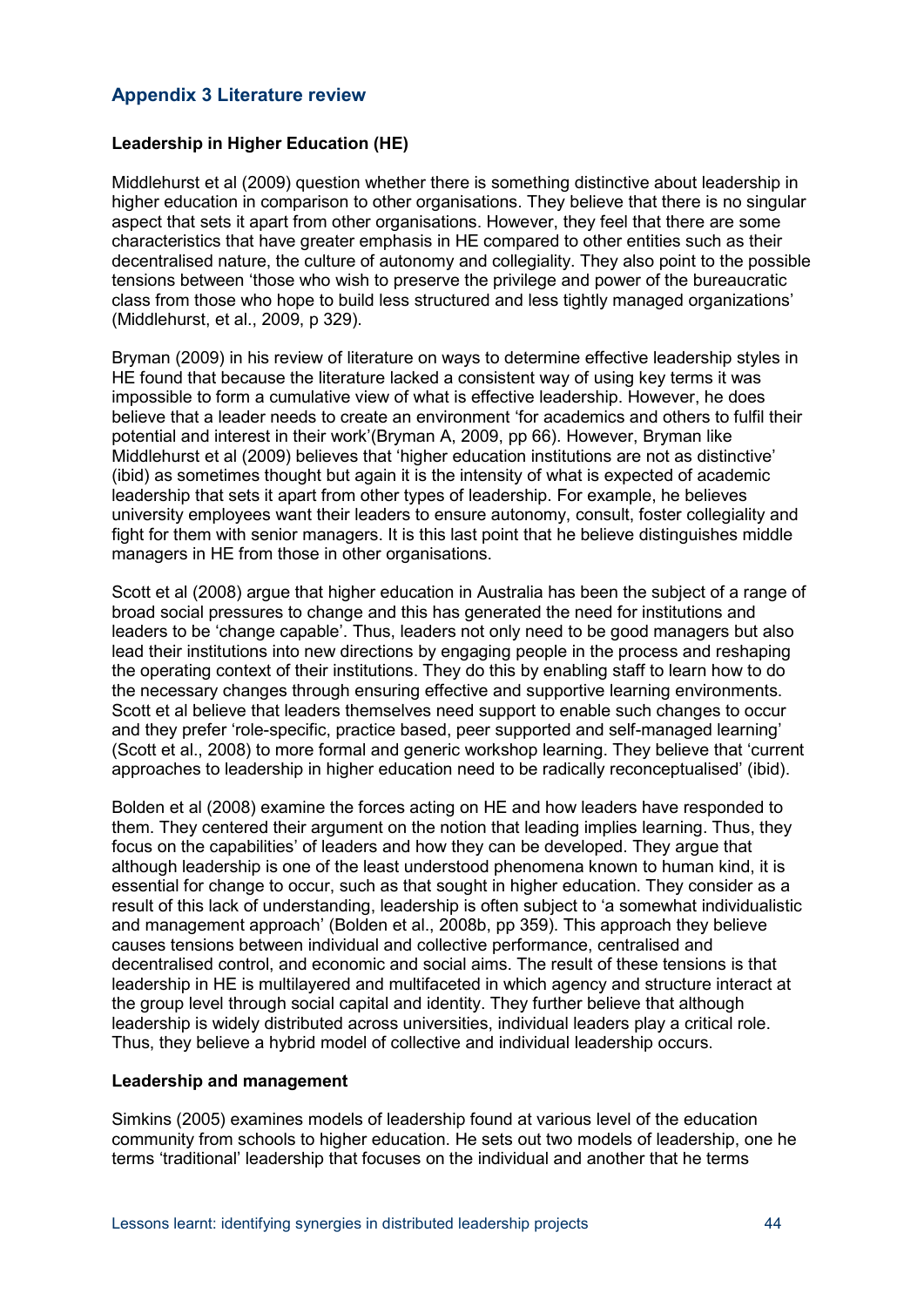'emerging' leadership that focuses on the context of leadership. He argues that making sense of leadership is as important as seeking what works in leadership in education. He further argues in terms of leadership development, the work of Crochran-Smith and Lytle (1999), around the idea of knowledge-for-practice, knowledge-in-practice and knowledge-ofpractice, could be useful. He concludes by outlining six ways it might be possible to make sense of leadership: i) the way leadership is conceived; ii) the role and purpose of organisations; iii) the changing role of leadership; iv) the way power and authority are shared; v) across inter-professional and organisation boundaries; vi) using leadership development (Simkins, 2005).

Middle university managers' (deans) roles, argue de Boer et al (2009), have become more demanding, senior, strategic, complex and managerial. They emphasise the role of middle management in change as being critical, as such positions can impede change as well as aid it (de Boer & Goedegebuure, 2009). Indeed, they suggest that is the middle management levels that are more critical to change than top managers. Deans in this context are individuals that have a responsibility of a number of schools and are generally the individuals at the highest level of leadership that have discipline based responsibility, those above them usually have institutional responsibilities.

Bush (2008) examines the concept of leadership and management in schools in the UK since incorporation in 1988 and concludes by examining leadership for learning. He attempts to determine the difference between management and leadership and takes a middle ground between the extremes, on the one hand, saying that leadership and management are totally different, and on the other hand, saying they cannot be separated. However, he does conclude by arguing that it is leadership that is critical to the success in the education sector, but goes on to say the influence of leadership (as displayed by a school's principal) on students' learning outcomes is small. He also argues, despite this, that leadership is central to encouraging good teaching and this can be done by focusing leadership energies on classroom learning, rather than on budgets and HR matters (Bush, 2008).

#### **Hierarchical leadership**

Pounder (2006) examines the decoupling of teachers' leadership from formal leadership through the notion of transformational leadership. He argues that transformational leadership largely depends upon characteristics of individuals such as their ability to be influential, charismatic, and inspirational and an ability to intellectually stimulate students etc. These attributes he believes contribute to such individuals as being good teachers. However, this claim lies on the assumption that a classroom can be 'considered to be a small social organisation' (Pounder, 2006) and therefore the benefits of transformational leadership in the commercial world can be transferred to the classroom. Also he believes there is no evidence that such approaches in the school transfer to higher education.

Lumby (2003) believes leadership in the UK further education sector has become invested in more power and become more distant, focused on external factors and non-teaching related systems. This he states has been labelled 'boys own' style of leadership (Lumby, 2003). He argues a new wave of light touch management has been criticised as merely replacing overt control with subtle manipulation. This leadership style he believes is the result of five factors: student profile, competitive environment, staff stability, and size and curriculum range. He considers for leadership to be developed in colleges the individual needs to be removed as a central tenant of leadership and replaced by engagement with the whole community.

The aim of Bolden et al's (2009) study was to develop ideas about how leadership could be enhanced through the encouragement of collective behaviour. They address this through five themes, structural approaches to leadership, individual motivation, collective leadership, context of HE and leadership development (Bolden et al., 2009). The study focused on leaders in formal position but they believe its findings to be more generalisable to individuals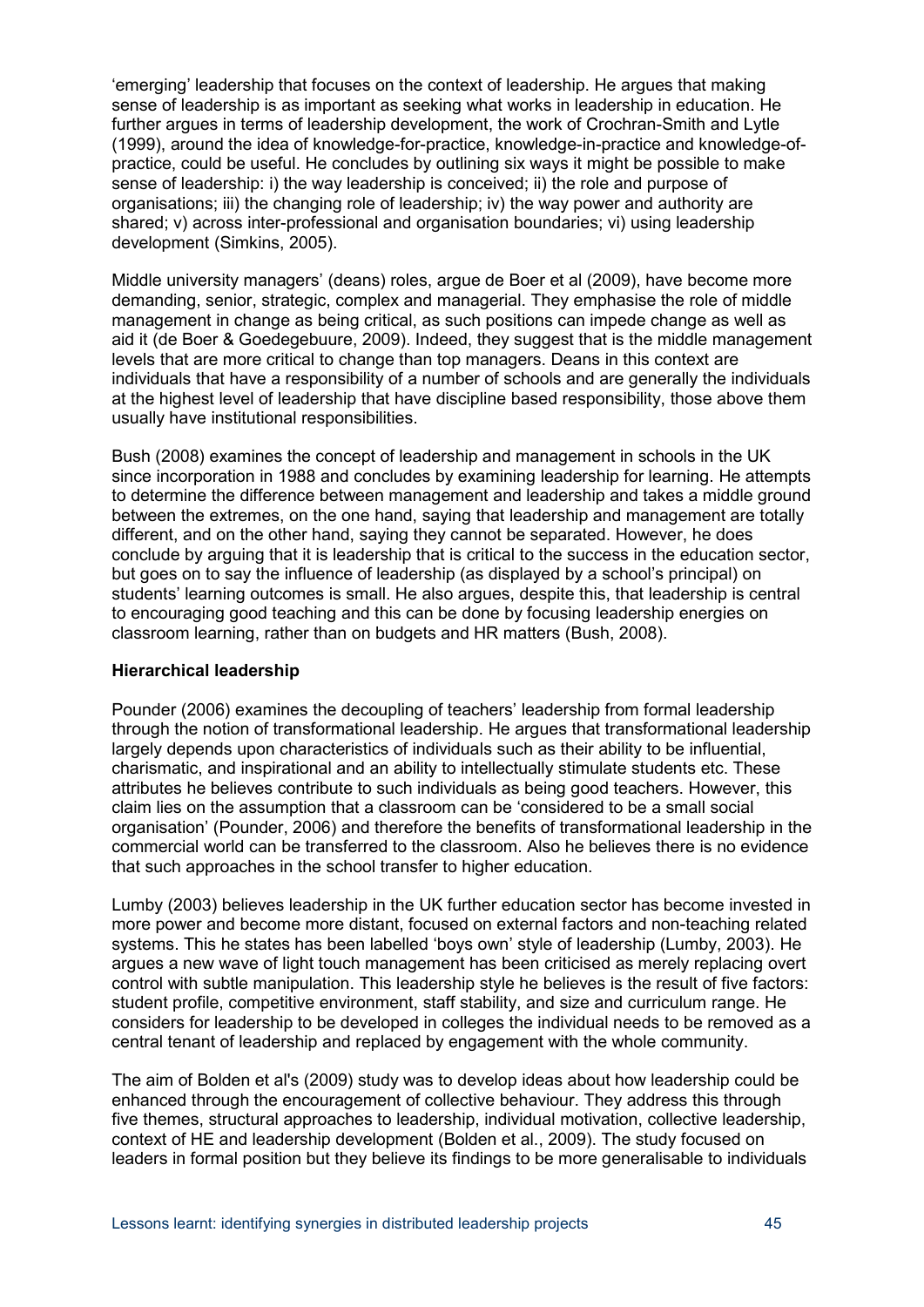in informal positions, as they conclude that bottom-up and horizontal leadership plays an important role in universities. They also recognise that formal leaders often depend on informal leaders and informal leaders are often the formal leaders of the future. They identified that a significant aspect of university leadership is found in the committee structure and often decisions are made by consensus and leaders of such committees need to be 'authorised' to speak for the group. They state that any leadership development plans must acknowledge the changing context of an institution. For example, they believe there has been a significant shift from the collegial style of working into a more corporate style in UK higher education. They identified a need for leadership development to move from a generic focus to one that is specific to the needs of the different roles found in universities.

#### **Academic autonomy**

Woods et al (2004) explore the idea of distributed leadership through the dualism of structure and agency. In the context of their study they see structure as being about the institution, culture and social elements of distributed leadership. Whereas they see agency as the actions of those involved with distributed leadership. They acknowledge that the two constructs are closely related and it is not possible to identify which comes first. They do however firmly believe that distributed leadership 'is a property of groups of people, not of individuals' (Woods et al., 2004, p. 449). They also address the tension between control and autonomy in education, which they believe is inevitable given that although academics are self-motivated (for example in their research interests) there is a need for institutional direction. They see this being resolved by a hybrid form of leadership where distributed leadership exists alongside formal leadership.

Petrov et al (2006) report on a study of the attitudes of leaders in the UK HE sector on distributed leadership. They found there was a high level of support for the notion of distributed leadership across the participants in the study and similar views about what it was and that it needed to exist alongside formal leadership. However, they report many saw distributed leadership as devolution of responsibility for resources, particularly budgets. They found that there was recognition that some leadership was bottom up and this was like in the case of Woods et al (2004) in the area of research (Petrov et al., 2006). Petrov et al found that whilst some senior managers distributed leadership down to the head of school level, below that its penetration become at the behest of the head of school's own style of leadership. They found one of the benefits of introducing distributed leadership was better team work and relationships between academics and professional staff. They concluded this occurred because, by its very nature, distributed leadership involved all those in the area of interest. However, they felt that one of the disadvantages of distributed leadership was that it could produce a 'silo' effect, where projects or activities are undertaken in localise teams and there is no clear direction for the institution. They also felt that distributed leadership could slow down decision making.

#### **Non hierarchical leadership**

Fletcher and Kaufer (2003) examine what they consider as a new form of leadership that are not dependent upon individual or heroic leaders but rather on leadership 'embedded in a system of interdependencies at different levels within the organisation' (Fletcher & Kaufer, 2003, p. 21). They call this new leadership 'shared leadership' which they believe has the potential to 'transform practices structures and working relationships' (ibid). They identify three shifts required to introduce shared leadership, it is distributed but interdependent, it is embedded in social interaction and leadership is seen as a learning process. However, they believe in reality most organisations will retain a 'figurehead' at the top but these leaders are supported by leadership distributed within their organisations that they purport to lead. They also see three paradoxes in shared leadership, leaders in formal position are the ones who have to introduce or allow shared leadership, shared leadership is often invisible to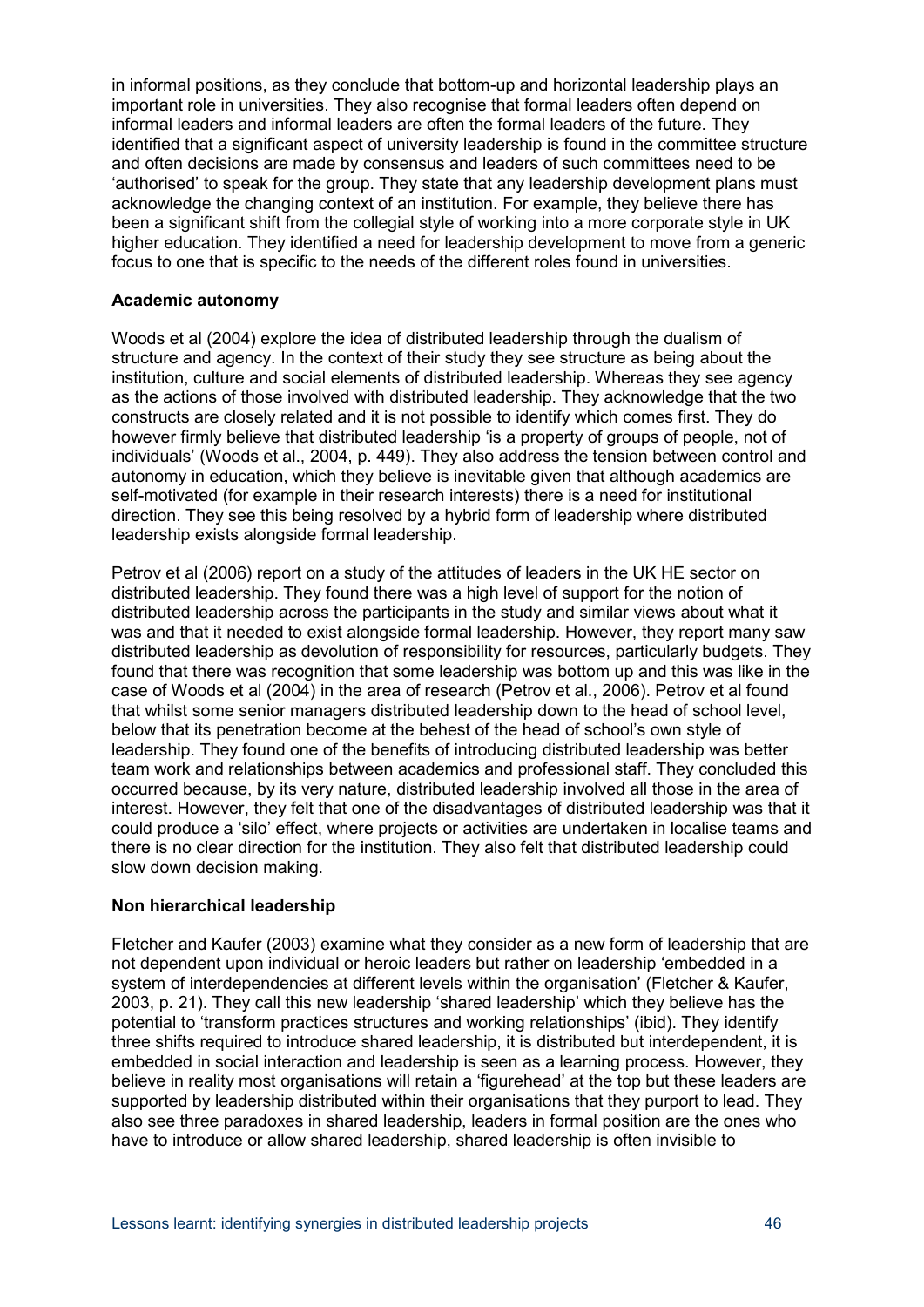organisational structures, and the skills required for shared leadership may not advance individuals engaged in such an approach in a leadership hierarchy.

Collinson et al (2009) argue that in the UK further education (FE) sector a blend of individual leadership and delegated leadership is the most effective (they note that the notion of what is 'effective' is contested itself) and liked by staff. They see this blended leadership as being very similar to that of Gronn's (2008) hybrid leadership. Their study set out to determine how leadership was 'enacted, distributed and experienced at various levels'(Collinson & Collinson, 2009, pp. 369) in FE colleges. They found that there was a consistency in views amongst the participants in their study. Most participants acknowledged the importance of leadership and many thought the key aspects of leadership were openness, engagement and collaboration. There was, however, a difference in the views amongst their participants in the Further Education sector, in comparison to those in Higher Education about what constituted distributed leadership. They reported that most of their respondents saw it as 'top-down' delegation rather than 'bottom-up' engagement and Collinson et al thought this might reflect the difference in culture with regard to the presence of research and the resulting notion of academic autonomy.

#### **Elements of Leadership**

Bryman (2009) asked leadership researchers to give their views on leadership and what this means for a leadership competency framework. He reported that participants were sceptical about competency frameworks as they ignored contextual factors and there was a feeling that any leadership framework which ignored context was ineffective (Bryman, 2009). In this regard there was a strong feeling amongst the participants in their study that HE provided a unique context for leadership that meant that leadership approaches used outside of HE often did not work within HE. The participants felt this was particularly due to academics being first loyal to their discipline and then to their institutions. Bryman also argues that academics are by their very nature critical and need to be told why they need to do something rather than simply being told to do it. However, he states that a number of factors were identified for good leaders including, trustfulness, and integrity, consultative and tackling problems.

Burgoyne et al (2009) in their baseline study of leadership in HE view investigated the national UK HE investment in leadership development. The issues the review address includes: does such investments work, what are the leadership capabilities that are supposed to be improved, what institutional performance is improved by the investments, what conditions are required to improve capabilities, how are careers influenced and does leadership development fit into the notion of learning organisations (Burgoyne et al., 2009).

#### **Conceptions of Distributed leadership**

Gronn (2009) argues that aggregation of leadership in distributed leadership may not represent the way leadership works. He maintains that a conception of distributed leadership that recognise its varying texture may be of more benefit, particularly as a way of recognising the role of the individual within distributed leadership. He goes onto suggest that the role of the individual is subsumed in an aggregating process and thus may hide what is really occurring. He believes that to ignore the role of individuals either in formal position of leadership or in distributed leadership does not reflect the reality of what is occurring and holds back thinking on the way to improve leadership in institutions. He considers that a 'hybrid' form of leadership, where individuals within distributed leadership structures are recognised is a better unit of analysis than distributed leadership alone (Gronn, 2009).

A study by Bolden et al (2009) on distributed leadership in UK higher education revealed two views of distributed leadership, 'devolved' (top-down) and 'emergent' (bottom-up.) The devolved approach was put forward by formal leaders as the way they conceived distributed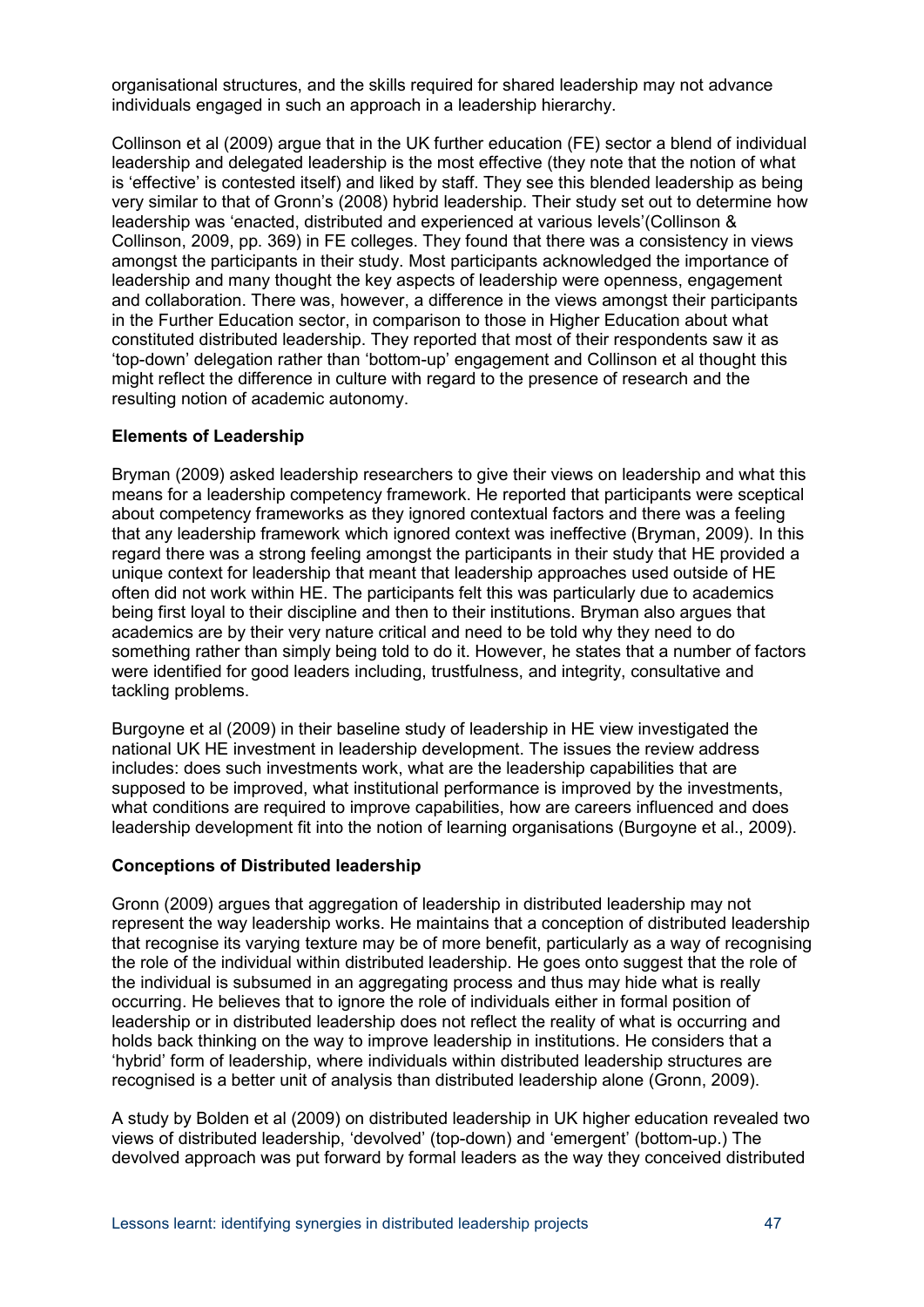leadership. For them leadership was distributed when they delegated functions and responsibilities (particularly budgets). The emergent view of distributed leadership was observed amongst research activities where individual academics developed their research interests and lead these developments without direction from the formal leadership of their institutions. Thus Bolden at el argue that distributed leadership that emphases collective leadership and responsibility does not adequately describe distributed leadership as the majority of leaders believe it to be practised. They also argue that distributed leadership does not offer the ability to develop leadership but rather it is a useful 'rhetoric' to shape leadership in higher education. They also point out that many see distributed leaders as a way of shrouding 'the underlying dynamics of power' (Bolden et al., 2009).

A study by Gosling et al (2009) based on the same data as the Bolden et al (2009) article above, argues that the concept of distributed leadership is highly limited in what it can achieve in terms of a leadership strategy. They examine the usefulness of distributed leadership as a descriptive, corrective, empowering or rhetoric device. Gosling et al argue that distributed leadership has limited usefulness as a descriptive device as they found little evidence that what was actually occurring in HE could be described as distributed leadership. However, they do believe it could be useful as rhetorical device as a way of moving away from the leadership being centered on personal traits and behaviours. They, like others, put a caveat on this last point and say it could, 'distract from the systemic degradation of academic autonomy and creeping managerialism' (Gosling et al., 2009, p. 308).

Gronn (2000) argues that the role of leadership is vital in the success of organisations saying that structure and labour follow on from leadership. He believes activity theory is the best way to understand the role of leadership, particularly if it is distributed (Gronn, 2000). He believes activity theory is useful as it foregrounds the division of labour in an organisation necessary to understand distributed leadership. He also points to the role of specific tasks as the basis where distributed leadership is most effective.

Woods et al (2009) examine the possible role of democracy in work, given that the nature of employers generally does not have democracy as the basis of their relationship to their employees. Most employee relationships are of contractual nature where an individual agree to undertake some form of labour for remuneration and thus fall outside the setting for a democratic process. Despite this, Woods et al believe there may be advantages to employers to introduce democratic leadership along the similar lines of distributed leadership but taken a step further. They also acknowledge that there are some disadvantages such as a slowing down of decision making. They feel perhaps the most likely success of democratic leadership is as an extension of distributed leadership particularly in an education environment to ensure ethical outcomes are ensured (Woods & Gronn, 2009).

Bolden et al (2008) further report on data from a study of leadership in UK higher education. They focus around the appointment of formal leaders within universities. For example, they cite evidence that suggests it is harder to fill Heads of School positions than those at senior levels and there are different pressures that leaders at various levels experience (Bolden et al., 2008a).

The role of distributed leadership is examined by Lumby (2009), where there are collective aims across a number of schools. He argues that distributed leadership in itself does not address the issue of self interest in such partnership arrangements. He believes that distributed leadership focuses on the mechanics of leadership rather than on its moral or ethical aspect. He says 'Theories of distributed leadership, while they engage with how we understand the construction of leaders, are silent on its purpose' (Lumby, 2009, p. 321).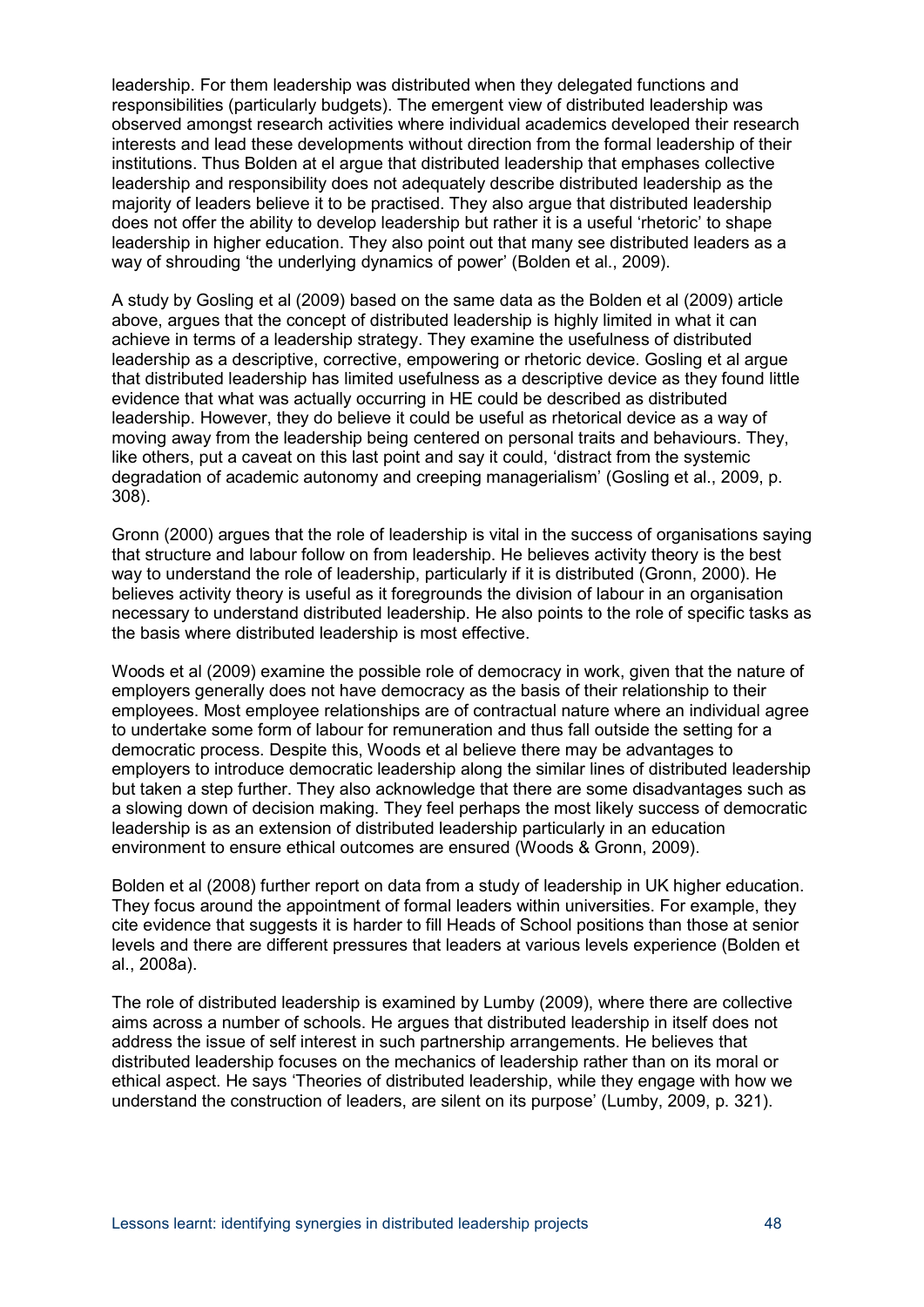### **Distributed leadership in schools**

Mujis et al's (2007) study looked at three schools with different leadership styles being used by the head teacher. They argue the ability to share leadership by the teachers is at the behest of the head teacher rather than being an emergent property of the teachers involved. A number of practical issues were also raised about the motivation of the teachers as not all wanted to be leaders and others felt it was what their managers were paid to do and they were not (Muijs & Harris, 2007).

Harris (2004) examines the concepts and underlying motivations for the introduction of distributed leadership in the school sector. She believes it is occurring as head of schools realise that they cannot lead all the activities needed to improve school performance. She very much situates distributed leadership as something that it is under the guidance of the head teacher rather than something that emerges from teachers themselves, which can be argued to be the case in the higher education sector (Bryman, 2009). She also indicates that it is difficult enough to demonstrate the effect of leadership on education outcomes let alone the effect of distributed leadership on such outcomes. However she does believe that distributed leadership does have the ability to build capacity within a school and this may be one of its major benefits (Harris, 2004).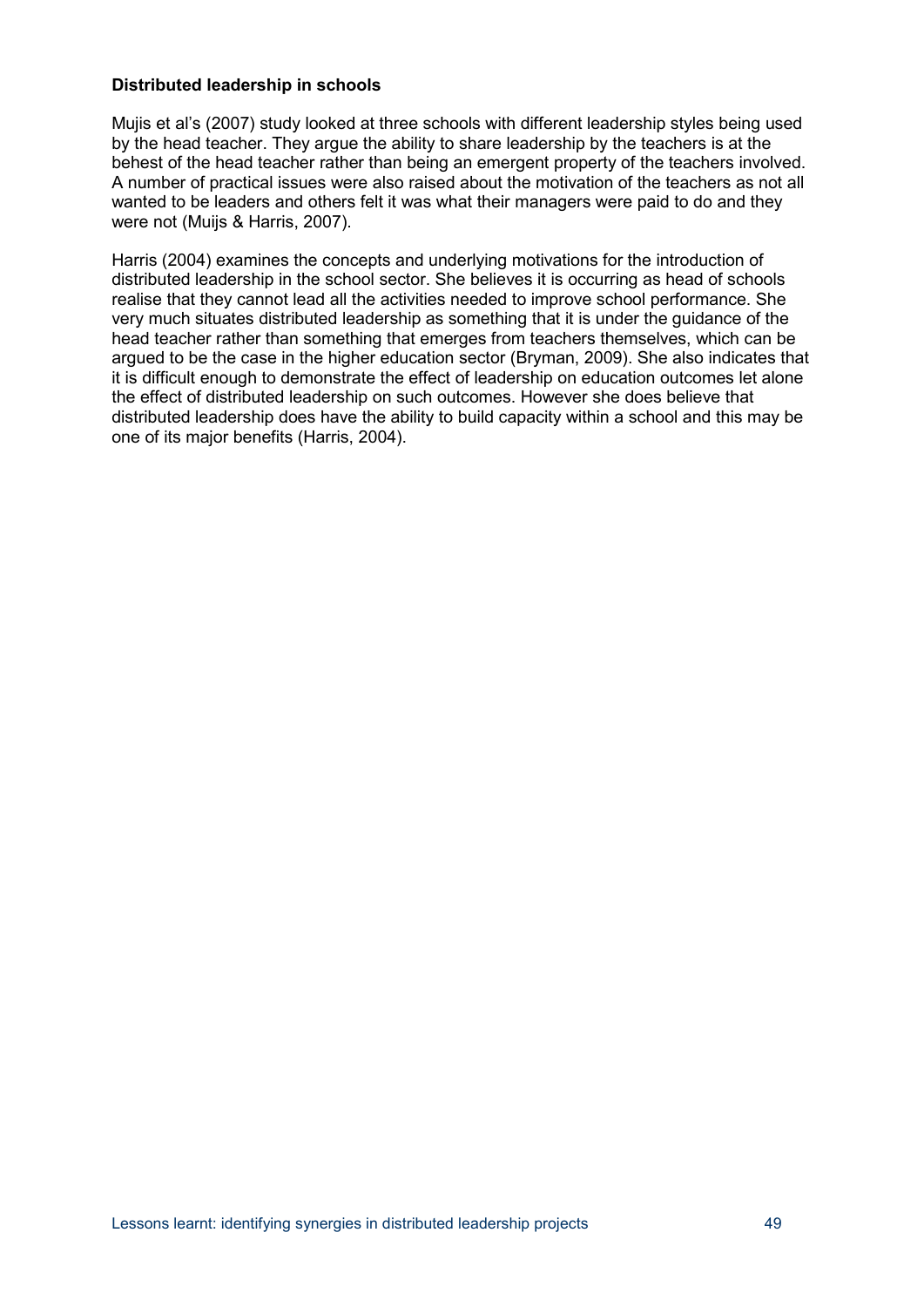## <span id="page-55-0"></span>**References and bibliography**

Anderson, D., & Johnson, R. (2006). Ideas of leadership underpinning proposals to the Carrick Institute. Retrieved May 30th.2011 from [http://www.altc.edu.au/resources-ideas-of](http://www.altc.edu.au/resources-ideas-of-leadership-underpinning-proposals-altc-2006)[leadership-underpinning-proposals-altc-2006.](http://www.altc.edu.au/resources-ideas-of-leadership-underpinning-proposals-altc-2006)

ALTC (2011). Report: Leadership for Excellence in Learning and Teaching, Completed and Continuing Leadership Projects, Strawberry Hills. NSW: ALTC.

Bennett, N., Harvey, J., Wise, C. & Woods, P. (2003). Distributed leadership: A Desk Study, Retrieved January 27, 2010 from [www.ncsl.org.uk/literature reviews. .](http://www.ncsl.org.uk/literature%20reviews.%20Retrieved%20January%2027,%202010)

Bolden, R., Petrov, G., & Gosling, J. (2008a). Developing Collective Leadership in Higher Education. London: University of Exeter.

Bolden, R., Petrov, G., & Gosling, J. (2008b). Tensions in Higher Education Leadership: Towards a multi-level model of leadership practice. Higher Education Quarterly, 62(4), 19.

Bolden, R., Petrov, G., & Gosling, J. (2009). Distributed leadership in Higher Education: Rhetoric and Reality. Educational Management Administration Leadership, 37(2), 257-277.

Bryman, A. (2009). Effective Leadership In Higher Education. London: Leadership Foundation for Higher Education.

Bryman A (2009). Effective Leadership In Higher Education. London: Leadership Foundation for Higher Education.

Burgoyne, J., Mackness, J., & Williams, S. (2009). Literature review: Baseline study of Leadership Development In Higher Education: Lancaster University.

Bush, T. (2008). From Management to Leadership: Semantic or Meaningful Change? Educational Management Administration Leadership, 36(2), 271-288.

Collinson, D., & Collinson, M. (2009). `Blended Leadership': Employee Perspectives on Effective Leadership in the UK Further Education Sector. Leadership, 5(3), 365-380.

de Boer, H., & Goedegebuure, L. (2009). The Changing Nature of the Academic Deanship. Leadership, 5(3), 347-364.

Engestrom, Y. (1999). Activity theory and individual and social transformation. In Engestrom, Y; Meittinen, R. & Punamaki, L. (Eds.) Perspectives on Activity Theory, 19-38. Cambridge: Cambridge University Press.

Fletcher, J., & Kaufer, K. (2003). Shared Leadership. In C. Pearce & J. Congar (Eds.), Shared Leadership: Sage.

Gosling, J., Bolden, R., & Petrov, G. (2009). Distributed leadership in Higher Education: What Does It Accomplish? Leadership, 5(3), 299-310.

Gronn, P. (2000). Distributed Properties: A New Architecture for Leadership. Educational Management Administration Leadership, 28(3), 317-338.

Gronn, P. (2002). Distributed leadership as a unit of analysis, The Leadership Quarterly, 13, 423-451.

Gronn, P. (2003). Distributing and intensifying school leadership. In Bennett N & Anderson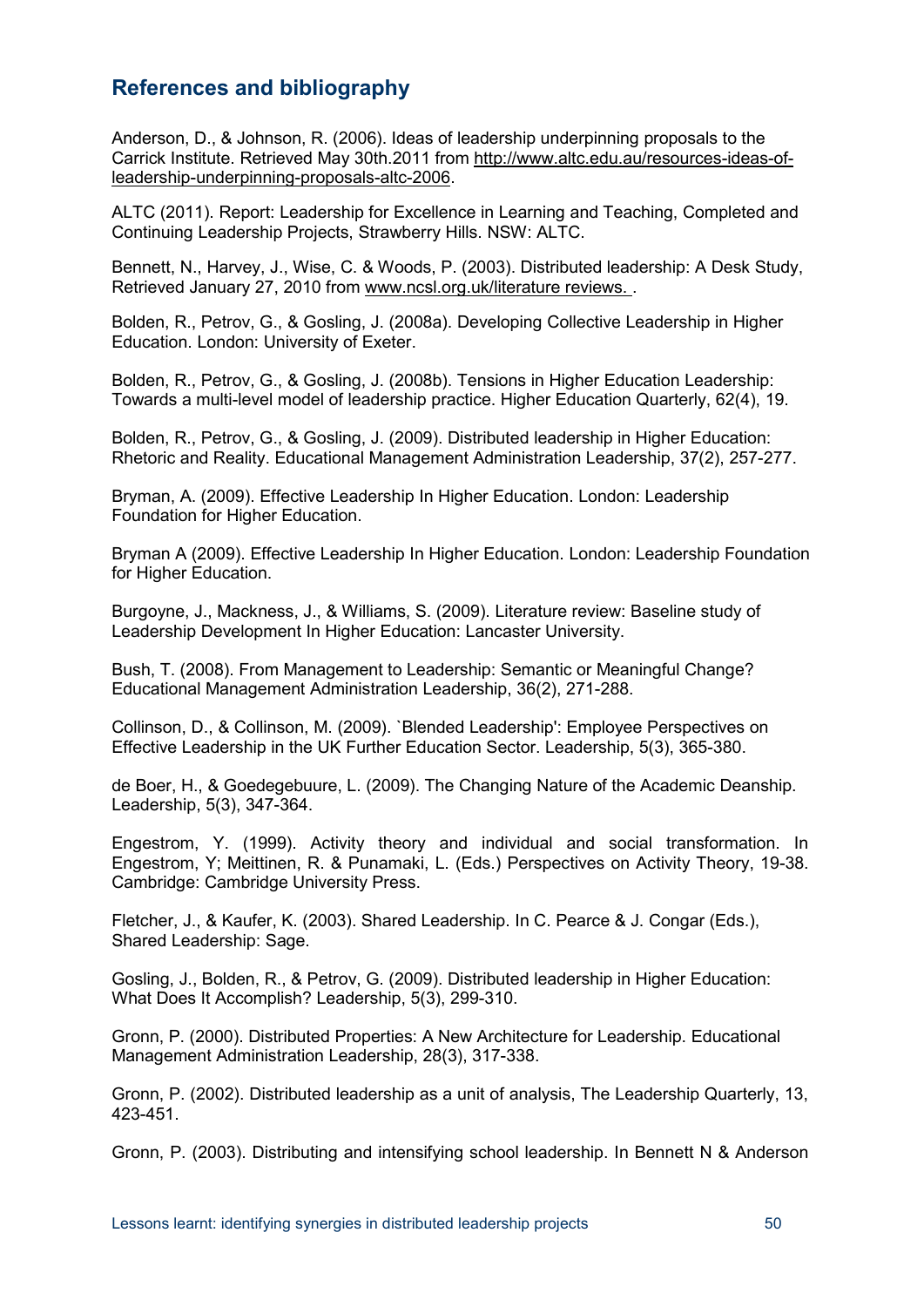(Eds). Rethinking Educational Leadership: Challenging the Conventions, 60-73. London: Sage:

Gronn, P. (2009). Leadership Configurations. Leadership, 5(3), 381-394.

Gronn, P. (2009). Hybrid leadership. In Leithwood, K., Mascall, B. and Strauss, T. (Eds). Distributed leadership According to the Evidence, 17-40. New York: London: Routledge:

Gronn, P. & Hamilton, A. (2004). Á bit more life in leadership, co-principalship as distributed leadership practice. Leadership in Policy and Schools, 3(1), 3-35

Harris, A. (2004). Distributed leadership and School Improvement: Leading or Misleading? Educational Management Administration Leadership, 32(1), 11-24.

Harris, A. (2004). Teacher leadership and distributed leadership: an exploration of the literature', Leading and Managing, 10(2), 1-9.

Harris, A. (2005). OP-ED Leading or misleading? Distributed leadership and school improvement'. Journal of Curriculum Studies, 37(3), 255–265

Harris, A. (2008). Distributed leadership: according to the evidence. Journal of Educational Administration, 46(2), 172-188.

Harris, A. (Ed.). (2009a). Distributed leadership – Different Perspectives. Dordrecht: Springer

Harris, A. (2009b). Distributed leadership and knowledge creation In Leithwood, K., Mascall B and Strauss T (Eds). Distributed leadership According to the Evidence, 253-266, New York, London: Routledge

Harvey, M. (2008). Leadership and Assessment: Strengthening the Nexus. Final Report. Strawberry Hills; ALTC. Retrieved May 3<sup>rd</sup> 2009:

[http://www.altc.edu.au/resource-leadership-assessment-mq-2008.](http://www.altc.edu.au/resource-leadership-assessment-mq-2008)

Jones, S., Applebee, A., Harvey, M. & XX, G. (2009) Lessons learnt: identifying synergies in Distributed leadership projects, ALTC LE9-1222, Strawberry Hills, Sydney

Jones, S. & Lang, J. (2009). Developing standards in assessment, In Milton, J., Hall, C., Lang, J., Allan, G. & Nomikoudis, M. (Eds.). Assessment in Different Dimensions ATN Assessment Conference, pp.194-203, Melbourne, December, Retrieved 25TH June.2011 from [http://emedia.rmit.edu.au/atnassessment09. .](http://emedia.rmit.edu.au/atnassessment09.%20Retrieved%2025.06.2011)

Jones, S. & Novak, B. (2009a). 'Enhancing the student experience through responding to student feedback, The Student Experience, Proceedings of the 32nd HERDSA Annual<br>Conference July 2009, Darwin. Retrieved August 9th 2009 from Conference July 2009, Darwin. Retrieved August 9th 2009 from [http://www.herdsa.org.au/wp-content/uploads/conference/2009/papers/HERDSA2009\\_XXX,](http://www.herdsa.org.au/wp-content/uploads/conference/2009/papers/HERDSA2009_Jones,%20S.%20&%20Novak,%20B.pdf)  [S. & Novak, B.pdf.](http://www.herdsa.org.au/wp-content/uploads/conference/2009/papers/HERDSA2009_Jones,%20S.%20&%20Novak,%20B.pdf)

Jones, S. & Novak, B. (2009b). Student Feedback and Leadership', Final Report. Retrieved  $6<sup>th</sup>$  June 2009 from [http://www.altc.edu.au/resource-leadership-assessment-rmit-2009.](http://www.altc.edu.au/resource-leadership-assessment-rmit-2009)

Jones, S. & Novak, B. (2009c). Student Feedback and Leadership, Resource Portfolio Strawberry Hills; Australian Learning and Teaching Council. Retrieved  $6<sup>th</sup>$  June 2009 from [http://www.altc.edu.au/resource-leadership-assessment-rmit-2009.](http://www.altc.edu.au/resource-leadership-assessment-rmit-2009)

Jones, S., Applebee, A., Harvey, M. & XX, G. (2010) Scoping a Distributed leadership matrix for higher education; Proceedings of the Annual Conference of the 2010 Higher Education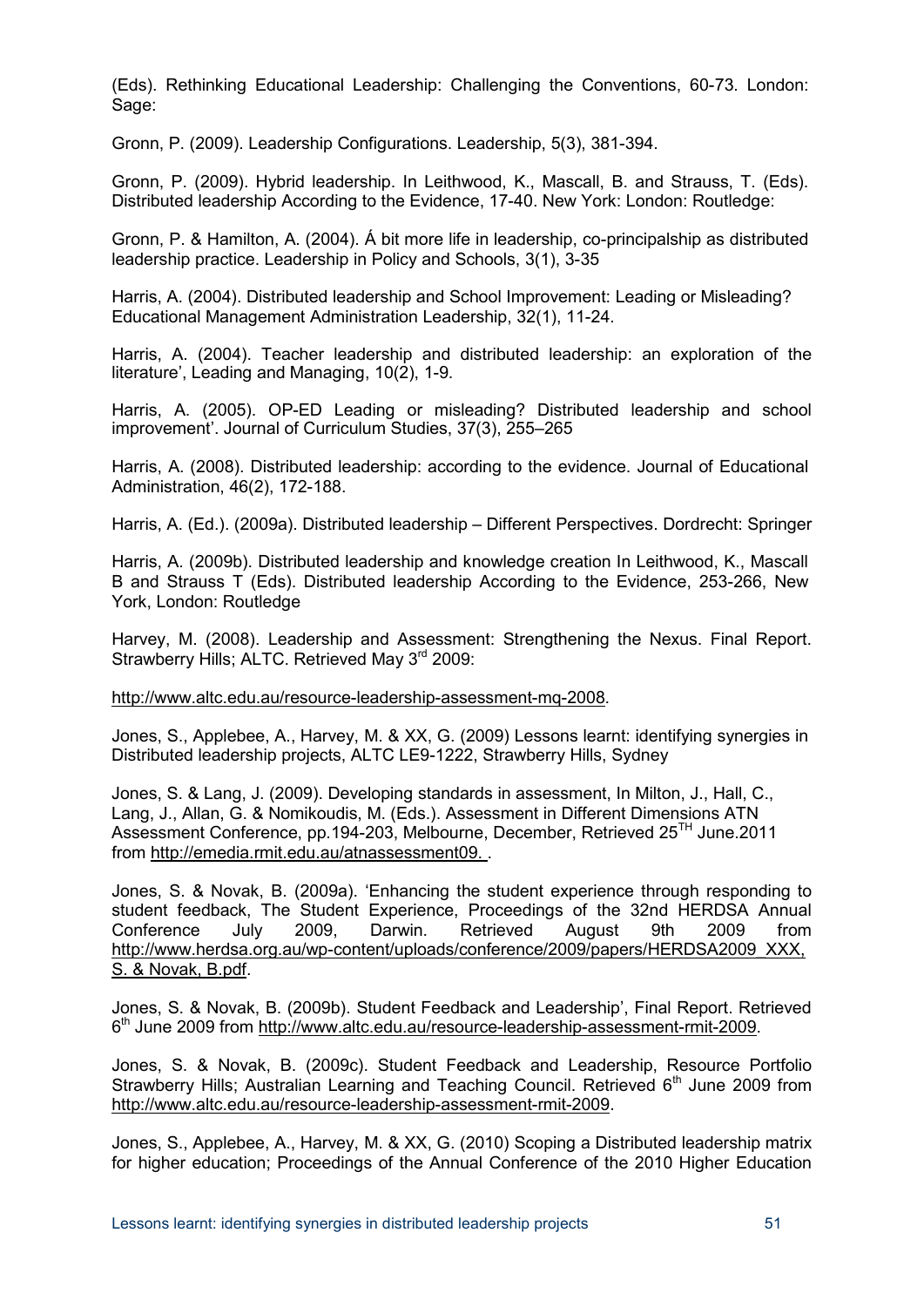Research and Development Society of Australia, Higher Education Research and Development Society of Australia.

Jones, S. Harvey, M. Lefoe, G; Ryland, K. & Schneider, A. (2011a) LE9-2222, Report to ALTC Leadership Meeting February (Unpublished report).

Jones, S.; Hadgraft, R.; Harvey, M. and XX, G. (2011b). Evidence-based benchmarking framework for a distributed leadership approach to capacity building in learning & teaching, ALTC, LE11-2000, Strawberry Hills, Sydney

Kemmis, S. & McTaggart, R. (1988). The Action Research Planner.  $3<sup>rd</sup>$  edition. Geelong: Deakin University.

Kinni, T. (2003). The Art of Appreciative Inquiry. The Harvard Business School Working Knowledge for Business Leaders Newsletter, September 22.

Lefoe, G. & Parish, D. (2008). The GREEN Report: Growing, Reflecting, Enabling, Engaging, Networking, Final Strawberry Hills; Australian Learning and Teaching Council. Retrieved 25<sup>th</sup> June 2011 from<http://www.altc.edu.au/resource-green-report-uow-2008>

Lefoe, G., Parrish, D. & Smigiel, H. (2007). Enhancing higher education through leadership capacity development: progressing the faculty scholars' model. Enhancing Higher Education, Theory and Scholarship, Proceedings of the 30th HERDSA Annual Conference, 304-309). Milperra, NSW: HERDSA.

Lefoe, G. (2010). Creating the future: Changing culture through leadership capacity development In U. D. Ehlers & D. Schneckenberg (Eds.), Changing Cultures in higher education. Moving ahead to future learning, 189-204. Heidelberg: Springer Verlag.

Lumby, J. (2003). Distributed leadership in Colleges: Leading or Misleading? Educational Management Administration Leadership, 31(3), 283-293.

Leithwood, K; Mascall, B. & Strauss, T. (Eds.) (2009). Distributed leadership According to the Evidence, London: Routledge.

Lumby, J. (2009). Collective Leadership of Local School Systems: Power, Autonomy and Ethics. Educational Management Administration Leadership, 37(3), 310-328.

Marshall, S. J. (2006). Issues in the Development of Leadership for Learning and Teaching in Higher Education. Sydney: ALTC Exchange. Retrieved  $12<sup>th</sup>$  February 2008 from [http://www.altc.edu.au/resource-issues-development-leadership-learning-macquarie.](http://www.altc.edu.au/resource-issues-development-leadership-learning-macquarie)

Middlehurst, R., Goreham, H., & Woodfield, S. (2009). Why Research Leadership in Higher Education? Exploring Contributions from the UK's Leadership Foundation for Higher Education. Leadership, 5(3), 311-329.

Muijs, D., & Harris, A. (2007). Teacher Leadership in (In)action: Three Case Studies of Contrasting Schools. Educational Management Administration Leadership, 35(1), 111-134.

Parker, L. (2006). Synthesis of leadership colloquium discussion. Retrieved 29<sup>th</sup> February 2011 from<http://www.altc.edu.au/resource-leadership-colloquium-altc-2006>

Parker, L. (2008). Review of the Australian Learning and Teaching Council (ALTC) Program 2006-2008, ALTC: Strawberry Hills Sydney.